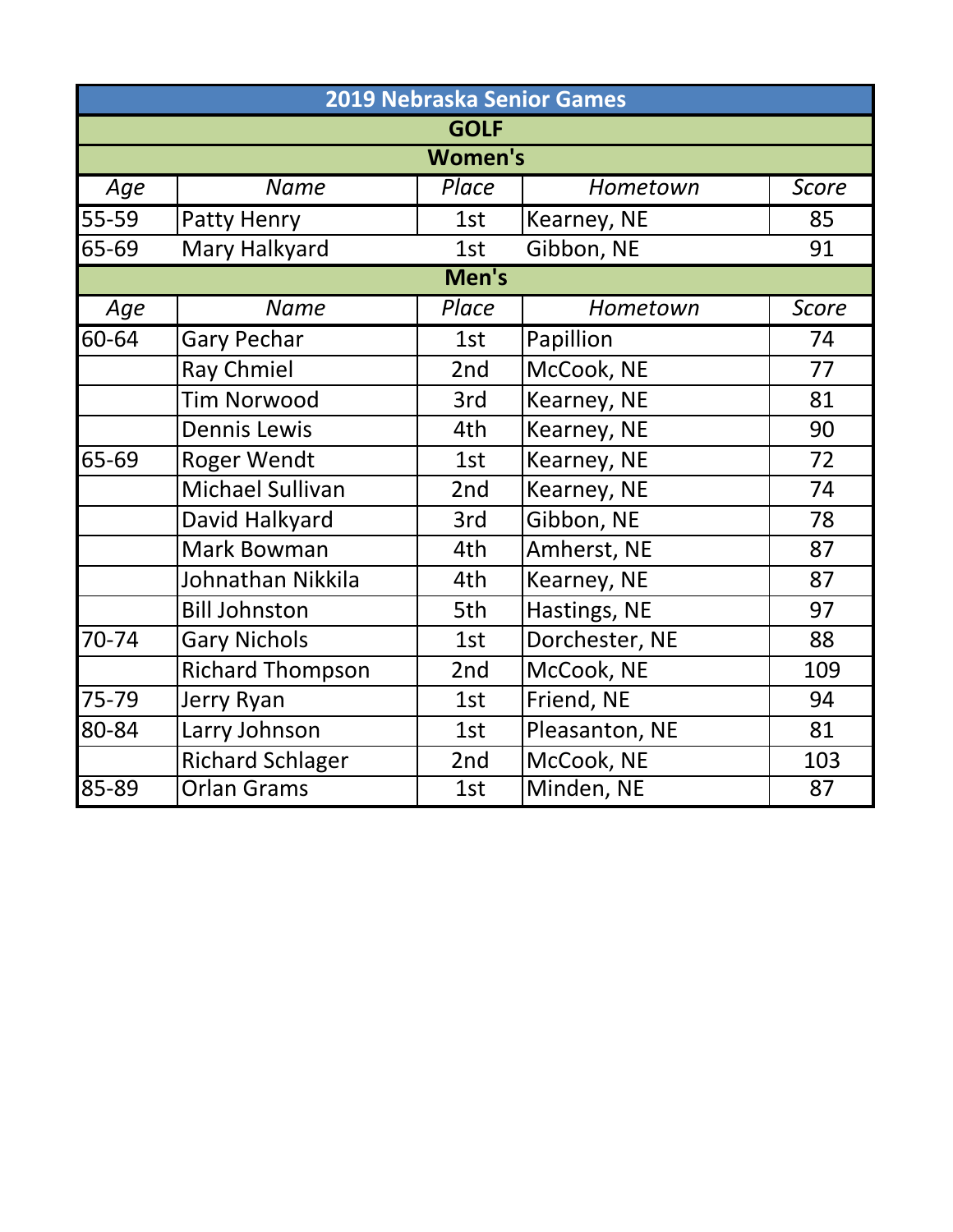|       | <b>2019 Nebraska Senior Games</b> |                  |                    |       |  |
|-------|-----------------------------------|------------------|--------------------|-------|--|
|       |                                   | <b>DISC GOLF</b> |                    |       |  |
| Men's |                                   |                  |                    |       |  |
| Age   | <b>Name</b>                       | Place            | Hometown           | Score |  |
| 50-54 | Keith Koupal                      | 1st              | Kearney, NE        | 49    |  |
|       | <b>Kent Krause</b>                | 2nd              | Lincoln, NE        | 50    |  |
|       | <b>Ron Kalkwarf</b>               | 3rd              | Lincoln, NE        | 52    |  |
|       | John Rood                         | 4th              | Lincoln, NE        | 57    |  |
| 55-59 | Andrew Chisholm                   | 1st              | Lincoln, NE        | 45    |  |
|       | Witt Widhalm                      | 2nd              | Lincoln, NE        | 50    |  |
| 60-64 | <b>Dennis Lewis</b>               | 1st              | Kearney, NE        | 51    |  |
|       | Daniel Scamehorn                  | 2nd              | Kearney, NE        | 60    |  |
| 65-69 | <b>Brent Siegrist</b>             | 1st              | Council Bluffs, IA | 57    |  |
|       | <b>Bob Mathiasen</b>              | 2nd              | Lincoln, NE        | 57    |  |
| 70-74 | <b>Tom McCann</b>                 | 1st              | Kearney, NE        | 53    |  |
| 75-79 | LaVerne Mueller                   | 1st              | Norfolk, NE        | 52    |  |
|       |                                   | <b>Women's</b>   |                    |       |  |
| Age   | Name                              | Place            | Hometown           | Score |  |
| 60-64 | Marta Moorman                     | 1st              | Kearney, NE        | 60    |  |
|       | <b>Sally McCann</b>               | 2nd              | Kearney, NE        | 62    |  |
| 70-74 | Regina McCann                     | 1st              | Kearney, NE        | 80    |  |
|       |                                   |                  |                    |       |  |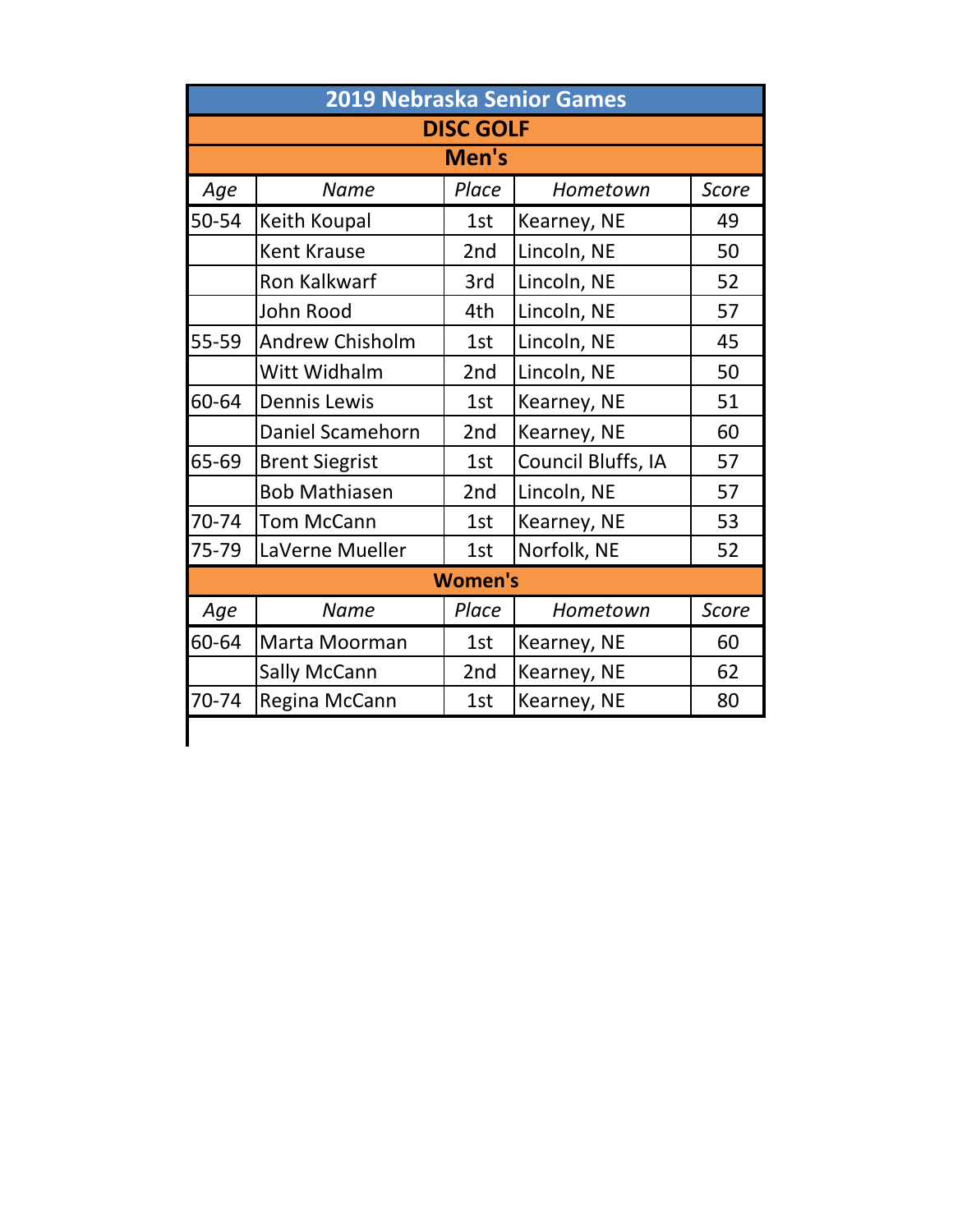|       | <b>2019 Nebraska Senior Games</b> |       |                               |  |  |  |
|-------|-----------------------------------|-------|-------------------------------|--|--|--|
|       | <b>TABLE TENNIS</b>               |       |                               |  |  |  |
|       | <b>Men's Singles</b>              |       |                               |  |  |  |
| Age   | Name                              | Place | Hometown                      |  |  |  |
| 50-54 | <b>Brian Cook</b>                 | 1st   | Grand Island, NE              |  |  |  |
|       | Randy Peterson                    | 2nd   | Grand Island, NE              |  |  |  |
|       | Scott Hayden                      | 3rd   | Kearney, NE                   |  |  |  |
| 55-59 | Dong Nguyen                       | 1st   | Lincoln, NE                   |  |  |  |
|       | Jerome Bilslend                   | 2nd   | Shelton, NE                   |  |  |  |
| 60-64 | <b>Allen Bauer</b>                | 1st   | North Las Vegas, NV           |  |  |  |
| 65-69 | Gary Lehmer                       | 1st   | Omaha, NE                     |  |  |  |
|       | Jerry Willis                      | 2nd   | Kearney, NE                   |  |  |  |
| 70-74 | <b>Rick Kolb</b>                  | 1st   | Lincoln, NE                   |  |  |  |
|       | <b>Rich Kern</b>                  | 2nd   | Lincoln, NE                   |  |  |  |
|       | <b>William Noer</b>               | 3rd   | Grand Island, NE              |  |  |  |
|       | John Shanahan                     | 4th   | Grand Island, NE              |  |  |  |
|       | Tom McCann                        | 4th   | Kearney, NE                   |  |  |  |
| 75-79 | George Taplin                     | 1st   | Abilene, KS                   |  |  |  |
|       | <b>Kenneth Kokes</b>              | 2nd   | Lincoln, NE                   |  |  |  |
|       | Gary Oxley                        | 3rd   | Lincoln, NE                   |  |  |  |
| 80-84 | Roger Trumper                     | 1st   | Lincoln, NE                   |  |  |  |
|       | <b>Women's Singles</b>            |       |                               |  |  |  |
| Age   | Name                              | Place | Hometown                      |  |  |  |
| 65-69 | Sylvana Airan                     | 1st   | Lincoln, NE                   |  |  |  |
|       | Patricia Walter                   | 2nd   | Lincoln, NE                   |  |  |  |
|       | Anita Lechner                     | 3rd   | Grand Island, NE              |  |  |  |
| 70-74 | Carolyn Foster                    | 1st   | St. Paul, NE                  |  |  |  |
| 75-79 | Jane Wasserman                    | 1st   | Lincoln, NE                   |  |  |  |
| 90-94 | Catherine Gripp                   | 1st   | Smith Center, KS              |  |  |  |
|       | <b>Men's Doubles</b>              |       |                               |  |  |  |
| Age   | Name                              | Place | Hometown                      |  |  |  |
| 50-54 | Randy Peterson & Brian Cook       | 1st   | Grand Island, NE              |  |  |  |
| 55-59 | Dong Nguyen & Rick Kolb           | 1st   | Lincoln, NE                   |  |  |  |
| 65-69 | Jerry Willis & John Shanahan      | 1st   | Kearney/Grand Island, NE      |  |  |  |
| 70-74 | Rich Kern & Gary Oxley            | 1st   | Lincoln, NE                   |  |  |  |
|       | George Taplin/Tom McCann          | 2nd   | Kearney, NE                   |  |  |  |
| 75-79 | Kenneth Kokes & Roger Trumper     | 1st   | Lincoln, NE                   |  |  |  |
|       | <b>Women's Doubles</b>            |       |                               |  |  |  |
| Age   | Name                              | Place | Hometown                      |  |  |  |
| 65-69 | Jane Wasserman/Patricia Walter    | 1st   | Lincoln, NE                   |  |  |  |
|       | Nita Lechner/Carolyn Foster       | 2nd   | Grand Island, NE/St. Paul, NE |  |  |  |
|       | <b>Mixed Doubles</b>              |       |                               |  |  |  |
| Age   | Name                              | Place | Hometown                      |  |  |  |
| 50-54 | Tammy Hayden/Scott Hayden         | 1st   | Kearney, NE                   |  |  |  |
| 65-69 | Patricia Walter/Roger Trumper     | 1st   | Lincoln, NE                   |  |  |  |
|       | Sylvana Airan & Gary Lehmer       | 2nd   | Lincoln/Omaha, NE             |  |  |  |
|       | Anita Lechner & Jerry Willis      | 3rd   | Grand Island/Kearney, NE      |  |  |  |
| 70-74 | Carolyn Foster & Gary Oxley       | 1st   | St. Paul/Lincoln, NE          |  |  |  |
| 75-79 | Jane Wasserman/Kenneth Kokes      | 1st   | Lincoln, NE                   |  |  |  |
|       | Catherine Gripp & George Taplin   | 2nd   | Abliene, KS                   |  |  |  |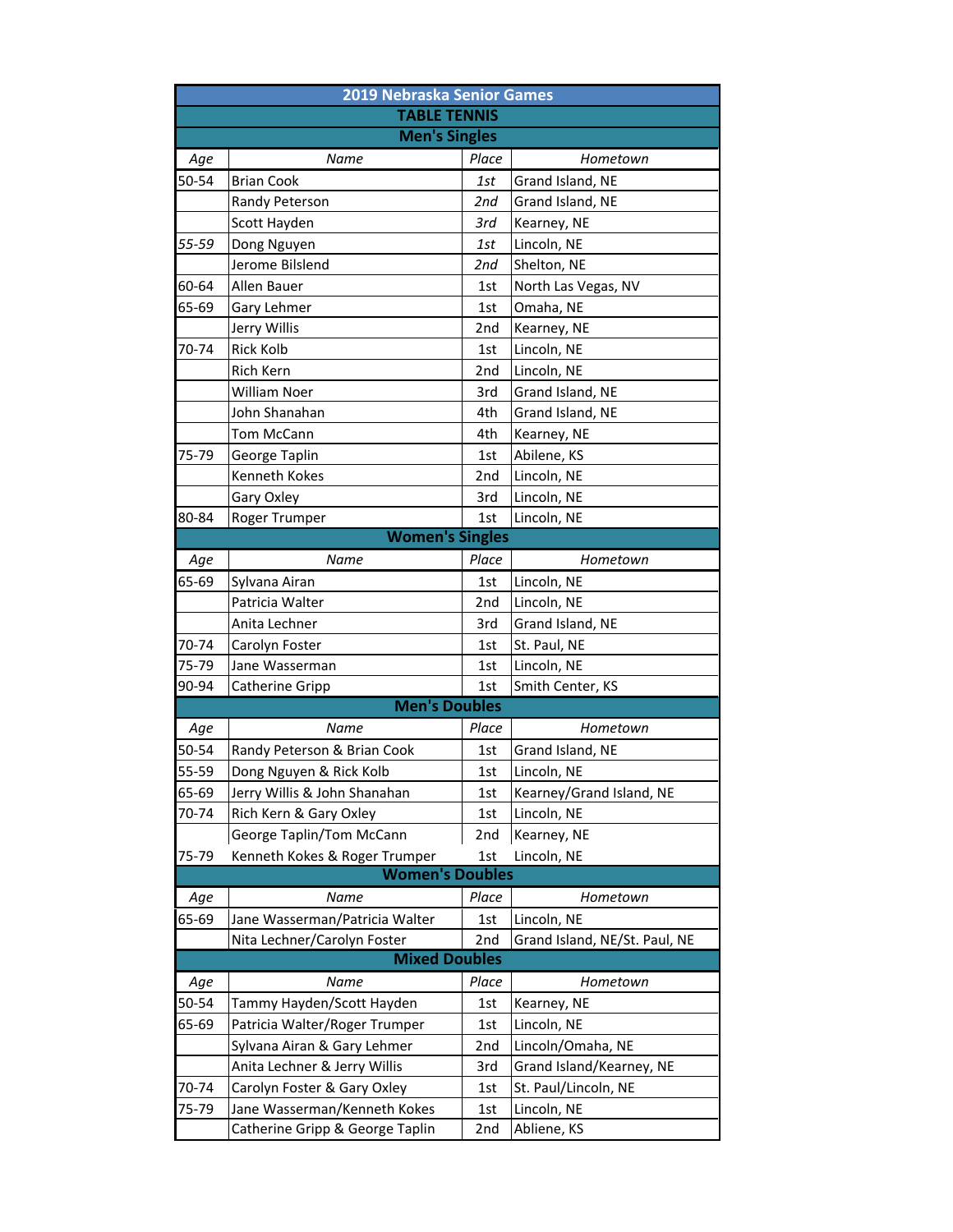|       | 2019 Nebraska Senior Games          |       |                                 |  |  |  |
|-------|-------------------------------------|-------|---------------------------------|--|--|--|
|       | <b>Badminton</b>                    |       |                                 |  |  |  |
|       | <b>Men's Singles</b>                |       |                                 |  |  |  |
| Age   | <b>Name</b>                         | Place | Hometown                        |  |  |  |
| 50-54 | Kashinath Volvoicar                 | 1st   | Omaha, NE                       |  |  |  |
|       | John Poppert                        | 2nd   | St. Paul, NE                    |  |  |  |
| 60-64 | <b>Todd Kirchner</b>                | 1st   | Kearney, NE                     |  |  |  |
|       | <b>Allen Bauer</b>                  | 2nd   | North Las Vegas, NV             |  |  |  |
| 70-74 | <b>Tom McCann</b>                   | 1st   | Kearney, NE                     |  |  |  |
|       | Dave Waggoner                       | 2nd   | Kearney, NE                     |  |  |  |
|       | John Shanahan                       | 3rd   | Grand Island, NE                |  |  |  |
|       | <b>Women's Singles</b>              |       |                                 |  |  |  |
| Age   | <b>Name</b>                         | Place | Hometown                        |  |  |  |
| 50-54 | <b>Kelley Taylor</b>                | 1st   | Kearney, NE                     |  |  |  |
| 60-64 | Karen Harned                        | 1st   | Papillion, NE                   |  |  |  |
| 65-69 | Anita Lechner                       | 1st   | Grand Island, NE                |  |  |  |
| 70-74 | Carolyn Foster                      | 1st   | St. Paul, NE                    |  |  |  |
|       | <b>Men's Doubles</b>                |       |                                 |  |  |  |
| Age   | <b>Name</b>                         | Place | Hometown                        |  |  |  |
| 50-54 | John Shanahan & Kashinath Volcoicar | 1st   | Grand Island/Omaha, NE          |  |  |  |
| 70-74 | Dave Waggoner & Tom McCann          | 1st   | Kearney, NE/Kearney, NE         |  |  |  |
|       | <b>Women's Doubles</b>              |       |                                 |  |  |  |
| Age   | <b>Name</b>                         | Place | Hometown                        |  |  |  |
| 60-64 | Karen Harned & Deb Kemper           | 1st   | Papillion/Kearney, NE           |  |  |  |
| 65-69 | Carolyn Foster & Nita Lechner       | 1st   | St. Paul, NE/Grand Island, NE   |  |  |  |
|       | <b>Mixed Doubles</b>                |       |                                 |  |  |  |
| Age   | <b>Name</b>                         | Place | Hometown                        |  |  |  |
| 50-54 | Karen Harned & Kashinath Volvoicar  | 1st   | Papillion/Omaha, NE             |  |  |  |
|       | Carolyn Foster & John Poppert       | 2nd   | St. Paul, NE                    |  |  |  |
|       | Joan Barent & Donald Hoffman        | 3rd   | Hastings/Amherst, NE            |  |  |  |
| 55-59 | Tammy Bartling & Douglas Hoffman    | 1st   | Kearney, NE & Overland Park, KS |  |  |  |
| 60-64 | Deb Kemper & Dave Waggoner          | 1st   | Kearney, NE                     |  |  |  |
| 65-69 | Anita Lechner & John Shanaha        | 1st   | Grand Island, NE                |  |  |  |
| 70-74 | Regina McCann & Tom McCann          | 1st   | Kearney, NE                     |  |  |  |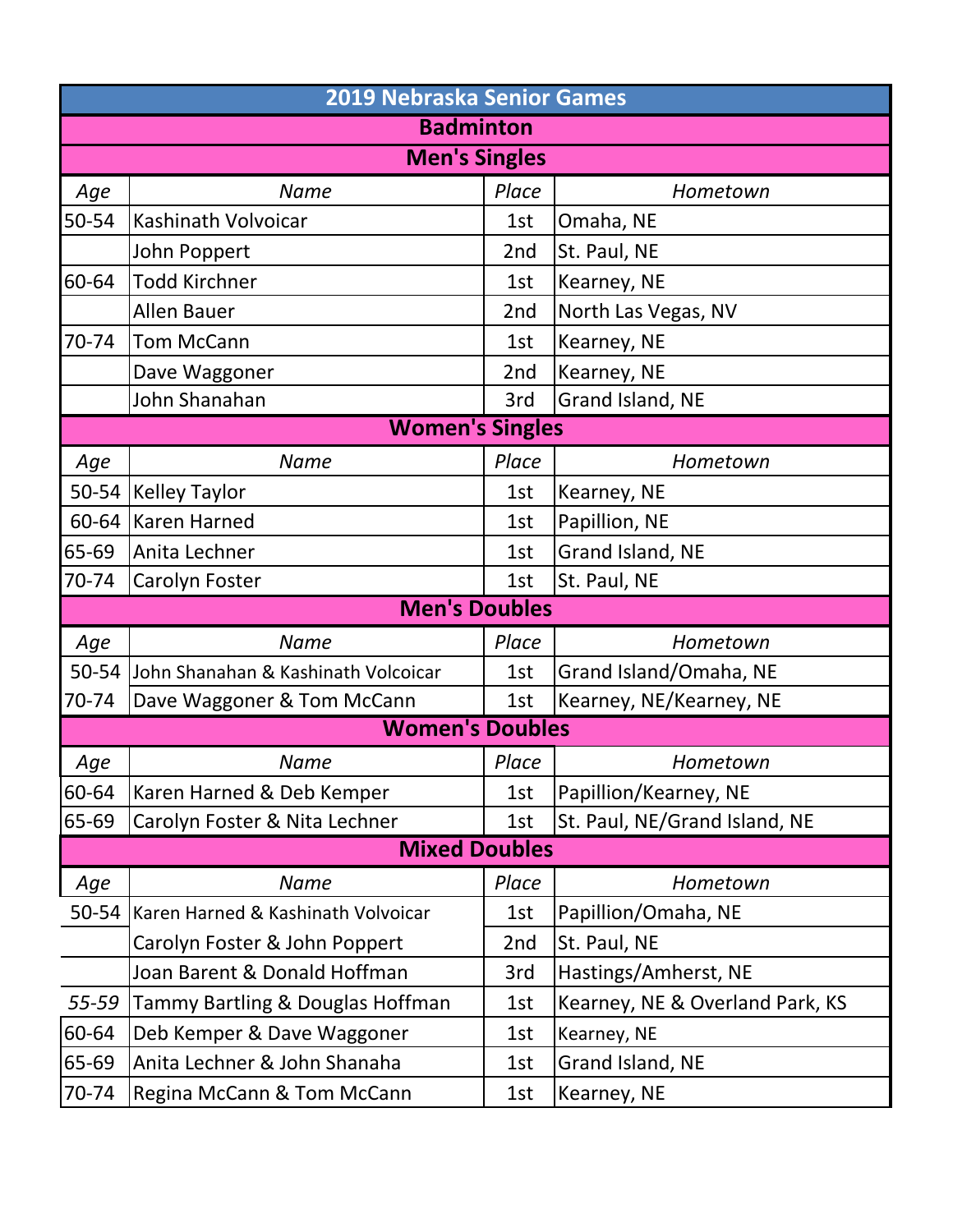|       | 2019 Nebraska Senior Games                  |                        |                  |  |  |
|-------|---------------------------------------------|------------------------|------------------|--|--|
|       |                                             | Racquetball            |                  |  |  |
|       |                                             | <b>Men's Singles</b>   |                  |  |  |
| Age   | <b>Name</b>                                 | Place                  | Hometown         |  |  |
| 50-54 | Marc Bauer                                  | 1st                    | Kearney, NE      |  |  |
| 60-64 | Holdrege, NE<br><b>Robert Phipps</b><br>1st |                        |                  |  |  |
|       |                                             | <b>Women's Singles</b> |                  |  |  |
| Age   | <b>Name</b>                                 | Place                  | Hometown         |  |  |
| 65-69 | Anita Lechner                               | 1st                    | Grand Island, NE |  |  |
| 70-74 | <b>Carolyn Foster</b>                       | 1st                    | St. Paul, NE     |  |  |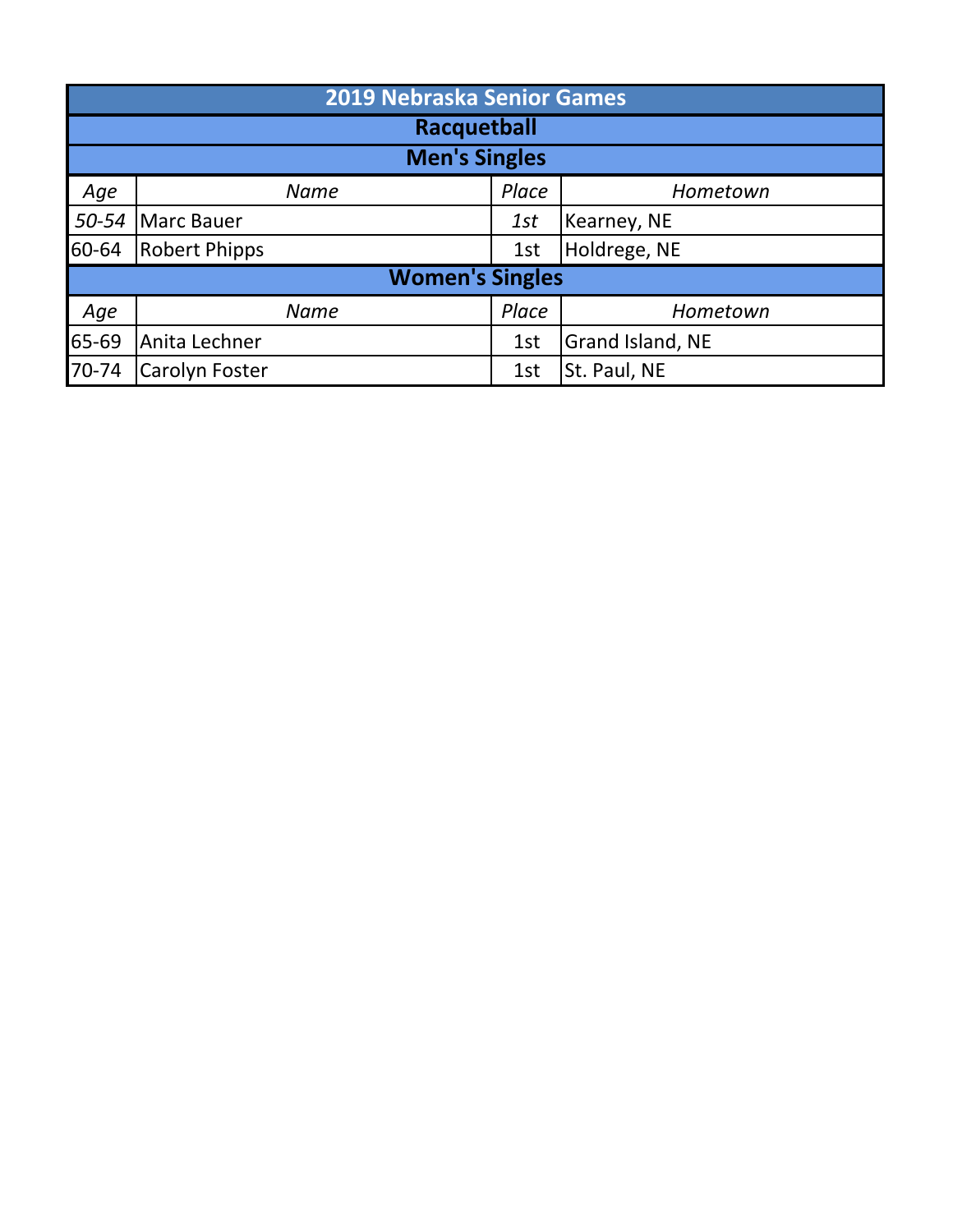|       | 2019 Nebraska Senior Games |                          |                     |                 |  |  |
|-------|----------------------------|--------------------------|---------------------|-----------------|--|--|
|       |                            | <b>TRACK &amp; FIELD</b> |                     |                 |  |  |
|       |                            | Men's 50 M Dash          |                     |                 |  |  |
| Age   | <b>Name</b>                | Place                    | Hometown            | Time (mm:ss.xx) |  |  |
| 50-54 | <b>Terry Mason</b>         | 1st                      | Omaha, NE           | 8.09            |  |  |
| 55-59 | James Heineman             | 1st                      | Kearney, NE         | 7.90            |  |  |
| 60-64 | <b>Richard Beattie</b>     | 1st                      | Lawrence, KS        | 7.54            |  |  |
|       | <b>Allen Bauer</b>         | 2nd                      | North Las Vegas, NV | 9.12            |  |  |
| 65-69 | Jack Kelly                 | 1st                      | Sulphur, OK         | 7.15            |  |  |
|       | <b>Tony Laird</b>          | 2nd                      | Hastings, NE        | 7.84            |  |  |
|       | Lee Greiner                | 3rd                      | Oklahoma City, OK   | 9.09            |  |  |
| 70-74 | Robert Wortman             | 1st                      | Curtis, NE          | 8.40            |  |  |
|       | Clint Wortman              | 2nd                      | Kearney, NE         | 11.14           |  |  |
| 75-79 | <b>Chuck Shepherd</b>      | 1st                      | Bonner Springs, KS  | 8.14            |  |  |
|       | Thompson Burgess, JR.      | 2nd                      | Woodland Park, CO   | 10.43           |  |  |
|       | Alex Meyer                 | 3rd                      | Scribner, NE        | 11.30           |  |  |
| 80-84 | <b>Marvin Champion</b>     | 1st                      | Denver, CO          | 8.12            |  |  |
| 85-89 | <b>Joe Meuret</b>          | 1st                      | Kearney, NE         | 9.9             |  |  |
|       | <b>Elmer Murman</b>        | 2nd                      | Hastings, NE        | 11.43           |  |  |
|       | Dan Klimek                 | 3rd                      | Ord, NE             | 20.95           |  |  |
|       |                            | <b>Women's 50 M Dash</b> |                     |                 |  |  |
| Age   | <b>Name</b>                | Place                    | Hometown            | Time (mm:ss.xx) |  |  |
| 55-59 | Kelly Erickson             | 1st                      | Campbell, NE        | 8.9             |  |  |
|       | Angelica Riley             | 2nd                      | Hastings, NE        | 9.78            |  |  |
| 60-64 | <b>Barb Amrhein</b>        | 1st                      | Canyon, TX          | 10.46           |  |  |
|       | Dori Burgess               | 2nd                      | Woodland Park, CO   | 12.43           |  |  |
| 70-74 | Jane Wasserman             | 1st                      | Lincoln, NE         | 10.18           |  |  |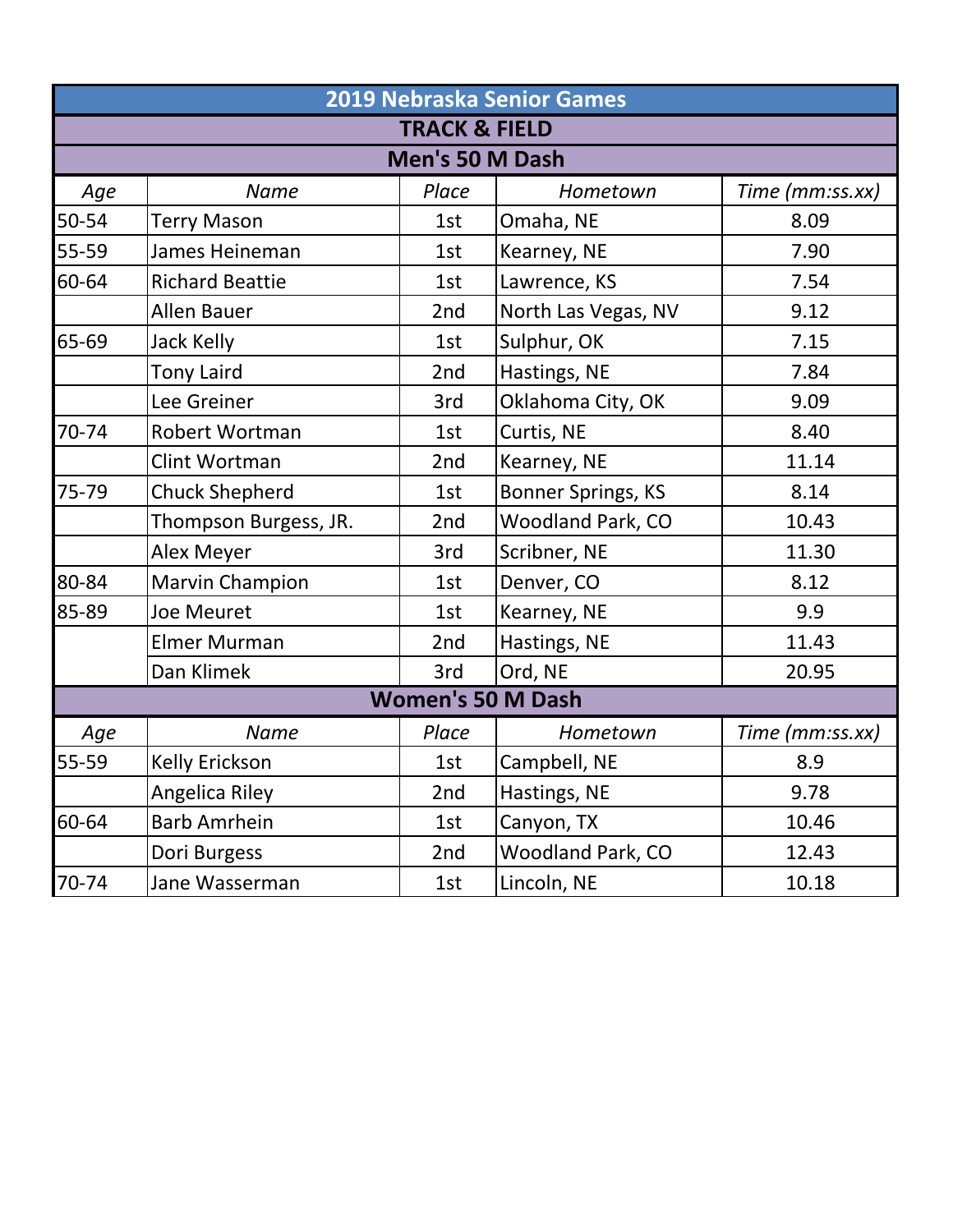|                           | 2019 Nebraska Senior Games |       |                          |                 |  |  |
|---------------------------|----------------------------|-------|--------------------------|-----------------|--|--|
|                           |                            |       | <b>TRACK &amp; FIELD</b> |                 |  |  |
|                           |                            |       | Men's 100M Dash          |                 |  |  |
| Age                       | Name                       | Place | Hometown                 | Time (mm:ss.xx) |  |  |
| 50-54                     | <b>Terry Mason</b>         | 1st   | Callaway, NE             | 15.16           |  |  |
| 60-64                     | <b>Richard Beattie</b>     | 1st   | Lawrence, KS             | 14.09           |  |  |
|                           | <b>Tony Dillehay</b>       | 2nd   | Kearney, NE              | 16.11           |  |  |
|                           | <b>Allen Bauer</b>         | 3rd   | North Las Vegas, NV      | 18.55           |  |  |
| 65-69                     | Jack Kelly                 | 1st   | Sulphur, OK              | 14.35           |  |  |
|                           | <b>Tony Laird</b>          | 2nd   | Hastings, NE             | 15.9            |  |  |
| 75-79                     | <b>Chuck Shepherd</b>      | 1st   | Bonner Springs, KS       | 15.52           |  |  |
|                           | Alex Meyer                 | 2nd   | Scribner, NE             | 23.21           |  |  |
| 80-84                     | <b>Marvin Champion</b>     | 1st   | Denver, CO               | 15.83           |  |  |
| 85-89                     | Joe Meuret                 | 1st   | Kearney, NE              | 20.82           |  |  |
|                           | <b>Elmer Murman</b>        | 2nd   | Hastings, NE             | 20.92           |  |  |
|                           | Dan Klimek                 | 3rd   | Ord, NE                  | 43.34           |  |  |
| <b>Women's 100 M Dash</b> |                            |       |                          |                 |  |  |
| Age                       | <b>Name</b>                | Place | Hometown                 | Time (mm:ss.xx) |  |  |
| 55-59                     | Angelica Riley             | 1st   | Hastings, NE             | 21.18           |  |  |
| 60-64                     | Dori Burgess               | 1st   | <b>Woodland Park, CO</b> | 26.03           |  |  |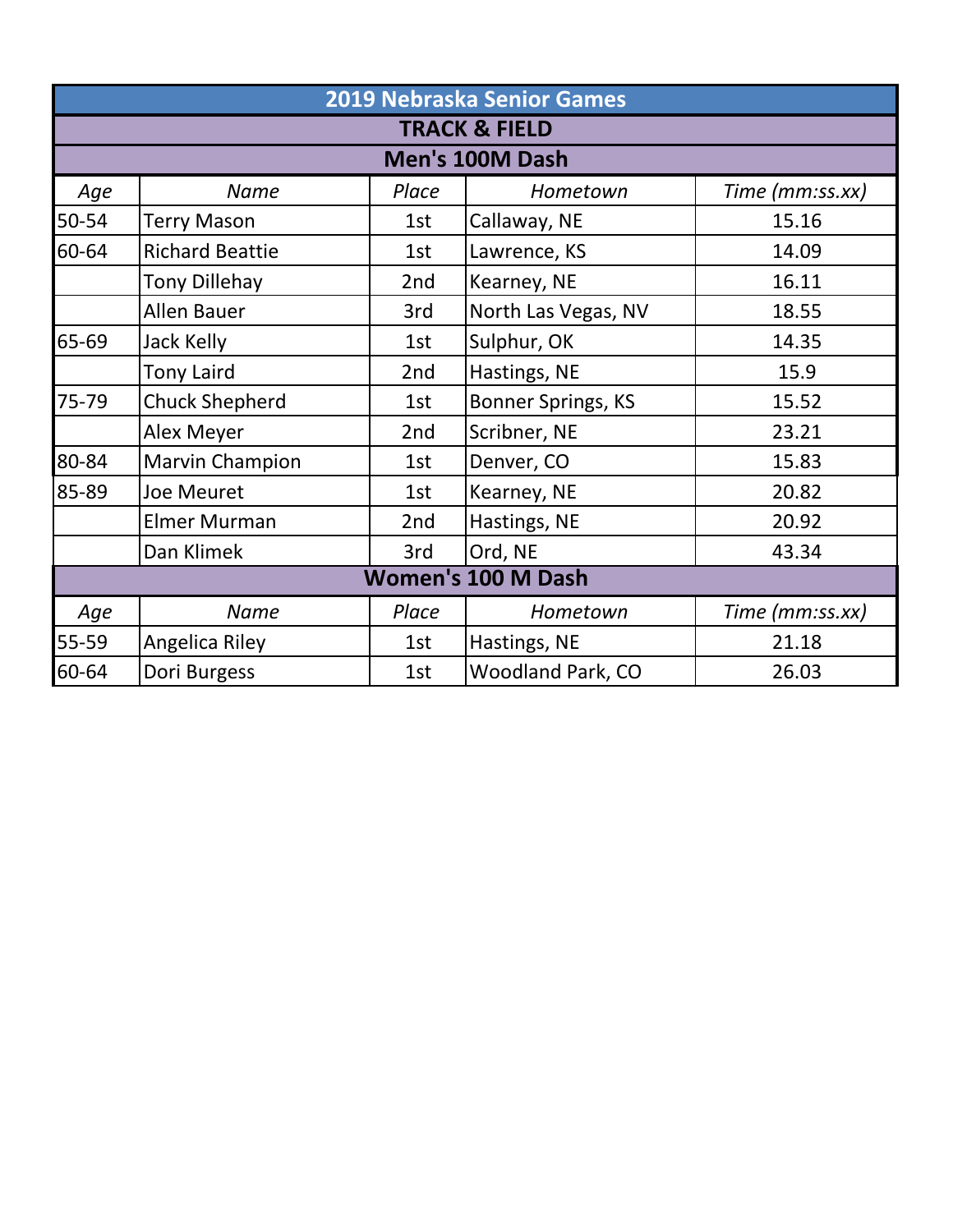|           |                        |       | 2019 Nebraska Senior Games |                 |
|-----------|------------------------|-------|----------------------------|-----------------|
|           |                        |       | <b>TRACK &amp; FIELD</b>   |                 |
|           |                        |       | Men's 200 M Dash           |                 |
| Age       | <b>Name</b>            | Place | Hometown                   | Time (mm:ss.xx) |
| 50-54     | <b>Terry Mason</b>     | 1st   | Callaway, NE               | 34.62           |
| 60-64     | <b>Richard Beattie</b> | 1st   | Lawrence, KS               | 29.96           |
|           | Perry Lynn Stover      | 2nd   | Colby, KS                  | 31.45           |
|           | Daniel Scamehorn       | 3rd   | Kearney, NE                | 32.51           |
|           | <b>Tony Dillehay</b>   | 4th   | Kearney, NE                | 33.21           |
|           | <b>Allen Bauer</b>     | 5th   | North Las Vegas, NV        | 42.00           |
| 65-59     | Jack Kelly             | 1st   | Sulphur, OK                | 30.02           |
| $70 - 74$ | Robert Wortman         | 1st   | Curtis, NE                 | 39.59           |
| 75-79     | <b>Chuck Shepherd</b>  | 1st   | <b>Bonner Springs, KS</b>  | 32.99           |
|           | <b>Alex Meyer</b>      | 2nd   | Scribner, NE               | 50.67           |
| 80-84     | <b>Marvin Champion</b> | 1st   | Denver, CO                 | 32.72           |
|           | <b>Ross Greathouse</b> | 2nd   | Lincoln, NE                | 41.87           |
|           |                        |       | <b>TRACK &amp; FIELD</b>   |                 |
|           |                        |       | <b>Women's 200 M Dash</b>  |                 |
| Age       | <b>Name</b>            | Place | Hometown                   | Time (mm:ss.xx) |
| 55-59     | Angelica Riley         | 1st   | Hastings, NE               | 55.89           |
| 60-64     | Dori Burgess           | 1st   | <b>Woodland Park, CO</b>   | 58.34           |
|           | <b>Sally McCann</b>    | 2nd   | Kearney, NE                | 1:03.75         |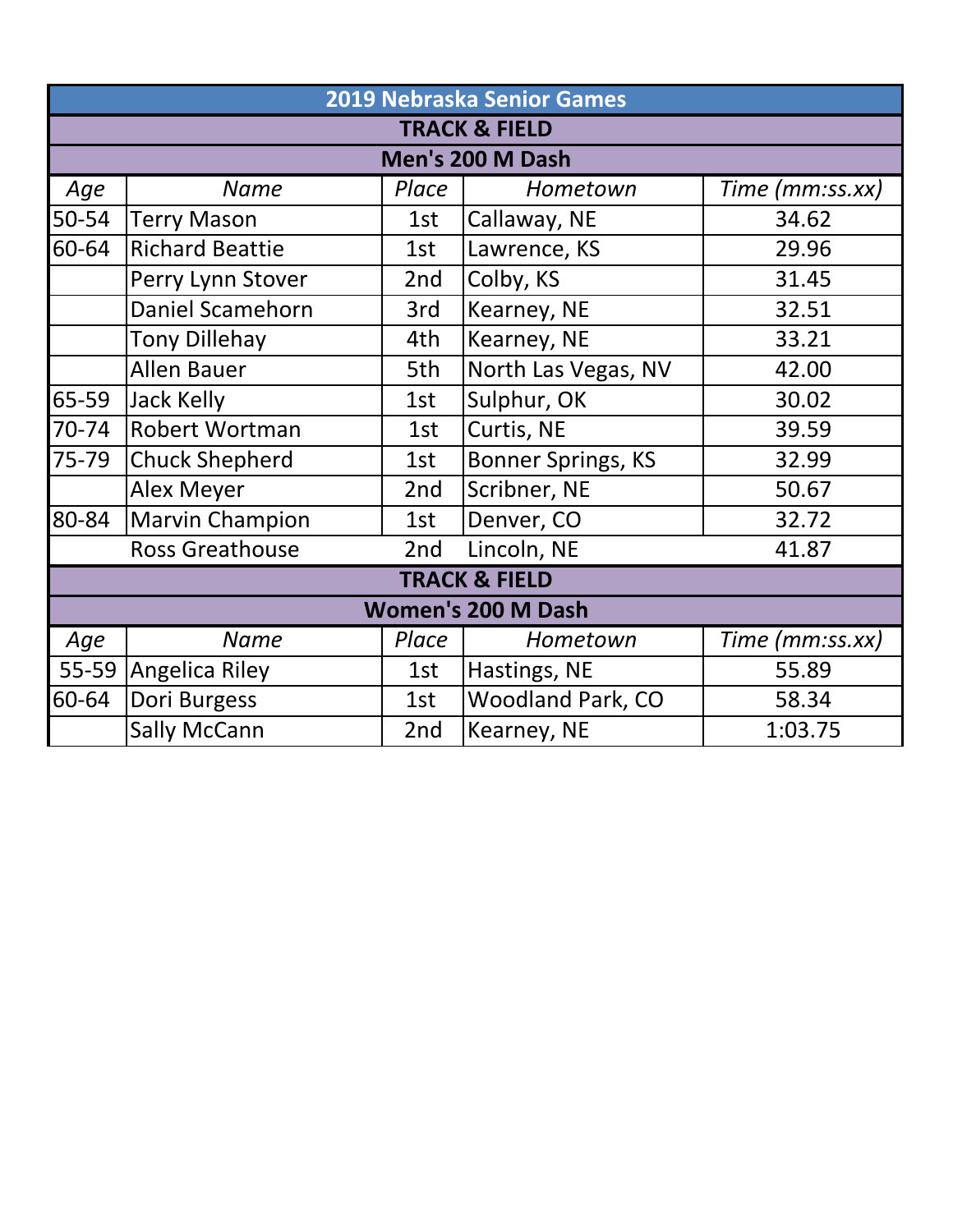|       |                        |                          | 2019 Nebraska Senior Games |                 |
|-------|------------------------|--------------------------|----------------------------|-----------------|
|       |                        | <b>TRACK &amp; FIELD</b> |                            |                 |
|       |                        | Men's 400 M Dash         |                            |                 |
| Age   | <b>Name</b>            | Place                    | Hometown                   | Time (mm:ss.xx) |
| 55-59 | <b>Brian Bergt</b>     | 1st                      | Amherst, NE                | 1:09.27         |
| 60-64 | Mitch Lyster           | 1st                      | McCook, NE                 | 1:05.97         |
|       | <b>Richard Beattie</b> | 2nd                      | Lawrence, KS               | 1:07.54         |
|       | <b>Ray Chmiel</b>      | 3rd                      | McCook, NE                 | 1:12.29         |
|       | Douglas Hackett        | 4th                      | Osceola, NE                | 1:19.87         |
|       | <b>Allen Bauer</b>     | 5th                      | North Las Vegas, NV        | 1:41.03         |
| 70-74 | <b>Rod Engelbert</b>   | 1st                      | Lincoln, NE                | 1:31.12         |
|       | <b>Jerry Huebsch</b>   | 2nd                      | Perham, MN                 | 1:35.49         |
| 75-79 | <b>Alex Meyer</b>      | 1st                      | Scribner, NE               | 1:47.65         |
| 80-84 | <b>Ross Greathouse</b> | 1st                      | Lincoln, NE                | 1:42.13         |
|       |                        | <b>TRACK &amp; FIELD</b> |                            |                 |
|       |                        |                          | <b>Women's 400 M Dash</b>  |                 |
| Age   | <b>Name</b>            | Place                    | Hometown                   | Time (mm:ss.xx) |
| 55-59 | Theo Joe               | 1st                      | Fairbury, NE               | 1:43.33         |
|       | Angelica Riley         | 2nd                      | Hastings, NE               | 01:54.7         |
| 60-64 | Dori Burgess           | 1st                      | <b>Woodland Park, CO</b>   | 02:28.2         |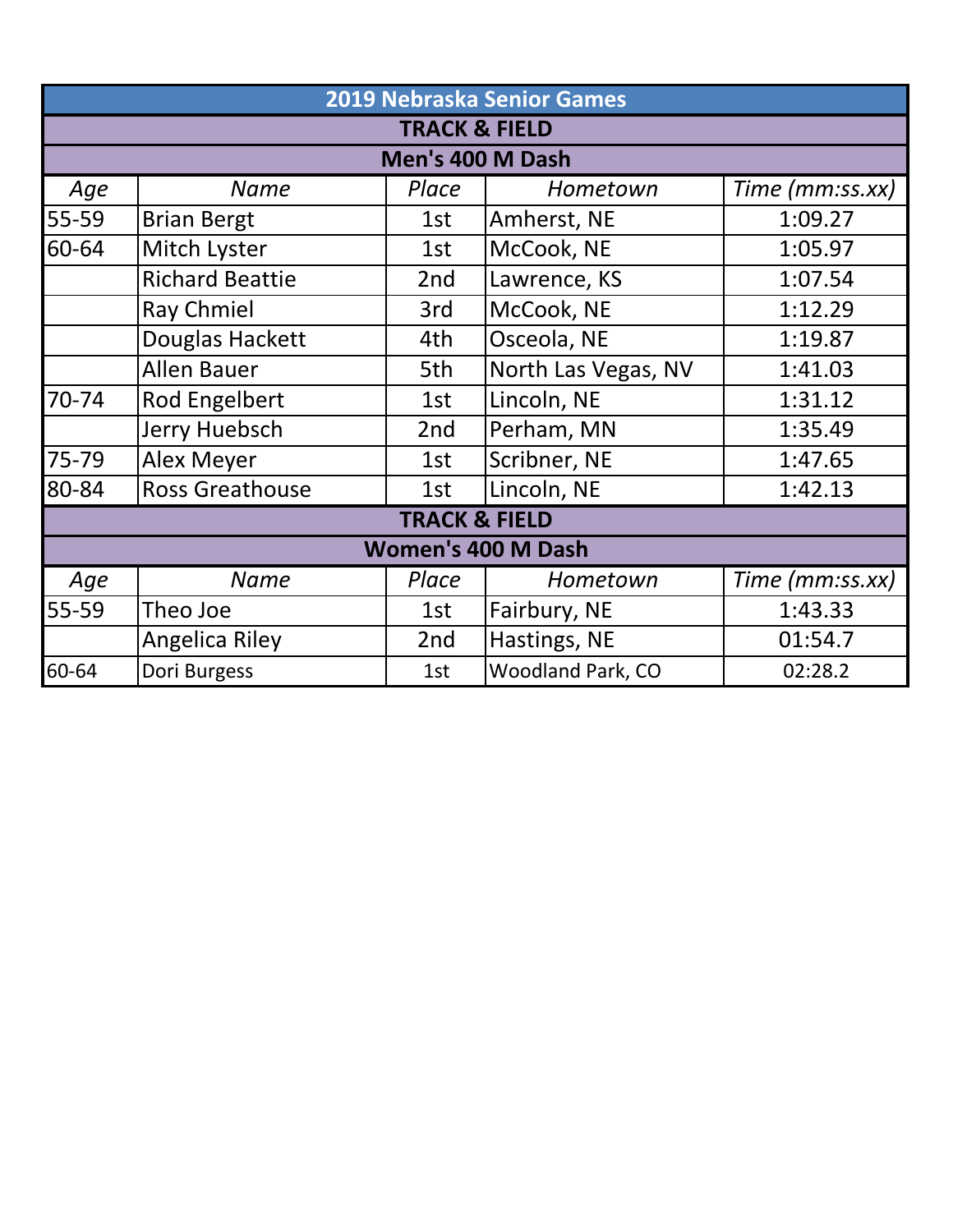|       |                           |                          | <b>2019 Nebraska Senior Games</b> |                 |  |
|-------|---------------------------|--------------------------|-----------------------------------|-----------------|--|
|       |                           | <b>TRACK &amp; FIELD</b> |                                   |                 |  |
|       |                           |                          | Men's 800 M Dash                  |                 |  |
| Age   | <b>Name</b>               | Place                    | Hometown                          | Time (mm:ss.xx) |  |
| 50-54 | Erick Erickson            | 1st                      | Holdrege, NE                      | 4:25.68         |  |
| 55-59 | <b>Brian Bergt</b>        | 1st                      | Amherst, NE                       | 2:45.44         |  |
| 60-64 | Derry Trampe              | 1st                      | Ord, NE                           | 2:27.44         |  |
|       | <b>Allen Bauer</b>        | 2 <sub>nd</sub>          | North Las Vegas, NV               | 3:38.09         |  |
|       | <b>Steve Scoville</b>     | 3rd                      | Elwood, NE                        | 3:49.23         |  |
| 70-74 | Rod Engelbart             | 1st                      | Lincoln, NE                       | 3:31.56         |  |
|       | Jerry Huebsch             | 2nd                      | Perham, MN                        | 3:44.30         |  |
| 75-79 | Thom Burgess, Jr.         | 1st                      | <b>Woodland Park, CO</b>          | 4:37.06         |  |
|       | Alex Meyer                | 2nd                      | Scribner, NE                      | 4:40.73         |  |
| 80-84 | <b>Ross Greathouse</b>    | 1st                      | Lincoln, NE                       | 4:21.43         |  |
|       |                           | <b>TRACK &amp; FIELD</b> |                                   |                 |  |
|       | <b>Women's 800 M Dash</b> |                          |                                   |                 |  |
| Age   | <b>Name</b>               | Place                    | Hometown                          | Time (mm:ss.xx) |  |
| 55-59 | Kelly Erickson            | 1st                      | Campbell, NE                      | 3:15.83         |  |
|       | Theo Joe                  | 2nd                      | Fairbury, NE                      | 3:54.89         |  |
|       | <b>Angelica Riley</b>     | 3rd                      | Hastings, NE                      | 03:59.6         |  |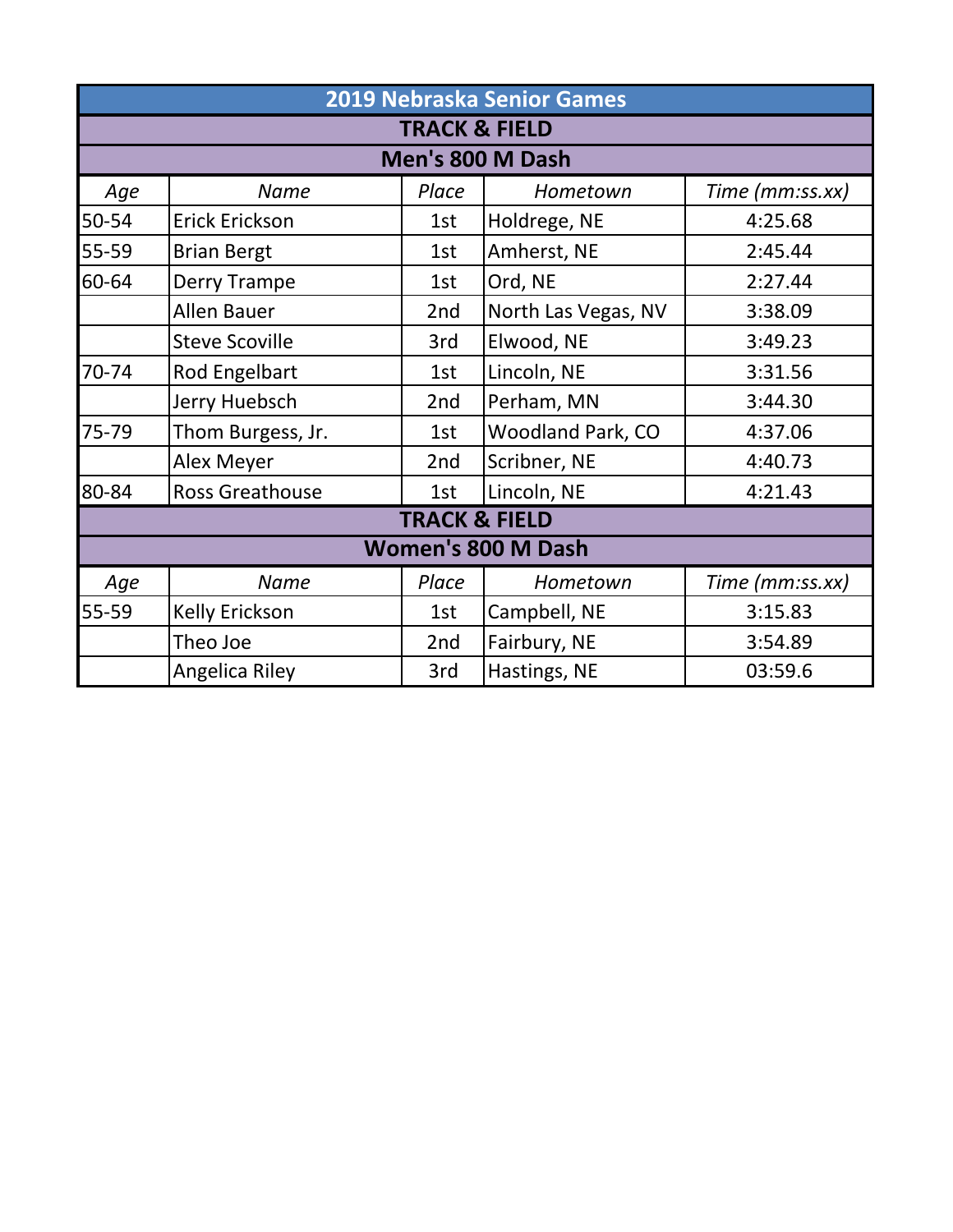|                                  | <b>2019 Nebraska Senior Games</b> |       |                                 |                 |  |  |
|----------------------------------|-----------------------------------|-------|---------------------------------|-----------------|--|--|
|                                  |                                   |       | <b>TRACK &amp; FIELD</b>        |                 |  |  |
|                                  |                                   |       | <b>Men's 1500 M Run</b>         |                 |  |  |
| Age                              | <b>Name</b>                       | Place | Hometown                        | Time (mm:ss.xx) |  |  |
| 50-54                            | Erick Erickson                    | 1st   | Holdrege, NE                    | 9:20.28         |  |  |
| 55-59                            | <b>Brian Bergt</b>                | 1st   | Amherst, NE                     | 5:30.19         |  |  |
| 60-64                            | Derry Trampe                      | 1st   | Ord, NE                         | 5:06.02         |  |  |
|                                  | Ray Chmiel                        | 2nd   | McCook, NE                      | 5:40.36         |  |  |
|                                  | <b>Allen Bauer</b>                | 3rd   | North Las Vegas, NV             | 7:49.51         |  |  |
|                                  | <b>Steve Scoville</b>             | 4th   | Elwood, NE                      | 8:19.25         |  |  |
| 70-74                            | Rod Engelbart                     | 1st   | Lincoln, NE                     | 7:19.90         |  |  |
|                                  |                                   |       | <b>Women's 1500 M Run</b>       |                 |  |  |
| Age                              | <b>Name</b>                       | Place | Hometown                        | Time (mm:ss.xx) |  |  |
| 60-64                            | Sally McCann                      | 1st   | Kearney, NE                     | 11:03.0         |  |  |
|                                  |                                   |       | Men's 1500 M Race Walk          |                 |  |  |
| Age                              | <b>Name</b>                       | Place | Hometown                        | Time (mm:ss.xx) |  |  |
| 60-64                            | <b>Steve Hoger</b>                | 1st   | Seward, NE                      | 8:21.46         |  |  |
| 70-74                            | <b>Wade Hansen</b>                | 1st   | Dillon, MT                      | 11:45.48        |  |  |
| 75-79                            | Alex Meyer                        | 1st   | Scribner, NE                    | 14:01.18        |  |  |
| 85-89                            | Dan Klimek                        | 1st   | Ord, NE                         | 12:43.86        |  |  |
|                                  |                                   |       | <b>Women's 1500 M Race Walk</b> |                 |  |  |
| Age                              | <b>Name</b>                       | Place | Hometown                        | Time (mm:ss.xx) |  |  |
|                                  |                                   |       |                                 |                 |  |  |
|                                  |                                   |       | <b>Men's 1500 M Power Walk</b>  |                 |  |  |
| Age                              | <b>Name</b>                       | Place | Hometown                        | Time (mm:ss.xx) |  |  |
| 60-64                            | <b>Monty Mathews</b>              | 1st   | Omaha, NE                       | 10:12.53        |  |  |
|                                  | <b>Tony Dillehay</b>              | 2nd   | Kearney, NE                     | 12:16.92        |  |  |
| 70-74                            | Jerry Huebsch                     | 1st   | Kearney, NE                     | 10:44.94        |  |  |
|                                  | Donald Hoffman                    | 2nd   | Amherst, NE                     | 12:27.30        |  |  |
| <b>Women's 1500 M Power Walk</b> |                                   |       |                                 |                 |  |  |
| Age                              | <b>Name</b>                       | Place | Hometown                        | Time (mm:ss.xx) |  |  |
| 55-59                            | <b>Tammy Bartling</b>             | 1st   | Kearney, NE                     | 12:51.73        |  |  |
|                                  | <b>Janice Ritter</b>              | 2nd   | Lincoln, NE                     | 14:06.74        |  |  |
| 60-64                            | Dori Buress                       | 1st   | <b>Woodland Park, CO</b>        | 13:17.45        |  |  |
|                                  | Cynthia Ritter                    | 2nd   | Lincoln, NE                     | 13:43.68        |  |  |
|                                  | Karla Ritter-Lindsay              | 3rd   | Kearney, NE                     | 14:06.66        |  |  |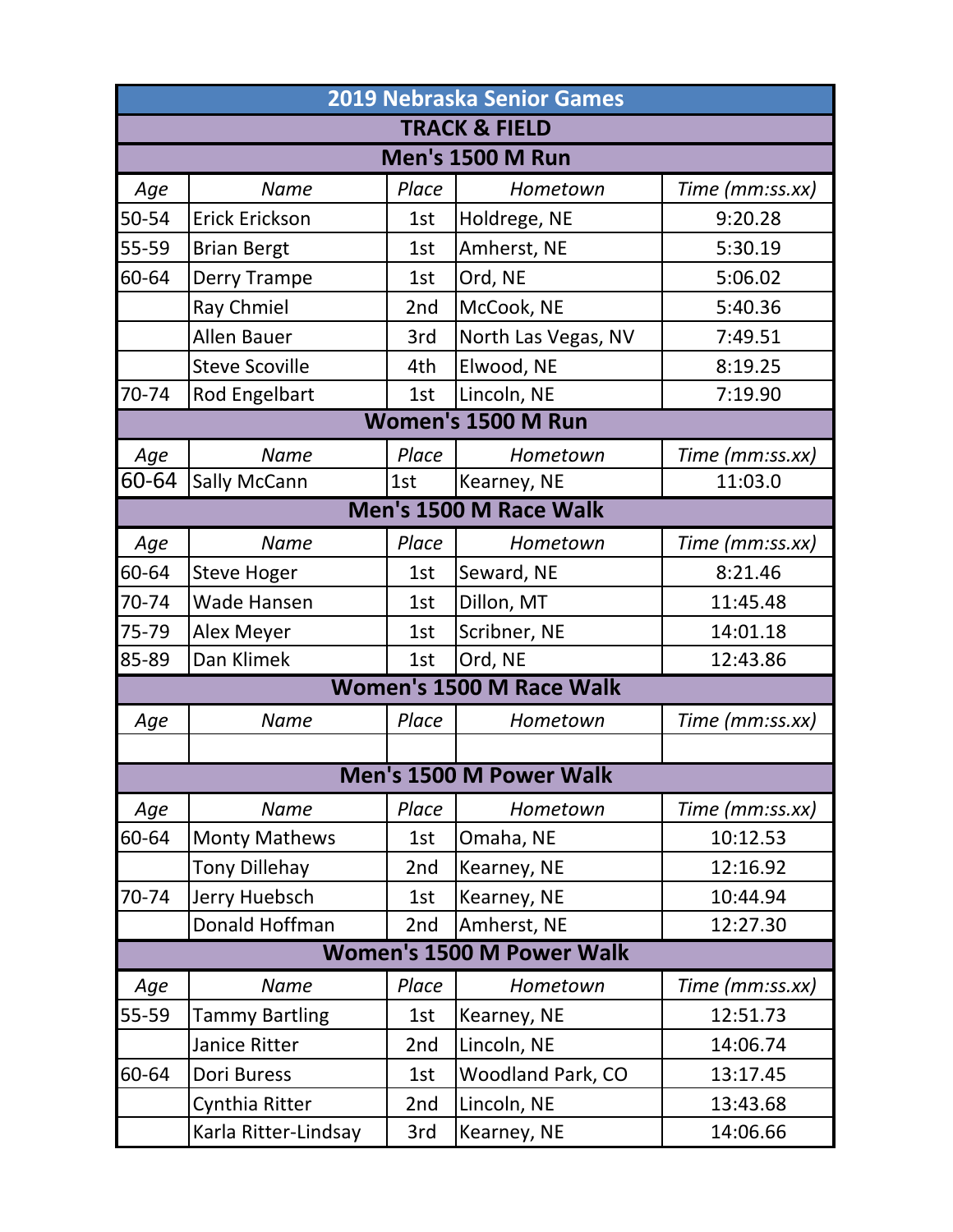| <b>2019 Nebraska Senior Games</b> |                                  |       |                         |                 |  |
|-----------------------------------|----------------------------------|-------|-------------------------|-----------------|--|
| Men's 5000 M Race Walk            |                                  |       |                         |                 |  |
| Age                               | <b>Name</b>                      | Place | Hometown                | Time (mm:ss.xx) |  |
| 60-64                             | <b>Steve Hoger</b>               | 1st   | Seward, NE              | 30:01.81        |  |
| 70-74                             | Wade Hansen                      | 1st   | Dillon, MT              | 42:17.30        |  |
|                                   |                                  |       | Men's 5000 M Power Walk |                 |  |
| Age                               | <b>Name</b>                      | Place | Hometown                | Time (mm:ss.xx) |  |
| 60-64                             | <b>Monty Mathews</b>             | 1st   | Omaha, NE               | 37:38.7         |  |
| 70-74                             | Jerry Huebsch                    | 1st   | Perham, MN              | 42:17.37        |  |
|                                   | <b>Women's 5000 M Power Walk</b> |       |                         |                 |  |
| Age                               | <b>Name</b>                      | Place | Hometown                | Time (mm:ss.xx) |  |
| 55-59                             | <b>Patty Geist</b>               | 1st   | Kearney, NE             | 49:05.6         |  |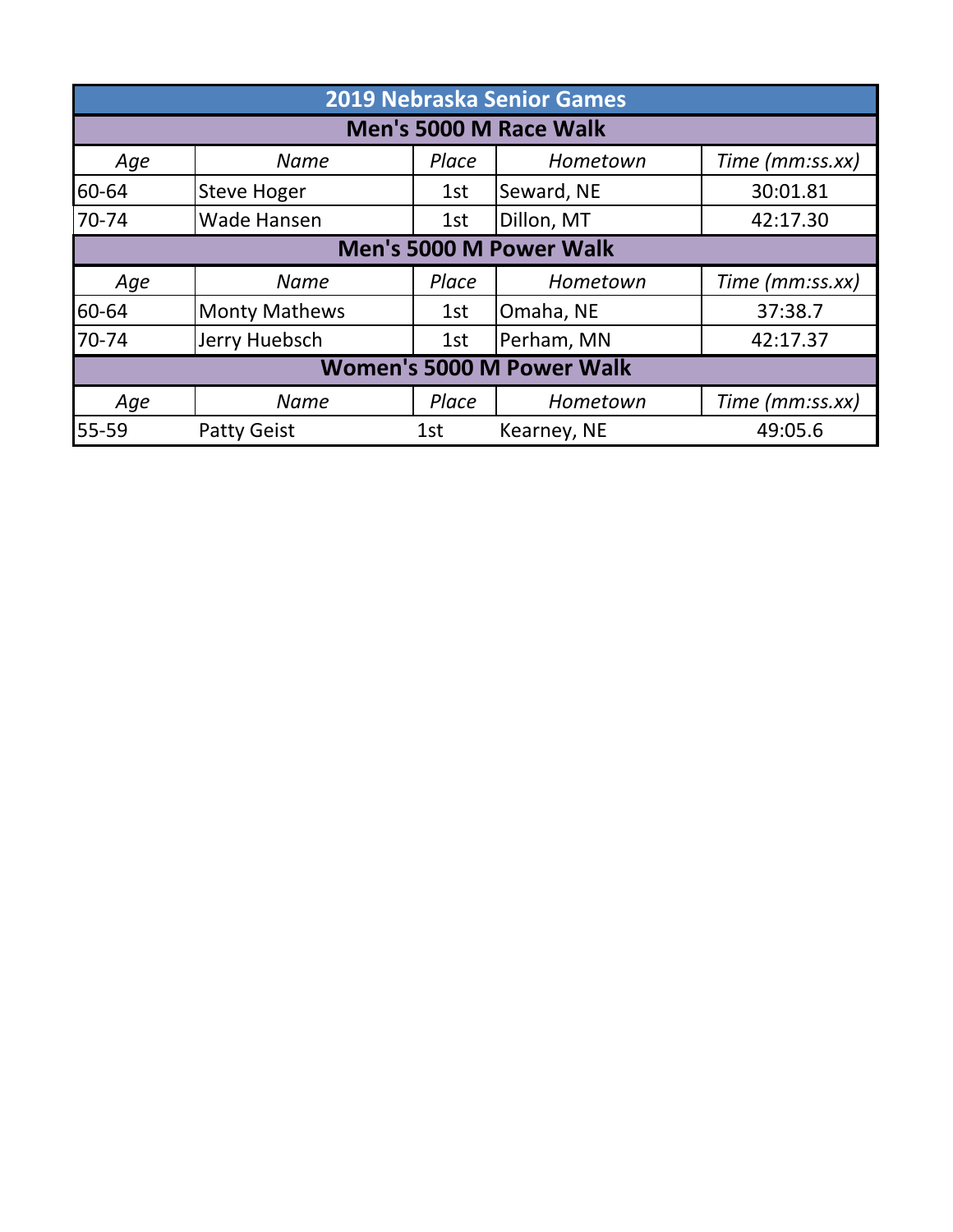|                        | <b>2019 Nebraska Senior Games</b> |                            |                          |                     |  |  |
|------------------------|-----------------------------------|----------------------------|--------------------------|---------------------|--|--|
|                        |                                   |                            | <b>TRACK &amp; FIELD</b> |                     |  |  |
| <b>Men's High Jump</b> |                                   |                            |                          |                     |  |  |
| Age                    | Name                              | Place                      | Hometown                 | Height (ff' ii")    |  |  |
| 55-59                  | James Heineman                    | 1st                        | Kearney, NE              | 4' 4"               |  |  |
| 60-64                  | Larry Joe                         | 1st                        | Fairbury, NE             | 4'6''               |  |  |
|                        | Allen Bauer                       | 2nd                        | North Las Vegas, NV      | 3'6''               |  |  |
| 65-69                  | David Brandt                      | 1st                        | Sprague, NE              | 4' 8 1/4"           |  |  |
| 70-74                  | <b>Frank Tilton</b>               | 1st                        | Springfield, MO          | 4'2''               |  |  |
|                        | Robert Wortman                    | 3'6''<br>2nd<br>Curtis, NE |                          |                     |  |  |
| 75-79                  | <b>Chuck Shepherd</b>             | 1st                        | Bonner Springs, KS       | 3'8''               |  |  |
|                        | Alex Meyer                        | 2nd                        | Scribner, NE             | 3' 8''              |  |  |
|                        | Thom Burgess, Jr.                 | 3rd                        | Woodland Park, CO        | 3' 4''              |  |  |
|                        |                                   |                            | <b>Women's High Jump</b> |                     |  |  |
| Age                    | <b>Name</b>                       | Place                      | Hometown                 | Height (ff' ii")    |  |  |
|                        |                                   |                            |                          |                     |  |  |
|                        |                                   |                            | <b>Men's Long Jump</b>   |                     |  |  |
| Age                    | Name                              | Place                      | Hometown                 | Height (ff' ii.xx") |  |  |
| 60-64                  | Mitchell Lyster                   | 1st                        | McCook, NE               | 13' 10 1/2"         |  |  |
|                        | Larry Joe                         | 2nd                        | Fairbury, NE             | 11'6''              |  |  |
| 65-69                  | David Brandt                      | 1st                        | Sprgue, NE               | 10' 8''             |  |  |
|                        | Lee Greiner                       | 1st                        | Oklahoma City, NE        | 10' 10 3/4"         |  |  |
| 70-74                  | <b>Frank Tilton</b>               | 1st                        | Springfield, MO          | 13' 1 1/2"          |  |  |
|                        | Robert Wortman                    | 2nd                        | Curtis, NE               | 9'2"                |  |  |
| 75-79                  | <b>Chuck Shepherd</b>             | 1st                        | Bonner Springs, KS       | 10' 1/2"            |  |  |
|                        | Kenneth Baker                     | 2nd                        | Henderson, NV            | 9' 1/2"             |  |  |
|                        | Alex Meyer                        | 3rd                        | Scribner, NE             | $8'$ 2 $1/2"$       |  |  |
|                        |                                   |                            | <b>Women's Long Jump</b> |                     |  |  |
| Age                    | Name                              | Place                      | Hometown                 | Height (ff' ii")    |  |  |
| 60-64                  | <b>Barb Amrhein</b>               | 1st                        | Canyon, TX               | 7' 1/2"             |  |  |
|                        |                                   |                            | <b>Men's Triple Jump</b> |                     |  |  |
| Age                    | <b>Name</b>                       | Place                      | Hometown                 | Height (ff' ii.xx") |  |  |
| 60-64                  | Mitchell Lyster                   | 1st                        | McCook, NE               | 32' 10"             |  |  |
|                        | Larry Joe                         | 2nd                        | Fairbury, NE             | 25' 2 1/2"          |  |  |
| 65-69                  | David Brandt                      | 1st                        | Sprague, NE              | 25' 9"              |  |  |
|                        | Lee Greiner                       | 2nd                        | Oklahoma City, OK        | 22' 9 1/2"          |  |  |
| 70-74                  | <b>Frank Tilton</b>               | 1st                        | Springfield, MO          | 26' 8 1/2"          |  |  |
|                        | Robert Wortman                    | 2nd                        | Curtis, NE               | 16' 2"              |  |  |
| 75-79                  | Alex Meyer                        | 1st                        | Scribner, NE             | 16' 10 1/2"         |  |  |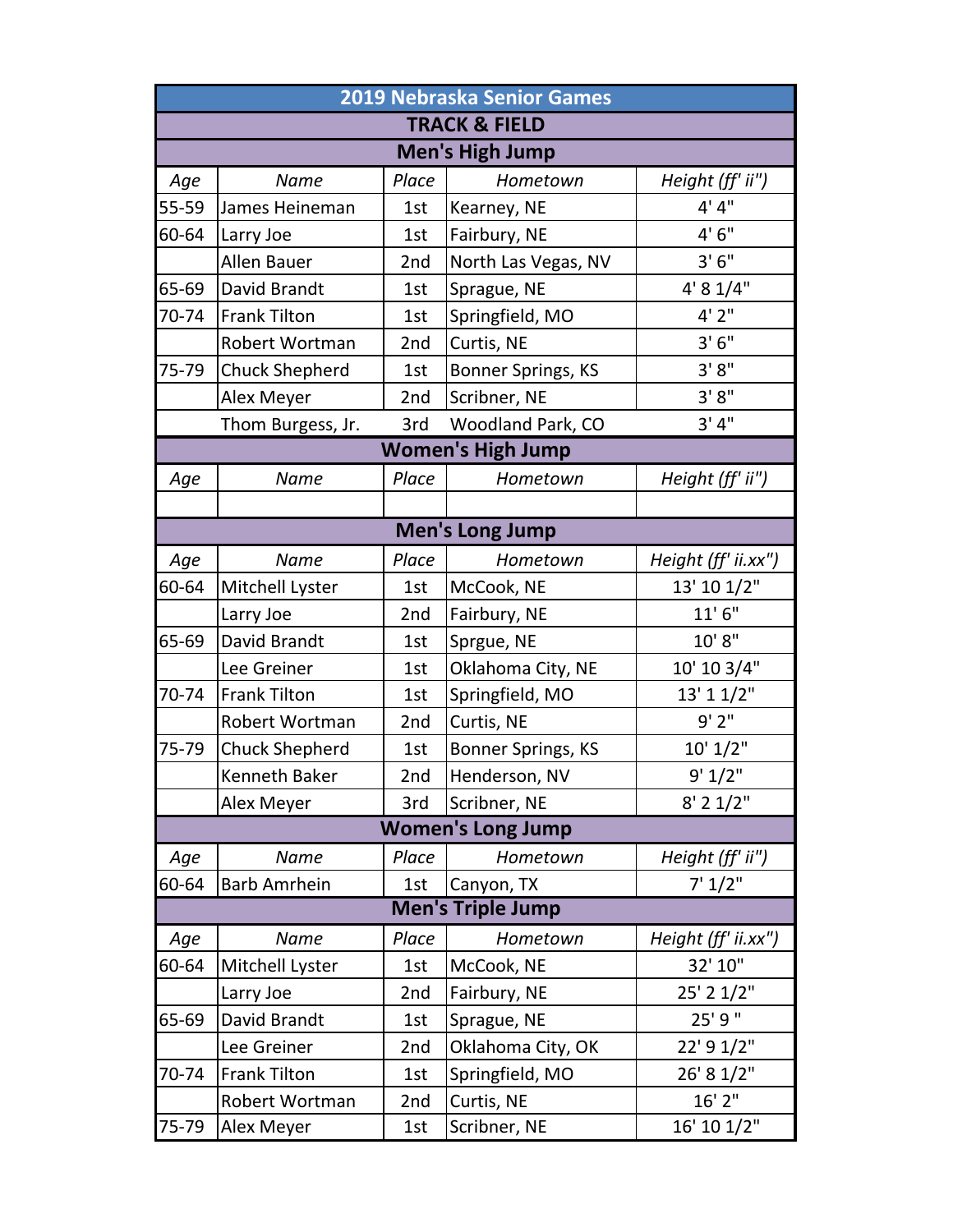| <b>2019 Nebraska Senior Games</b> |                          |                      |                        |                    |  |  |
|-----------------------------------|--------------------------|----------------------|------------------------|--------------------|--|--|
|                                   | <b>TRACK &amp; FIELD</b> |                      |                        |                    |  |  |
|                                   |                          | <b>Men's Discus</b>  |                        |                    |  |  |
| Age                               | <b>Name</b>              | Place                | Hometown               | Distance (ff' ii") |  |  |
| 60-64                             | <b>Jim Squires</b>       | 1st                  | Fairfield, NE          | 125' 7"            |  |  |
| 65-69                             | <b>David Brandt</b>      | 1st                  | Sprague, NE            | 129' 7"            |  |  |
|                                   | Lee Greiner              | 2nd                  | Oklahoma City, NE      | 98' 6"             |  |  |
| 70-74                             | <b>Charles Shrader</b>   | 1st                  | Abilene, KS            | 90' 1 3/4"         |  |  |
|                                   | Robert Wortman           | 2nd                  | Curtis, NE             | 87' 11"            |  |  |
|                                   | <b>Clint Witte</b>       | 3rd                  | Kearney, NE            | 78'8"              |  |  |
| 75-79                             | <b>Kenneth Baker</b>     | 1st                  | Henderson, NV          | 92' 9 1/2"         |  |  |
|                                   | <b>Robert Gerten</b>     | 2nd                  | Burwell, NE            | 92' 2"             |  |  |
|                                   | Alex Meyer               | 3rd                  | Scribner, NE           | 74' 6"             |  |  |
|                                   | James Warner             | 4th                  | Kearney, NE            | 48' 7 3/4"         |  |  |
| 80-84                             | Al Salmon                | 1st                  | Kansas City, MO        | 75' 2"             |  |  |
| 85-89                             | Dan Klimek               | 1st                  | Ord, NE                | 34' 9 3/4"         |  |  |
|                                   |                          |                      | <b>Women's Discus</b>  |                    |  |  |
| Age                               | <b>Name</b>              | Place                | Hometown               | Distance (ff' ii") |  |  |
| 55-59                             | Theo Joe                 | 1st                  | Fairbury, NE           | 50' 11 1/2"        |  |  |
|                                   |                          | <b>Men's Javelin</b> |                        |                    |  |  |
| Age                               | <b>Name</b>              | Place                | Hometown               | Distance (ff' ii") |  |  |
| 60-64                             | Allen Bauer              | 1st                  | North Las Vegas, NV    | 53' 3"             |  |  |
| 65-69                             | Lee Greiner              | 1st                  | Oklahoma City, OK      | 99' 10"            |  |  |
|                                   | Dave Brandt              | 2nd                  | Sprague, NE            | 80' 10 1/2"        |  |  |
| 70-74                             | <b>Charles Shrader</b>   | 1st                  | Abilene, KS            | 92' 10"            |  |  |
|                                   | Robert Wortman           | 2nd                  | Curtis, NE             | 67' 5 1/2"         |  |  |
| 75-79                             | <b>Robert Gerten</b>     | 1st                  | Burwell, NE            | 94' 4"             |  |  |
|                                   | <b>Kenneth Baker</b>     | 2nd                  | Henderson, NV          | 77' 5 1/2"         |  |  |
|                                   | Alex Meyer               | 3rd                  | Scribner, NE           | 65' 4"             |  |  |
|                                   |                          |                      | <b>Women's Javelin</b> |                    |  |  |
| Age                               | <b>Name</b>              | Place                | Hometown               | Distance (ff' ii") |  |  |
|                                   |                          |                      |                        |                    |  |  |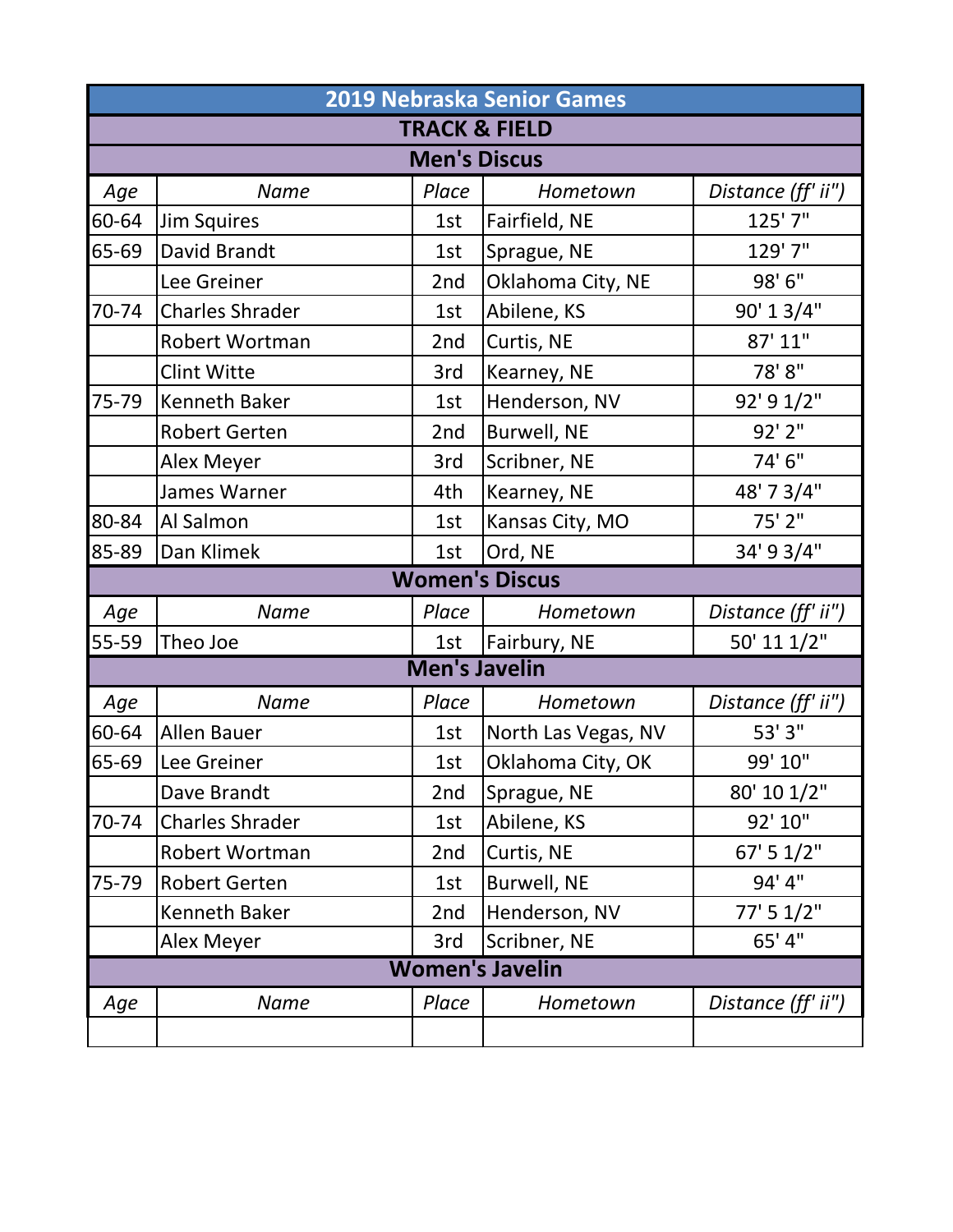| 2019 Nebraska Senior Games |                        |                   |                               |                                   |  |  |  |
|----------------------------|------------------------|-------------------|-------------------------------|-----------------------------------|--|--|--|
|                            |                        |                   | <b>TRACK &amp; FIELD</b>      |                                   |  |  |  |
|                            |                        |                   | <b>Men's Shot Put</b>         |                                   |  |  |  |
| Age                        | <b>Name</b>            | Place             | Hometown                      | Distance (ff' $i\overline{i''}$ ) |  |  |  |
| 60-64                      | <b>Allen Bauer</b>     | 1st               | North Las Vegas, NV           | $23'$ 7.5"                        |  |  |  |
| 65-69                      | David Brandt           | 1st               | Sprague, NE                   | 36' 4.25"                         |  |  |  |
|                            | Lee Greiner            | 2nd               | Oklahoma City, OK             | 26' 9.25"                         |  |  |  |
| 70-74                      | <b>Bob Peters</b>      | 1st               | Independence, MO              | 34' 2.25"                         |  |  |  |
|                            | <b>Charles Shrader</b> | 2nd               | Abilene, KS                   | 34' 1.5"                          |  |  |  |
|                            | Robert Wortman         | 3rd               | Curtis, NE                    | 39' 5.5"                          |  |  |  |
|                            | <b>Clint Witte</b>     | 4th               | Kearney, NE                   | 24'7.5"                           |  |  |  |
| 75-79                      | Alex Meyer             | 1st               | Scribner, NE                  | 26' 11.25"                        |  |  |  |
|                            | Kenneth Baker          | 2nd               | Hendersen, NV                 | 25' 7.5"                          |  |  |  |
|                            | James Warner           | 3rd               | Kearney, NE                   | 22' 9.75"                         |  |  |  |
| 80-84                      | Al Salmon              | 1st               | Kansas City, MO               | 34' 11.75"                        |  |  |  |
|                            | <b>Marvin Champion</b> | $\overline{2}$ nd | Denver, CO                    | 34' 4.75"                         |  |  |  |
|                            |                        |                   | <b>Women's Shot Put</b>       |                                   |  |  |  |
| Age                        | Name                   | Place             | Hometown                      | Distance $(ff'$ ii")              |  |  |  |
| 60-64                      | Constance Woods-Brown  | 1st               | Lincoln, NE                   | 14' 8.25"                         |  |  |  |
|                            |                        |                   | <b>Men's Softball Throw</b>   |                                   |  |  |  |
| Age                        | Name                   | Place             | Hometown                      | Distance (ff' ii")                |  |  |  |
| 50-54                      | <b>Terry Mason</b>     | 1st               | Callaway, NE                  | 144' 10"                          |  |  |  |
| 55-59                      | <b>Brian Bergt</b>     | 1st               | Amherst                       | 129'3''                           |  |  |  |
| 60-64                      | Larry Joe              | 1st               | Fairbury, NE                  | 125' 3.5"                         |  |  |  |
|                            | <b>Tony Dillehay</b>   | 2nd               | Kearney, NE                   | 124'8''                           |  |  |  |
| 65-69                      | David Brandt           | 1st               | Sprague, NE                   | 164' 5"                           |  |  |  |
|                            | Lee Greiner            | 2nd               | Oklahoma City, OK             | 159' 1.5"                         |  |  |  |
|                            | Robert Soderholm       | 3rd               | York, NE                      | 143' 8.5"                         |  |  |  |
| $\overline{7}0 - 74$       | Rod Engelbart          | 1st               | Lincoln, NE                   | 151' 11"                          |  |  |  |
|                            | <b>Charles Shrader</b> | 2nd               | Abilene, KS                   | 103' 10"                          |  |  |  |
|                            | Robert Wortman         | 3rd               | Curtis, NE                    | 99'7''                            |  |  |  |
| 75-79                      | <b>Chuck Shepheard</b> | 1st               | Bonner Springs, KS            | 140' 8.5"                         |  |  |  |
|                            | Kenneth Baker          | 2nd               | Henderson, NV                 | 90'1''                            |  |  |  |
|                            | <b>Alex Meyer</b>      | 3rd               | Scribner, NE                  | 82'7''                            |  |  |  |
| 80-84                      | <b>Gary Sechrist</b>   | 1st               | Minneapolis, KS               | 128' 3.5"                         |  |  |  |
|                            |                        |                   | <b>Women's Softball Throw</b> |                                   |  |  |  |
| Age                        | Name                   | Place             | Hometown                      | Distance (ff' ii")                |  |  |  |
| 55-59                      | Theo Joe               | 1st               | Fairbury, NE                  | 82' 9.25"                         |  |  |  |
|                            | Tavis Riskowski        | 2nd               | Kearney, NE                   | 66' 3.5"                          |  |  |  |
| 60-64                      | Sally McCann           | 1st               | Kearney, NE                   | 104' 7"                           |  |  |  |
|                            | Norma Rust             | 2nd               | Hastings, NE                  | $89'$ 4"                          |  |  |  |
| $75 - 79$                  | <b>Bonnie Champion</b> | 1st               | Denver, CO                    | $63'$ $9.5"$                      |  |  |  |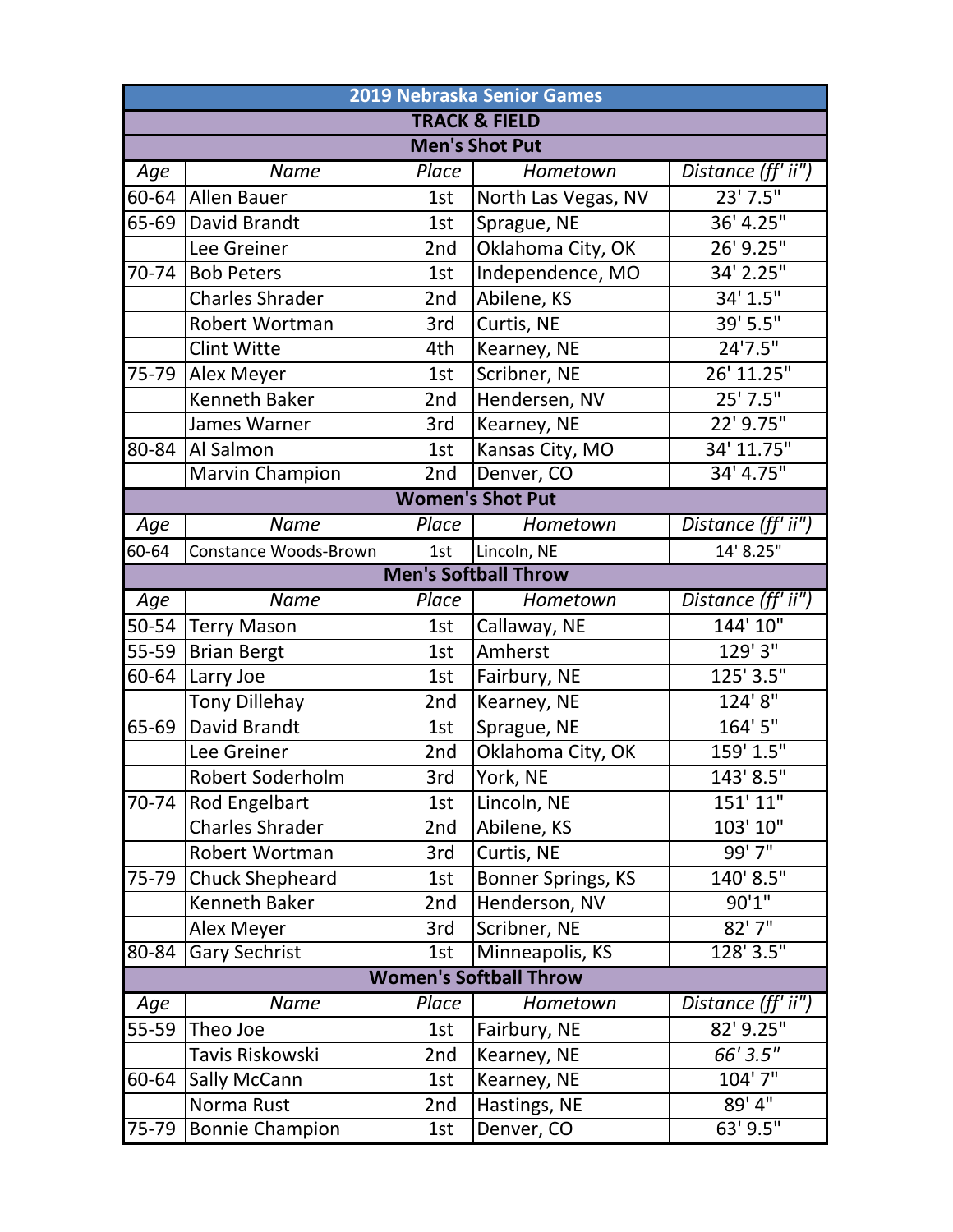| 2019 Nebraska Senior Games |                              |       |                     |                 |  |
|----------------------------|------------------------------|-------|---------------------|-----------------|--|
|                            |                              |       | <b>5K Road Race</b> |                 |  |
|                            |                              |       | Men's               |                 |  |
| Age                        | <b>Name</b>                  | Place | Hometown            | Time (mm:ss.xx) |  |
| $50 - 54$                  | <b>Erick Erickson</b>        | 1st   | Holdrege, NE        | 37:05           |  |
| $55 - 59$                  | <b>Brian Berget</b>          | 1st   | Amherst, NE         | 20:55           |  |
|                            | Alan Schroeder               | 2nd   | Omaha, NE           | 30:15           |  |
| $60 - 64$                  | <b>Derry Trampe</b>          | 1st   | Ord, NE             | 18:37           |  |
|                            | David Johnson                | 2nd   | Harvard, NE         | 20:05           |  |
|                            | <b>John Kluthe</b>           | 3rd   | Scotia, NE          | 27:55           |  |
|                            | <b>Allen Bauer</b>           | 4th   | North Las Vegas, NV | 31:54           |  |
|                            | 65-69 John Petr              | 1st   | Kearney, NE         | 26:38           |  |
|                            | 70-74 Donald Hoffman         | 1st   | Amherst, NE         | 35.04           |  |
| 75-79                      | Gereld Schaben               | 1st   | Seward, NE          | 32:52           |  |
| 85-89                      | Dan Klimek                   | 1st   | Ord, NE             | 45:30           |  |
|                            |                              |       | <b>Women's</b>      |                 |  |
| Age                        | <b>Name</b>                  | Place | Hometown            | Time (mm:ss.xx) |  |
| 50-54                      | Michelle Scharff             | 1st   | Minden, NE          | 26:54           |  |
| 55-59                      | <b>Christine Steinhauser</b> | 1st   | Kearney, NE         | 23:52           |  |
|                            | <b>Kelly Erickson</b>        | 2nd   | Campbell, NE        | 25:43           |  |
| 60-64                      | Deb Kluthe                   | 1st   | Scotia, NE          | 26:59           |  |
|                            | <b>Sally McCann</b>          | 2nd   | Kearney, NE         | 38:33           |  |
| 65-69                      | Lilia Franciscomy            | 1st   | Omaha, NE           | 38:32           |  |
|                            | Sandra Adams                 | 2nd   | Sutherland, NE      | 41:15           |  |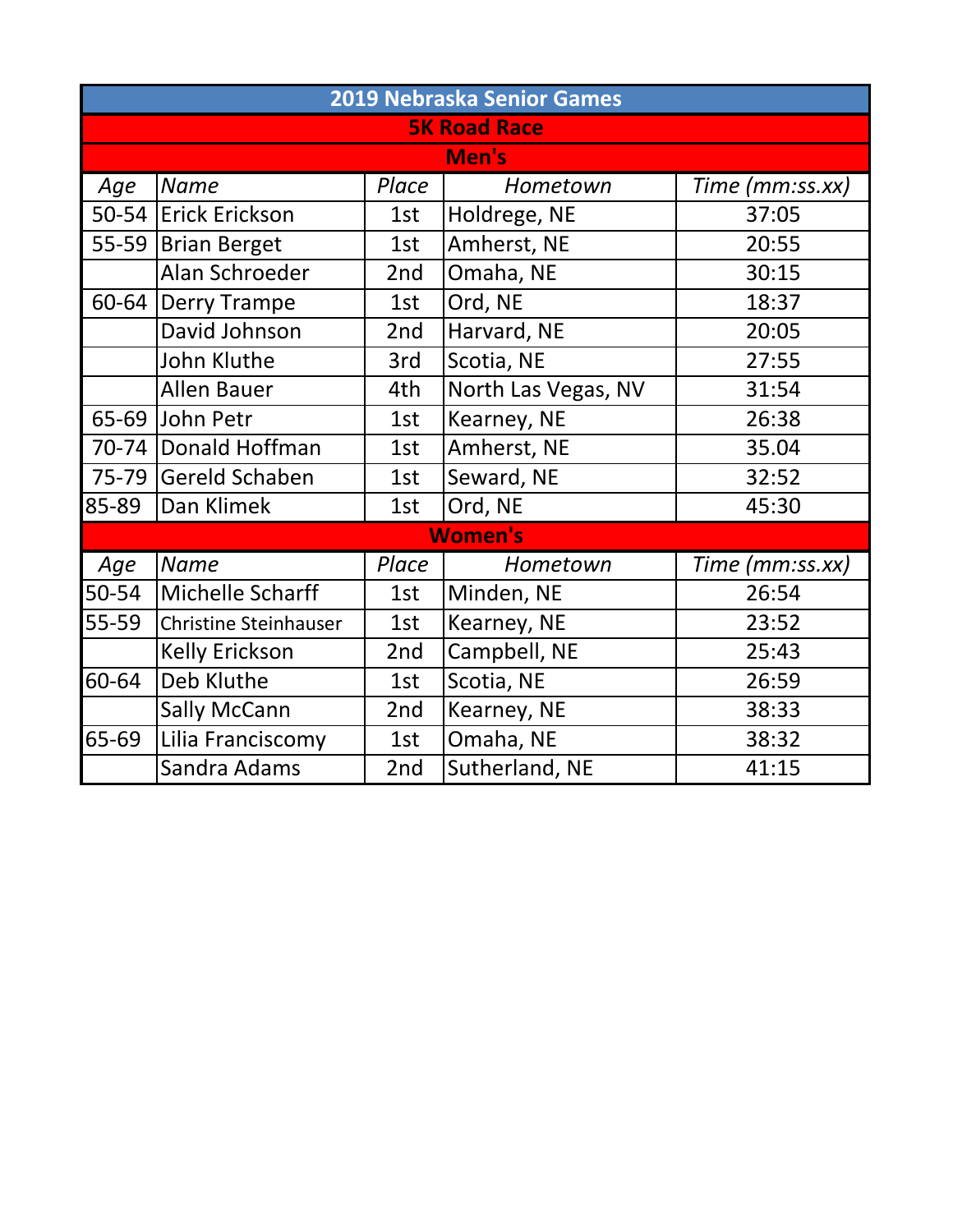| <b>2019 Nebraska Senior Games</b> |                         |       |                                           |                 |  |  |  |
|-----------------------------------|-------------------------|-------|-------------------------------------------|-----------------|--|--|--|
|                                   |                         |       | <b>CYCLING</b>                            |                 |  |  |  |
|                                   | <b>Men's 5K Cycling</b> |       |                                           |                 |  |  |  |
| Age                               | <b>Name</b>             | Place | Hometown                                  | Time (mm:ss)    |  |  |  |
| 50-54                             | <b>Troy Bauer</b>       | 1st   | Dallas Center, IA                         | 7:52            |  |  |  |
|                                   | <b>Terry Mason</b>      | 2nd   | Callaway, NE                              | 9:21            |  |  |  |
| 55-59                             | <b>Greg Bennett</b>     | 1st   | Versailles, MO                            | 8:00            |  |  |  |
|                                   | Daniel Schuldt          | 2nd   | Doniphan, NE                              | 8:06            |  |  |  |
|                                   | James Aronhalt          | 2nd   | Lee Summit, MO                            | 8:06            |  |  |  |
|                                   | Tim Uden                | 3rd   | Juniata, NE                               | 8:22            |  |  |  |
| 60-64                             | <b>Tony Dillehay</b>    | 1st   | Kearney, NE                               | 7:59            |  |  |  |
|                                   | Douglas Hackett         | 2nd   | Osceola, NE                               | 9:35            |  |  |  |
| 65-69                             | <b>Richard Stewart</b>  | 1st   | Castle Rock, CO                           | 7:04            |  |  |  |
|                                   | Herbert Pridgeon        | 2nd   | Gillette, WY                              | 8:35            |  |  |  |
| 70-74                             | Gary Ferguson           | 1st   | Duncan, OK                                | 8:24            |  |  |  |
|                                   | <b>Hollis Anderson</b>  | 2nd   | Lincoln, NE                               | 9:11            |  |  |  |
|                                   | Earl Hill               | 3rd   | Britt, IA                                 | 10:09           |  |  |  |
|                                   | Douglas Hoffman         | 4th   | Overland Park, KS                         | 12:24           |  |  |  |
|                                   | <b>Clint Witte</b>      | 5th   | Kearney, NE                               | 13:09           |  |  |  |
| 75-79                             | <b>William Earp</b>     | 1st   | Independence, MO                          | 8:17            |  |  |  |
| 80-84                             | <b>Toby Lewis</b>       | 1st   | Torrington, WY                            | 13:07           |  |  |  |
|                                   |                         |       | <b>Men's 5K 2-Wheel Recumbent Cycling</b> |                 |  |  |  |
| Age                               | <b>Name</b>             | Place | Hometown                                  | Time (mm:ss)    |  |  |  |
| 60-64                             | Tim Cada                | 1st   | Clarkson, NE                              | 8:06            |  |  |  |
|                                   |                         |       | <b>Men's 5K 3-Wheel Recumbent Cycling</b> |                 |  |  |  |
| Age                               | <b>Name</b>             | Place | Hometown                                  | Time (mm:ss)    |  |  |  |
| 55-59                             | Larry Seidman           | 2nd   | Colorado Springs, CO                      | 9:20            |  |  |  |
|                                   |                         |       | <b>Women's 5K Cycling</b>                 |                 |  |  |  |
| Age                               | <b>Name</b>             | Place | Hometown                                  | Time (mm:ss.xx) |  |  |  |
| 55-59                             | <b>Tammy Bartling</b>   | 1st   | Kearney, NE                               | 15:07           |  |  |  |
| 60-64                             | Cindy Shaw              | 1st   | Auburn, NE                                | 8:28            |  |  |  |
|                                   | Cathy Eastman           | 2nd   | Scottsbluff, NE                           | 9:25            |  |  |  |
| 75-79                             | Alice Heckman           | 1st   | Kearney, NE                               | 11:07           |  |  |  |
|                                   | Nancy Brown             | 2nd   | Bennet, NE                                | 11:14           |  |  |  |
|                                   |                         |       | <b>Women's 5K Recumbent Cycling</b>       |                 |  |  |  |
| Age                               | Name                    | Place | Hometown                                  | Time (mm:ss)    |  |  |  |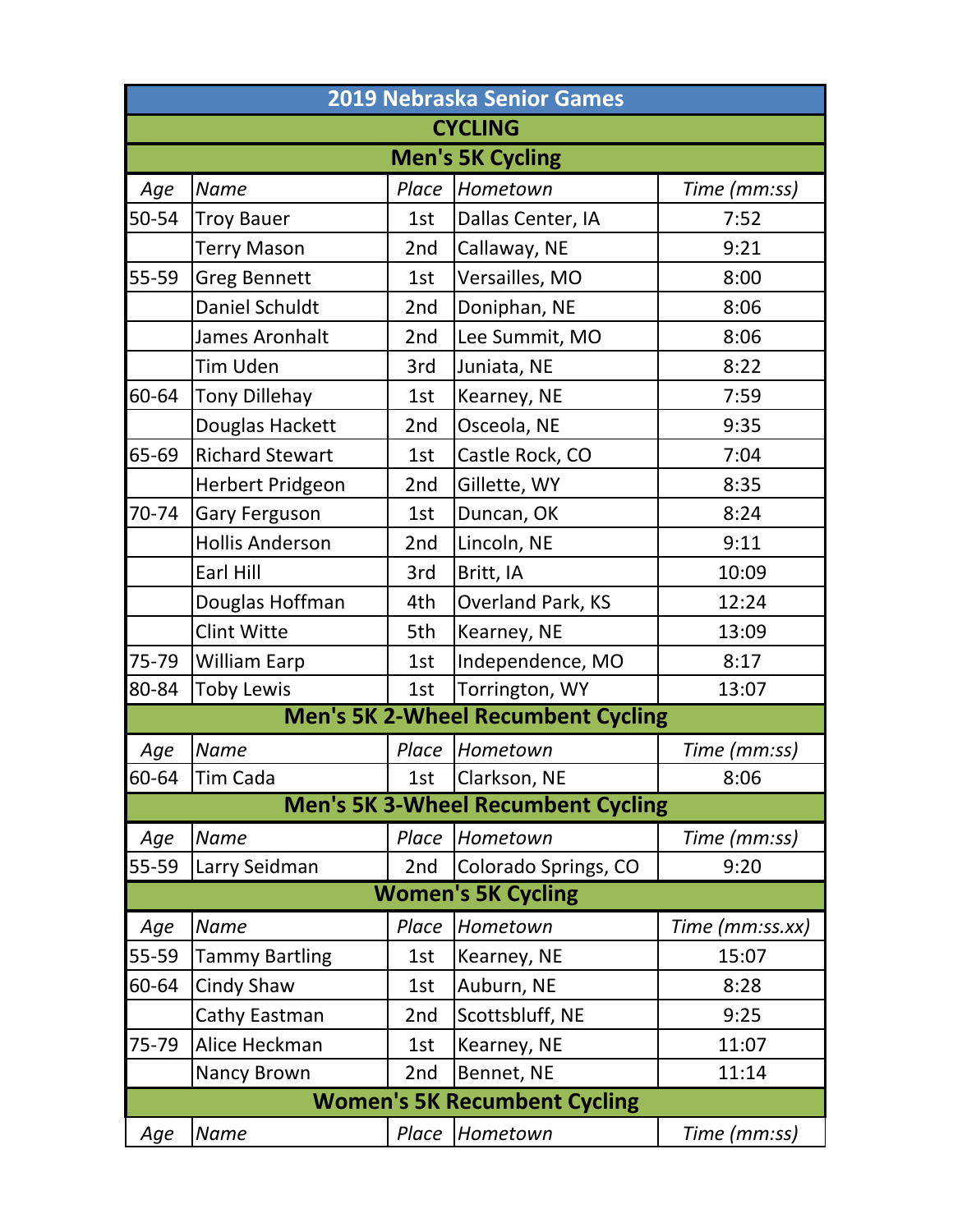|                          | 2019 Nebraska Senior Games |       |                                              |                 |  |  |
|--------------------------|----------------------------|-------|----------------------------------------------|-----------------|--|--|
|                          | <b>CYCLING</b>             |       |                                              |                 |  |  |
| <b>Men's 40k Cycling</b> |                            |       |                                              |                 |  |  |
| Age                      | <b>Name</b>                | Place | Hometown                                     | Time (hr:mm:ss) |  |  |
| 50-54                    | <b>Troy Bauer</b>          | 1st   | Dallas Center, IA                            | 1:05:12         |  |  |
|                          | <b>Terry Mason</b>         | 2nd   | Callaway, NE                                 | 1:05:20         |  |  |
| 55-59                    | James Aronhalt             | 1st   | Lee Summit, MO                               | 1:05:07         |  |  |
|                          | <b>Greg Bennett</b>        | 2nd   | Versailles, MO                               | 1:05:08         |  |  |
|                          | <b>Tim Uden</b>            | 3rd   | Juniata, NE                                  | 1:05:27         |  |  |
| 65-69                    | Mike Murray                | 1st   | North Platte, NE                             | 1:05:07         |  |  |
|                          | <b>Herbert Pridgeon</b>    | 2nd   | Gillette, WY                                 | 1:05:08         |  |  |
|                          | <b>Dennis Maurer</b>       | 3rd   | Rochester, MN                                | 1:05:12         |  |  |
| 75-79                    | <b>William Earp</b>        | 1st   | Independence, MO                             | 1:05:10         |  |  |
|                          |                            |       | <b>Men's 40K 2-Wheel Recumbent Cycling</b>   |                 |  |  |
| Age                      | Name                       | Place | Hometown                                     | Time (mm:ss)    |  |  |
| 60-64                    | Tim Cada                   | 1st   | Clarkson, NH                                 | 1:07:04         |  |  |
|                          |                            |       | <b>Men's 40K 3-Wheel Recumbent Cycling</b>   |                 |  |  |
| Age                      | Name                       | Place | Hometown                                     | Time (mm:ss)    |  |  |
| 55-59                    | Larry Seidman              | 1st   | Colorado Springs, CO                         | 1:09:19         |  |  |
|                          |                            |       | <b>Women's 40k Cycling</b>                   |                 |  |  |
| Age                      | <b>Name</b>                | Place | Hometown                                     | Time (hr:mm:ss) |  |  |
| 60-64                    | <b>Cindy Shaw</b>          | 1st   | Auburn, NE                                   | 1:14:43         |  |  |
|                          | Cathy Eastman              | 2nd   | Scottsbluff, NE                              | 1:14:51         |  |  |
| 75-79                    | Alice Heckman              | 1st   | Kearney, NE                                  | 1:35:10         |  |  |
|                          |                            |       | <b>Women's 40K 3-Wheel Recumbent Cycling</b> |                 |  |  |
| Age                      | <b>Name</b>                | Place | Hometown                                     | Time (mm:ss)    |  |  |
|                          |                            |       |                                              |                 |  |  |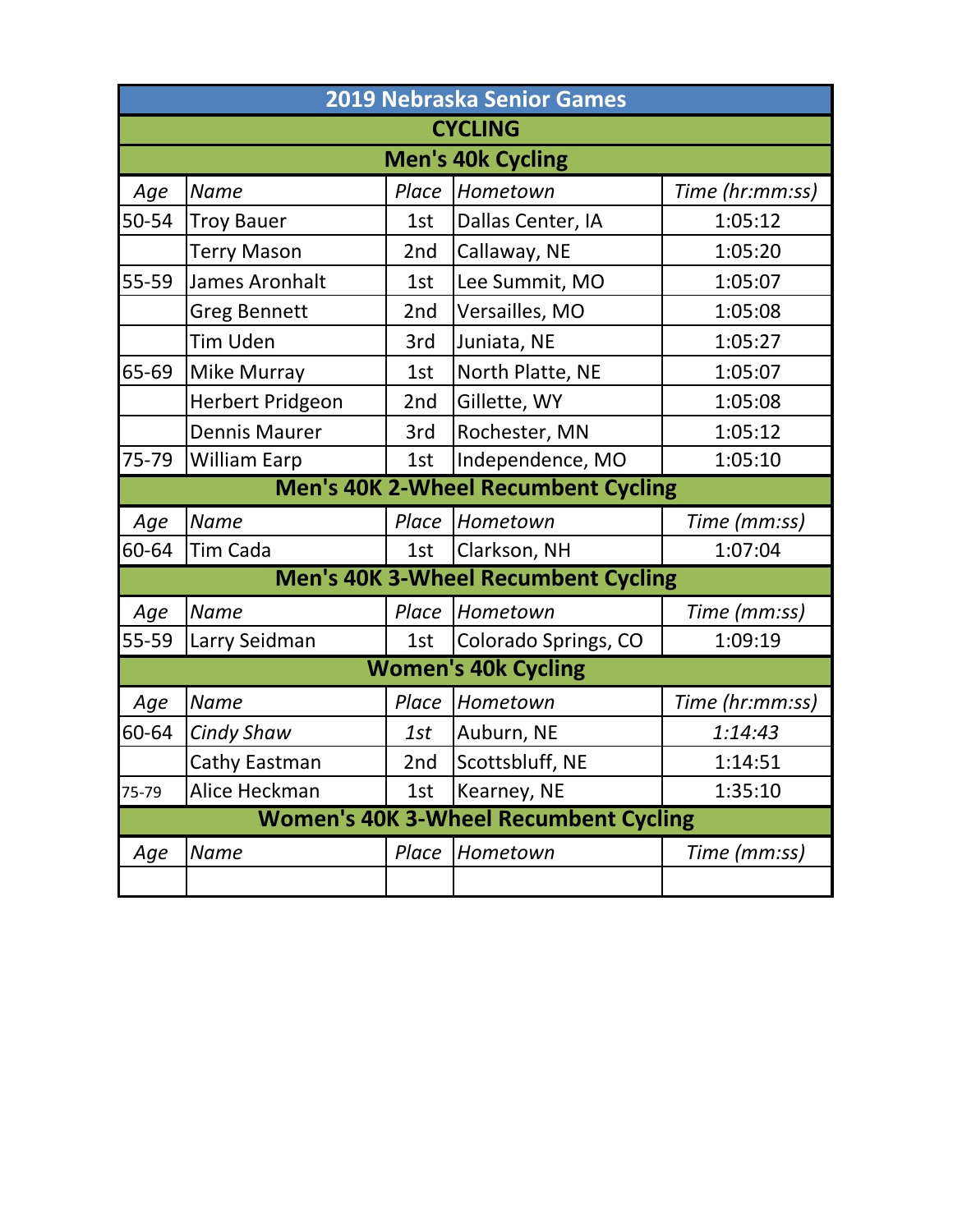|       | <b>2019 Nebraska Senior Games</b>      |                        |                                 |              |  |  |
|-------|----------------------------------------|------------------------|---------------------------------|--------------|--|--|
|       |                                        | <b>BOWLING</b>         |                                 |              |  |  |
|       |                                        | <b>Mixed Doubles</b>   |                                 |              |  |  |
| Age   | <b>Name</b>                            | Place                  | Hometown                        | <b>Score</b> |  |  |
| 50-54 | <b>Christi Fread &amp; David Fread</b> | 1st                    | Lexington, NE                   | 1073         |  |  |
| 55-59 | Tari Luetters & Dan Katzenstein        | 1st                    | North Platte, NE                | 957          |  |  |
|       | Deb Hatcher & Gary Hatcher             | 2nd                    | Gibbon, NE                      | 947          |  |  |
|       | Cecilia Metheny & Robert Cherry        | 3rd                    | McPherson, KS                   | 894          |  |  |
|       | Tammy Bartling & Donald Hoffman        | 4th                    | Kearney & Amherst, NE           | 626          |  |  |
| 70-74 | Bev Klein & Tom Klein                  | 1st                    | Arroyo Grande, CA               | 1006         |  |  |
|       | Jolene Norland & Larry Watkins         | 2nd                    | Assaria & Topeka, KS            | 816          |  |  |
|       | Merna Giffin & Harry Hussman           | 3rd                    | Kearney & Gibbon, NE            | 678          |  |  |
| 65-69 | Nancy & Steve King                     | 1st                    | North Platte, NE                | 796          |  |  |
|       |                                        | <b>Men's Doubles</b>   |                                 |              |  |  |
| Age   | <b>Name</b>                            | Place                  | Hometown                        | <b>Score</b> |  |  |
| 50-54 | James Swedlund & David Fread           | 1st                    | Grand Island & Lexington, NE    | 1196         |  |  |
|       | Patrick Dority & Paul Portsche         | 2nd                    | Lincoln, NE                     | 1178         |  |  |
| 55-59 | Gary Flowers & Gary Hatcher            | 1st                    | Omaha & Gibbon, NE              | 1222         |  |  |
|       | Robert Cherry & Larry Watkins          | 2nd                    | Topeka, KS                      | 982          |  |  |
| 65-69 | Larry Harrington & John Nikkila        | 1st                    | Kearney, NE                     | 1015         |  |  |
|       | Dan Katzenstein & Steve King           | 2nd                    | North Platte, NE                | 898          |  |  |
|       |                                        | <b>Women's Doubles</b> |                                 |              |  |  |
| Age   | <b>Name</b>                            | Place                  | Hometown                        | <b>Score</b> |  |  |
| 55-59 | Beverly Klein & Krista Wiester         | 1st                    | Arroyo Grande, CA & Kearney, NE | 1060         |  |  |
|       | Jane Wentz & Sherry Lane               | 2nd                    | Kearney, NE                     | 929          |  |  |
|       | Nancy King & Tari Luetters             | 3rd                    | North Platte, NE                | 909          |  |  |
| 70-74 | Jodi Daily & Bronte Nielsen            | 1st                    | Kearney, NE                     | 828          |  |  |
|       | Cecilia Metheny & Jolene Norland       | 2nd                    | McPherson & Assaria, KS         | 798          |  |  |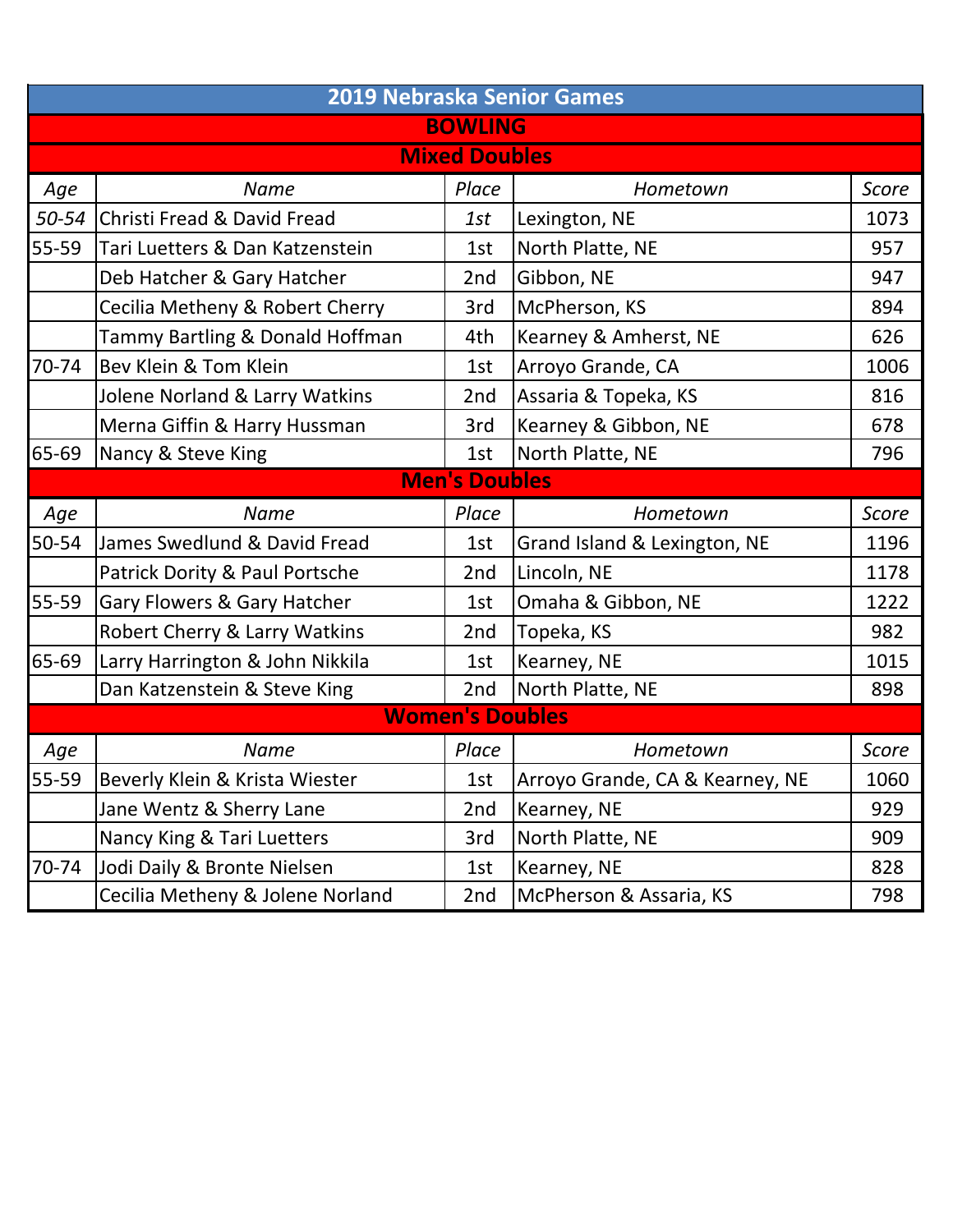|       | <b>2019 Nebraska Senior Games</b> |                        |                     |       |  |  |
|-------|-----------------------------------|------------------------|---------------------|-------|--|--|
|       |                                   | <b>BOWLING</b>         |                     |       |  |  |
|       |                                   | <b>Men's Singles</b>   |                     |       |  |  |
| Age   | <b>Name</b>                       | Place                  | Hometown            | Score |  |  |
| 50-54 | <b>Patrick Dority</b>             | 1st                    | Lincoln, NE         | 732   |  |  |
|       | James Swedlund                    | 2nd                    | Grand Island, NE    | 486   |  |  |
| 55-59 | <b>Gary Flowers</b>               | 1st                    | Omaha, NE           | 658   |  |  |
|       | David Fread                       | 2nd                    | Lexington, NE       | 623   |  |  |
|       | Jerome Bilslend                   | 3rd                    | Shelton, NE         | 620   |  |  |
|       | <b>Ricky Folsom</b>               | 4th                    | Lincoln, NE         | 601   |  |  |
|       | Gary Hatcher                      | 5th                    | Gibbon, NE          | 547   |  |  |
|       | <b>Robert Cherry</b>              | 6th                    | Kearney, NE         | 539   |  |  |
| 60-64 | Allen Bauer                       | 1st                    | North Las Vegas, NV | 435   |  |  |
| 65-69 | Jonathan Nikkila                  | 1st                    | Kearney, NE         | 589   |  |  |
|       | <b>Steve King</b>                 | 2nd                    | North Platte, NE    | 487   |  |  |
|       | Dan Katzenstein                   | 3rd                    | North Platte, NE    | 429   |  |  |
| 70-74 | Tom Klein                         | 1st                    | Arroyo Grande, CA   | 585   |  |  |
|       | <b>Richard Thompson</b>           | 2nd                    | McCook, NE          | 423   |  |  |
|       | <b>Clint Witte</b>                | 3rd                    | Kearney, NE         | 420   |  |  |
| 80-84 | Larry Harrington                  | 1st                    | Kearney, NE         | 505   |  |  |
|       | Duane Shaw                        | 2nd                    | Kansas City, KS     | 494   |  |  |
|       | Larry Watkins                     | 3rd                    | Topeka, KS          | 468   |  |  |
|       | Harry Husman                      | 4th                    | Gibbon, NE          | 289   |  |  |
| 85-89 | Earl Rademacher                   | 1st                    | Kearney, NE         | 380   |  |  |
|       |                                   | <b>Women's Singles</b> |                     |       |  |  |
| Age   | Name                              | Place                  | Hometown            | Score |  |  |
| 50-54 | Christi Fread                     | 1st                    | Lexington, NE       | 499   |  |  |
|       | Tari Luetters                     | 2nd                    | Kearney, NE         | 495   |  |  |
| 55-59 | Deb Hatcher                       | 1st                    | Gibbon, NE          | 474   |  |  |
|       | Krista Weister                    | 2nd                    | Kearney, NE         | 460   |  |  |
|       | Jane Wentz                        | 3rd                    | Kearney, NE         | 396   |  |  |
|       | Sherry Lane                       | 4th                    | Kearney, NE         | 383   |  |  |
| 65-69 | Nancy King                        | 1st                    | North Platte, NE    | 413   |  |  |
| 70-74 | Jodi Daily                        | 1st                    | Kearney, NE         | 472   |  |  |
|       | <b>Bev Klein</b>                  | 2nd                    | Arroyo Grande, CA   | 435   |  |  |
|       | Merna Giffin                      | 3rd                    | Kearney, NE         | 380   |  |  |
|       | Jolene Norland                    | 3rd                    | Kearney, NE         | 380   |  |  |
| 80-84 | Barbara Sampson                   | 1st                    | Columbus, NE        | 522   |  |  |
|       | <b>Bronte Nielsen</b>             | 2nd                    | Kearney, NE         | 350   |  |  |
| 85-89 | Cecilia Metheny                   | 1st                    | McPherson, KS       | 334   |  |  |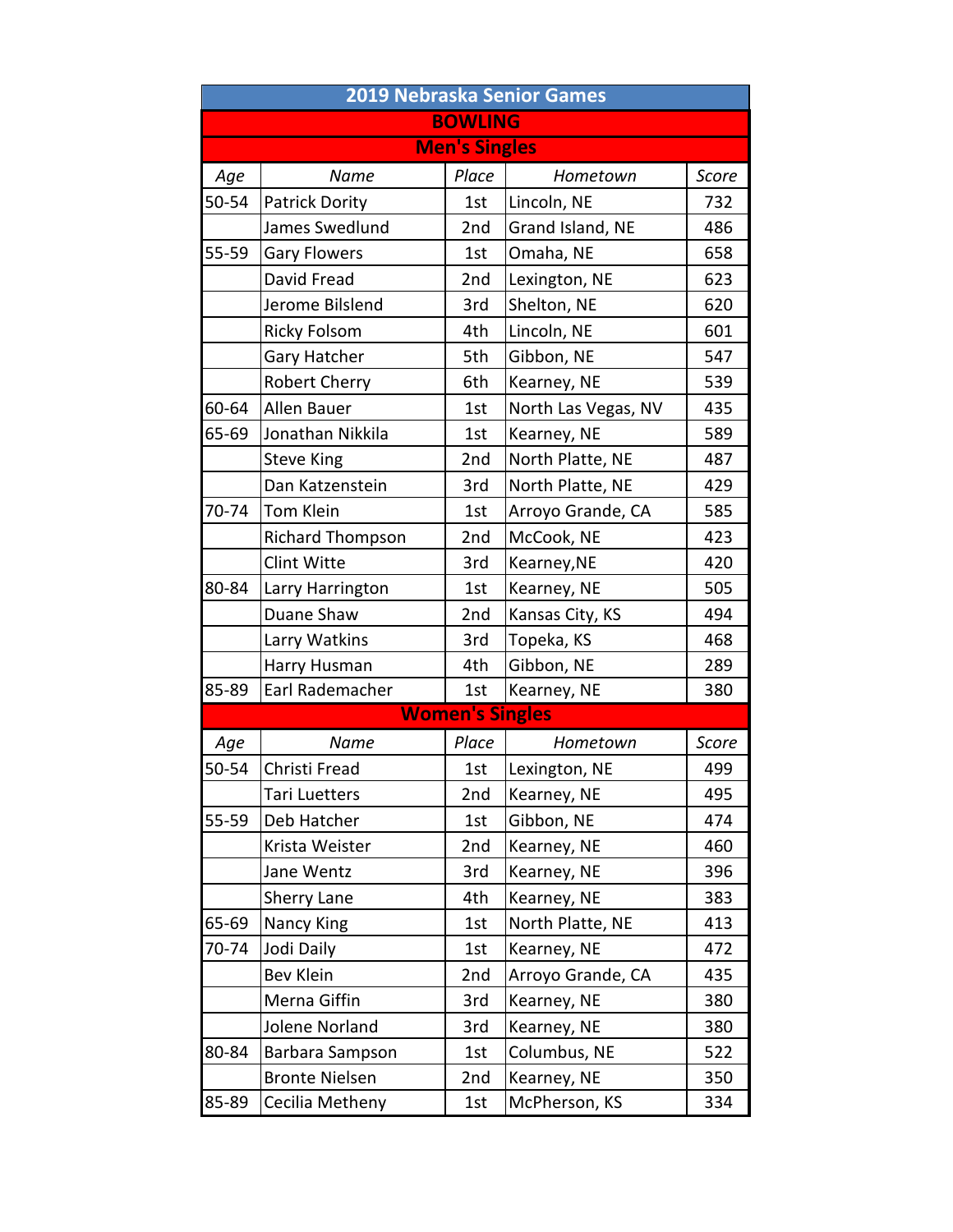| 2019 Nebraska Senior Games |                         |                         |                     |                   |  |
|----------------------------|-------------------------|-------------------------|---------------------|-------------------|--|
|                            |                         | <b>Basketball</b>       |                     |                   |  |
|                            |                         | <b>Men's Free Throw</b> |                     |                   |  |
| Age                        | Name                    | Place                   | Hometown            | <b>Best Score</b> |  |
| 50-54                      | Scott Hayden            | 1st                     | Kearney, NE         | 24                |  |
| 55-59                      | Jerome Bilslend         | 1st                     | Shelton, NE         | 20                |  |
|                            | Tim Uden                | 2nd                     | Juniata, NE         | 10                |  |
| 60-64                      | Larry Joe               | 1st                     | Fairbury, NE        | 19                |  |
|                            | Allen Bauer             | 2nd                     | North Las Vegas, NV | 15                |  |
|                            | <b>Todd Kirchner</b>    | 3rd                     | Kearney, NE         | 11                |  |
|                            | Daniel Scamehorn        | 4th                     | Kearney, NE         | 11                |  |
|                            | John Rust               | 5th                     | Hastings, NE        | 10                |  |
| 65-69                      | John Bacus              | 1st                     | Elkhorn, NE         | 23                |  |
| 70-74                      | Rod Engelbart           | 1st                     | Lincoln, NE         | 20                |  |
|                            | Carl Crowe              | 2nd                     | Lillian, AL         | 20                |  |
|                            | Tom McCann              | 3rd                     | Kearney, NE         | 17                |  |
|                            | <b>Richard Thompson</b> | 4th                     | McCook, NE          | 12                |  |
|                            | Clint Witte             | 5th                     | Kearney, NE         | 11                |  |
| 80-84                      | Duane Shaw              | 1st                     | Kansas City, KS     | 25                |  |
| 85-89                      | Dick Heckl              | 1st                     | Omaha, NE           | 7                 |  |
| <b>Women's Free Throw</b>  |                         |                         |                     |                   |  |
| Aqe                        | <b>Name</b>             | Place                   | Hometown            | <b>Best Score</b> |  |
| 55-59                      | <b>Tammy Bartling</b>   | 1st                     | Kearney, NE         | 18                |  |
|                            | Theo Joe                | 2nd                     | Fairbury, NE        | 14                |  |
| 60-64                      | Marta Moorman           | 1st                     | Kearney, NE         | 20                |  |
|                            | Norma Rust              | 2nd                     | Hastings, NE        | 9                 |  |
|                            | Constance Woods-Brown   | 3rd                     | Lincoln, NE         | 4                 |  |
| 70-74                      | Regina McCann           | 1st                     | Kearney, NE         | 10                |  |
| 75-79                      | <b>Bonnie Champion</b>  | 1st                     | Denver, CO          | 14                |  |
|                            |                         | <b>Men's Hot Shot</b>   |                     |                   |  |
| Age                        | Name                    | Place                   | Hometown            | <b>Best Score</b> |  |
| 50-54                      | Scott Hayden            | 1st                     | Kearney, NE         | 46                |  |
| 60-64                      | Allen Bauer             | 1st                     | North Las Vegas, NV | 32                |  |
|                            | <b>Todd Kirchner</b>    | 2nd                     | Kearney, NE         | 28                |  |
|                            | Larry Joe               | 3rd                     | Fairbury, NE        | 26                |  |
|                            | Daniel Scamehorn        | 4th                     | Kearney, NE         | 24                |  |
|                            | John Rust               | 1st                     | Hastings, NE        | 9                 |  |
| 65-69                      | John Bacus              | 1st                     | Elkhorn, NE         | 35                |  |
| 70-74                      | Rod Engelbart           | 1st                     | Lincoln, NE         | 32                |  |
|                            | Carl Crowe              | 2nd                     | Lillian, AL         | 31                |  |
|                            | Clint Witte             | 3rd                     | Kearney, NE         | 10                |  |
|                            | Richard Thompson        | 4th                     | McCook, NE          | 9                 |  |
| 75-79                      | Duane Shaw              | 1st                     | Kansas City, KS     | 39                |  |
|                            |                         | <b>Women's Hot Shot</b> |                     |                   |  |
| Age                        | Name                    | Place                   | Hometown            | <b>Best Score</b> |  |
| 55-59                      | Theo Joe                | 1st                     | Fairbury, NE        | 14                |  |
|                            | <b>Tammy Bartling</b>   | 2nd                     | Kearney, NE         | 7                 |  |
| 60-64                      | Marta Moorman           | 1st                     | Kearney, NE         | 24                |  |
|                            | Norma Rust              | 1st                     | Hastings, NE        | 11                |  |
|                            | Constance Woods-Brown   | 3rd                     | Lincoln, NE         | 4                 |  |
| 75-79                      | <b>Bonnie Champion</b>  | 1st                     | Denver, CO          | 12                |  |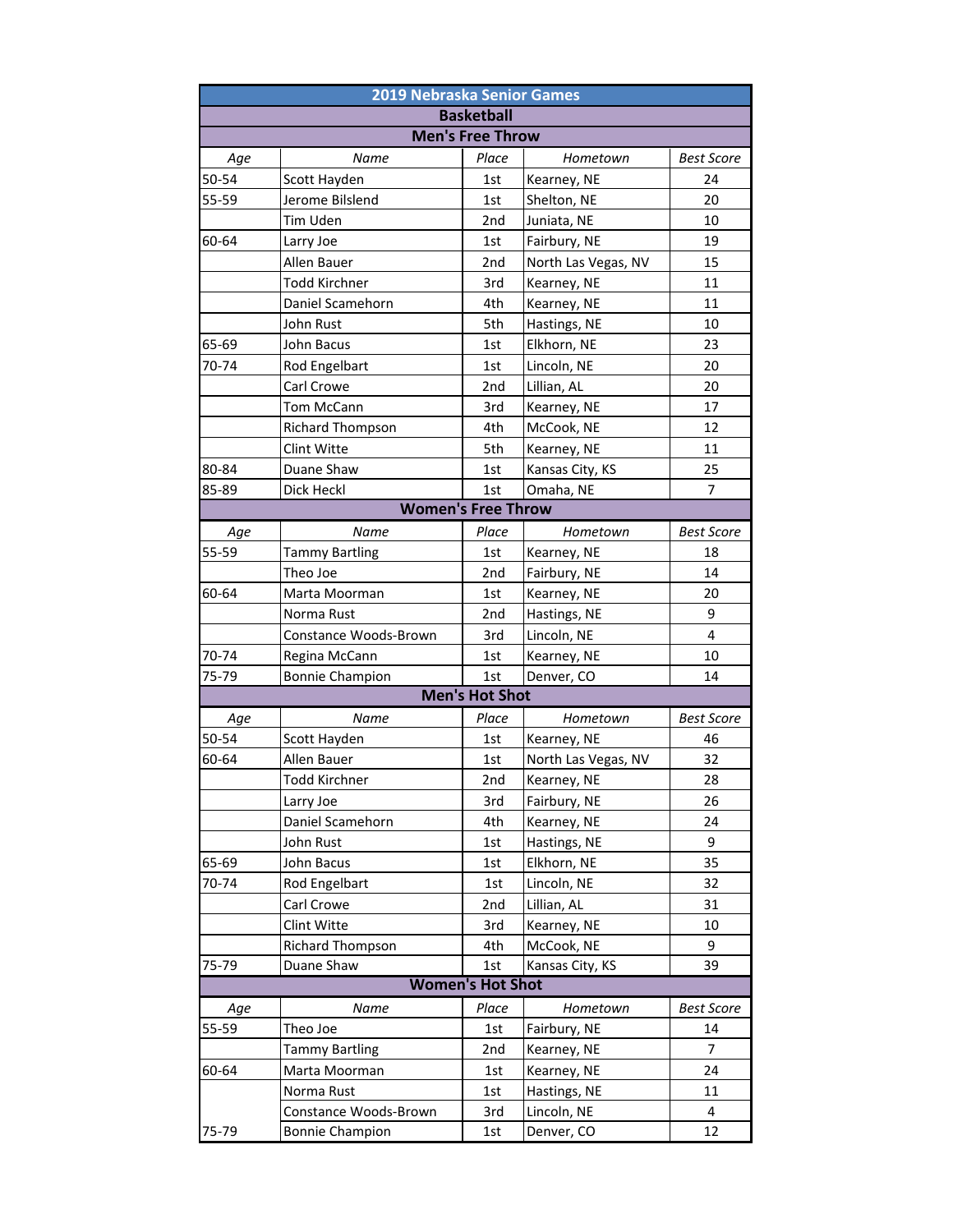| 2019 Nebraska Senior Games |                                |       |          |  |  |  |  |
|----------------------------|--------------------------------|-------|----------|--|--|--|--|
|                            | <b>Basketball</b>              |       |          |  |  |  |  |
|                            | <b>Men's Basketball 3-on-3</b> |       |          |  |  |  |  |
| Age                        | Name                           | Place | Hometown |  |  |  |  |
|                            |                                |       |          |  |  |  |  |
|                            |                                |       |          |  |  |  |  |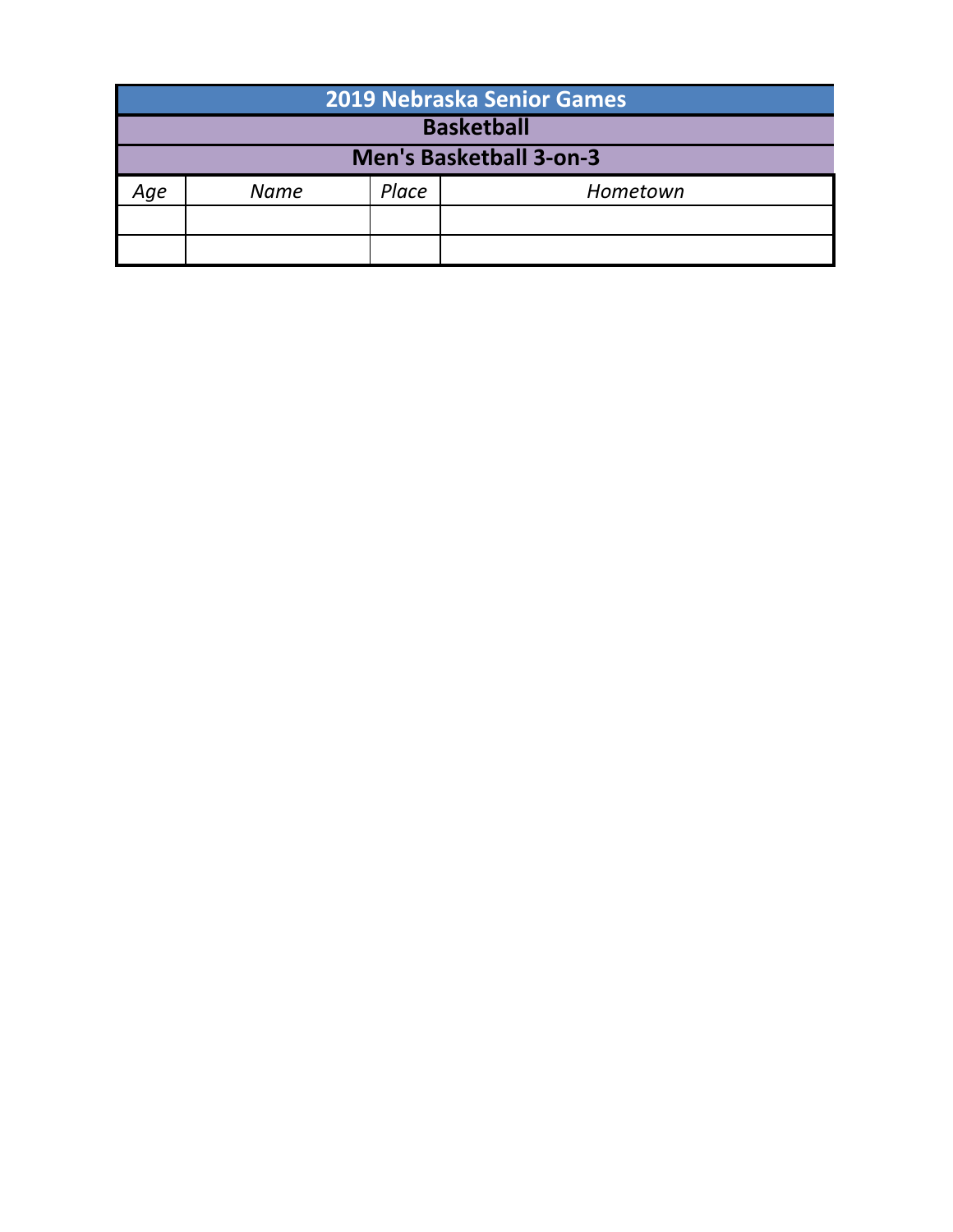|       | <b>2019 Nebraska Senior Games</b> |       |                                 |                 |  |  |
|-------|-----------------------------------|-------|---------------------------------|-----------------|--|--|
|       |                                   |       | <b>SWIMMING</b>                 |                 |  |  |
|       |                                   |       | <b>Women's 50 M BACKSTROKE</b>  |                 |  |  |
| Age   | <b>Name</b>                       | Place | Hometown                        | Time (mm:ss.xx) |  |  |
| 60-64 | Dori Burgess                      | 1st   | Woodland Park, CO               | 1:16.70         |  |  |
|       |                                   |       | <b>Men's 50 M Backstroke</b>    |                 |  |  |
| Age   | <b>Name</b>                       | Place | Hometown                        | Time (mm:ss.xx) |  |  |
| 60-64 | <b>Brad Ericson</b>               | 1st   | Kearney, NE                     | 47.25           |  |  |
| 65-69 | <b>Tim Enck</b>                   | 1st   | Grand Island, NE                | 52.57           |  |  |
| 70-74 | Jerry Huebsch                     | 1st   | Perham, MN                      | 1:20.25         |  |  |
| 75-79 | <b>Thompson Burgess</b>           | 1st   | <b>Woodland Park, CO</b>        | 54.03           |  |  |
|       | Ivan Maggert                      | 2nd   | Lincoln, NE                     | 1:48.53         |  |  |
| 85-89 | Dick Hekl                         | 1st   | Omaha, NE                       | 1:59.51         |  |  |
|       |                                   |       | <b>Men's 100 M Backstroke</b>   |                 |  |  |
| Age   | <b>Name</b>                       | Place | Hometown                        | Time (mm:ss.xx) |  |  |
| 60-64 | <b>Brad Ericson</b>               | 1st   | Kearney, NE                     | 1:47.86         |  |  |
| 65-69 | <b>Tim Enck</b>                   | 1st   | Grand Island, NE                | 1:58.24         |  |  |
| 70-74 | Jerry Huebsch                     | 1st   | Perham, MN                      | 3:00.71         |  |  |
| 75-79 | Ivan Maggert                      | 1st   | Lincoln, NE                     | 4:13.17         |  |  |
| 85-89 | <b>Dick Hekl</b>                  | 1st   | Omaha, NE                       | 5:12.59         |  |  |
|       |                                   |       | <b>Men's 200 M Backstroke</b>   |                 |  |  |
| Age   | <b>Name</b>                       | Place | Hometown                        | Time (mm:ss.xx) |  |  |
| 65-69 | <b>Tim Enck</b>                   | 1st   | Grand Island, NE                | 4:26.26         |  |  |
| 70-74 | Jerry Huebsch                     | 1st   | Perham, MN                      | 6:25.26         |  |  |
| 75-79 | Ivan Maggert                      | 1st   | Lincoln, NE                     | 9:31.59         |  |  |
|       |                                   |       | <b>Women's 100 M Backstroke</b> |                 |  |  |
| Age   | Name                              | Place | Hometown                        | Time (mm:ss.xx) |  |  |
| 60-64 | Dori Burgess                      | 1st   | <b>Woodland Park, CO</b>        | 2:55.59         |  |  |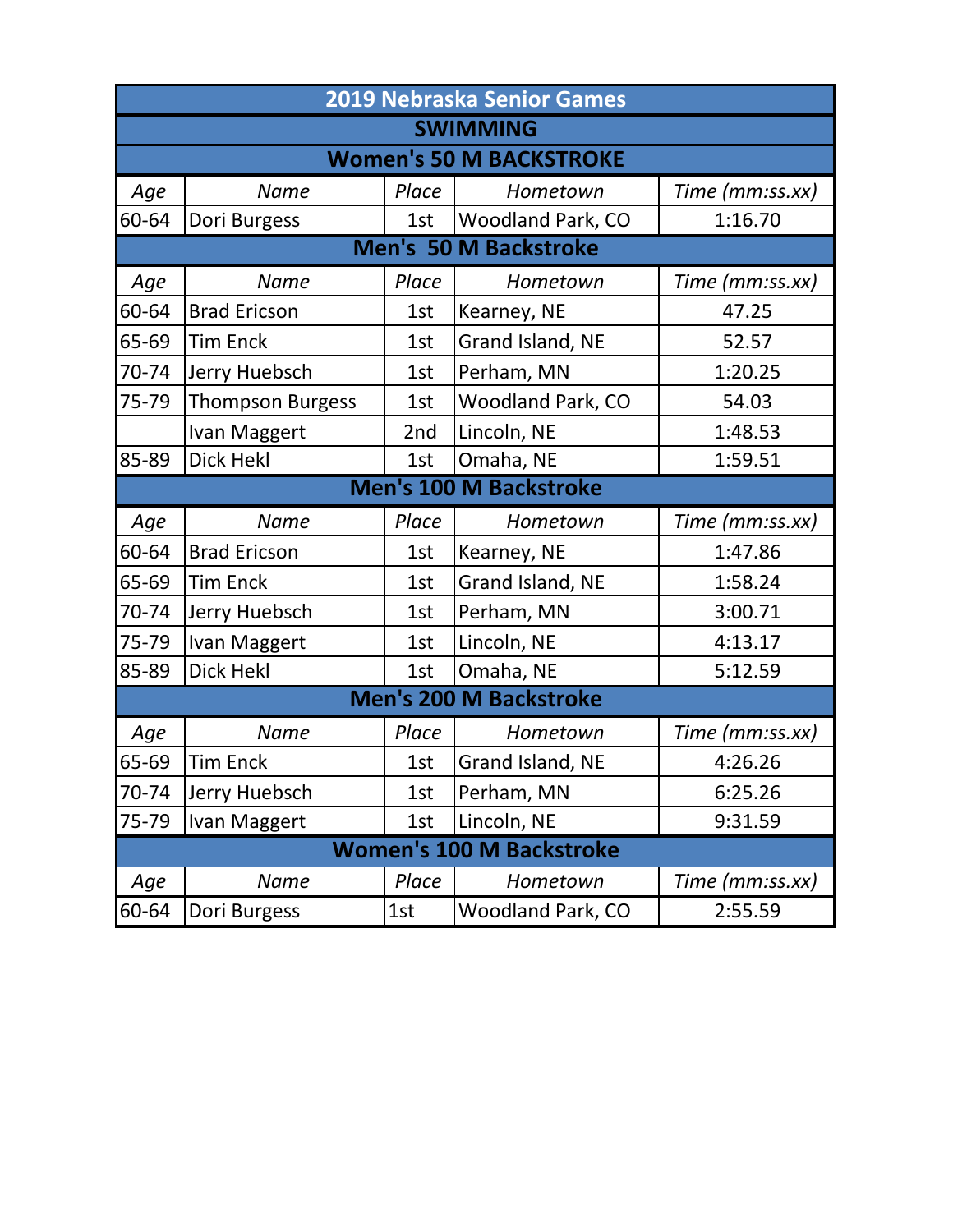|       | <b>2019 Nebraska Senior Games</b> |       |                                   |                 |  |  |
|-------|-----------------------------------|-------|-----------------------------------|-----------------|--|--|
|       |                                   |       | <b>SWIMMING</b>                   |                 |  |  |
|       |                                   |       | <b>Women's 50 M Breaststroke</b>  |                 |  |  |
| Age   | <b>Name</b>                       | Place | Hometown                          | Time (mm:ss.xx) |  |  |
| 60-64 | <b>Barb Amrhein</b>               | 1st   | Canyon, TX                        | 53.34           |  |  |
| 75-79 | <b>Carol Allen</b>                | 1st   | Loup City, NE                     | 1:29.30         |  |  |
|       |                                   |       | <b>Men's 50 M Breaststroke</b>    |                 |  |  |
| Age   | <b>Name</b>                       | Place | Hometown                          | Time (mm:ss.xx) |  |  |
| 60-64 | <b>Allen Bauer</b>                | 1st   | North Las Vegas, NV               | 1:36.95         |  |  |
| 75-79 | <b>Thompson Burgess</b>           | 1st   | <b>Woodland Park, CO</b>          | 46.97           |  |  |
|       | Ivan Maggert                      | 2nd   | Lincoln, NE                       | 1:45.38         |  |  |
| 85-89 | <b>Dick Hekl</b>                  | 1st   | Omaha, NE                         | 2:15.47         |  |  |
|       |                                   |       | <b>Women's 100 M Breaststroke</b> |                 |  |  |
| Age   | <b>Name</b>                       | Place | Hometown                          | Time (mm:ss.xx) |  |  |
| 55-59 | Jean Eichorst                     | 1st   | Kearney, NE                       | 2:29.96         |  |  |
| 60-64 | <b>Barb Amrhein</b>               | 1st   | Canyon, TX                        | 2:17.13         |  |  |
| 75-79 | Carol Allen                       | 1st   | Loup City, NE                     | 3:12.33         |  |  |
|       |                                   |       | <b>Men's 100 M Breaststroke</b>   |                 |  |  |
| 60-64 | Douglas Hackett                   | 1st   | Osceola, NE                       | 2:00.73         |  |  |
| 70-74 | <b>Charles Baumgarner</b>         | 1st   | Salt Flat, TX                     | 1:42.32         |  |  |
| 75-79 | <b>Thompson Burgess</b>           | 1st   | <b>Woodland Park, CO</b>          | 1:52.97         |  |  |
|       |                                   |       | <b>Women's 200 M Breaststroke</b> |                 |  |  |
| Age   | <b>Name</b>                       | Place | Hometown                          | Time (mm:ss.xx) |  |  |
| 75-79 | Carol Allen                       | 1st   | Loup City, NE                     | 6:59.00         |  |  |
|       |                                   |       | <b>Men's 200 M Breaststroke</b>   |                 |  |  |
| Age   | <b>Name</b>                       | Place | Hometown                          | Time (mm:ss.xx) |  |  |
| 65-69 | <b>Tim Enck</b>                   | 1st   | Grand Island, NE                  | 5:49.66         |  |  |
| 75-79 | <b>Thompson Burgess</b>           | 1st   | Woodland Park, CO                 | 4:18.04         |  |  |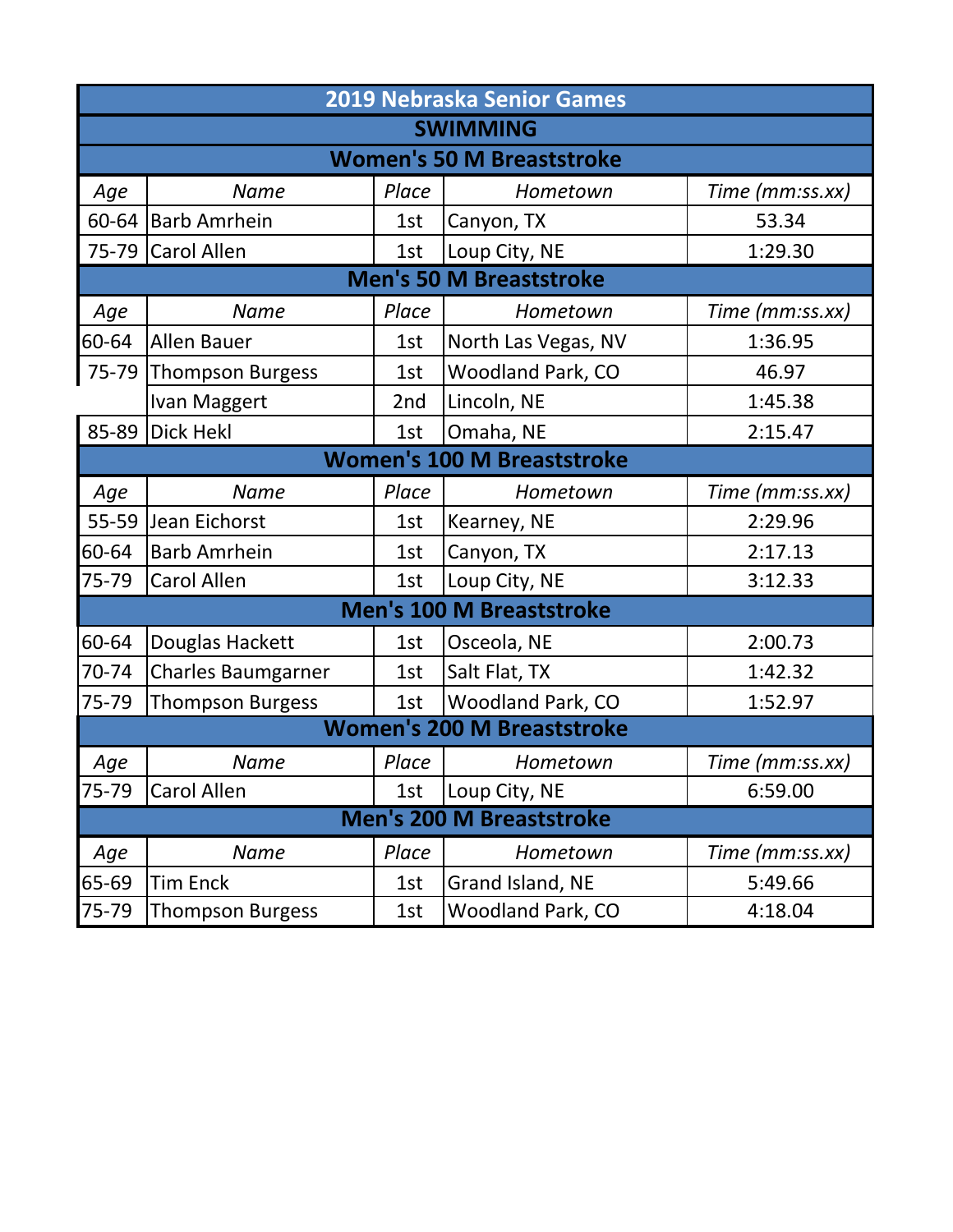|       | 2019 Nebraska Senior Games    |       |                                |                 |  |  |
|-------|-------------------------------|-------|--------------------------------|-----------------|--|--|
|       | <b>SWIMMING</b>               |       |                                |                 |  |  |
|       | <b>Women's 50 M Freestyle</b> |       |                                |                 |  |  |
| Age   | <b>Name</b>                   | Place | Hometown                       | Time (mm:ss.xx) |  |  |
| 60-64 | <b>Barb Amrheim</b>           | 1st   | Canyon, TX                     | 56.91           |  |  |
| 65-69 | <b>Valerie MacLeod</b>        | 1st   | Cambridge, NE                  | 50.97           |  |  |
| 75-79 | <b>Carol Allen</b>            | 1st   | Loup City, NE                  | 1:03.71         |  |  |
|       |                               |       | Men's 50 M Freestyle           |                 |  |  |
| Age   | <b>Name</b>                   | Place | Hometown                       | Time (mm:ss.xx) |  |  |
| 60-64 | <b>Brad Ericson</b>           | 1st   | Kearney, NE                    | 36.93           |  |  |
|       | <b>Allen Bauer</b>            | 2nd   | North Las Vegas, NV            | 57.97           |  |  |
| 70-74 | <b>Scott Adams</b>            | 1st   | Litchfield, NE                 | 43.50           |  |  |
|       | Jerry Huebsch                 | 2nd   | Perham, MN                     | 1:00.46         |  |  |
| 75-79 | <b>Thompson Burgess</b>       | 1st   | Woodland Park, CO              | 39.59           |  |  |
|       | <b>Stan Dart</b>              | 2nd   | Kearney, NE                    | 55.95           |  |  |
|       | Ivan Maggert                  | 3rd   | Lincoln, NE                    | 1:14.87         |  |  |
| 85-89 | Dick Hekl                     | 1st   | Omaha, NE                      | 1:32.66         |  |  |
|       |                               |       | <b>Women's 100 M Freestyle</b> |                 |  |  |
| Age   | <b>Name</b>                   | Place | Hometown                       | Time (mm:ss.xx) |  |  |
|       | 55-59 Jean Eichorst           | 1st   | Kearney, NE                    | 1:50.96         |  |  |
|       | 65-69 Valerie MacLeod         | 1st   | Cambridge, NE                  | 1:51.75         |  |  |
|       |                               |       | <b>Men's 100 M Freestyle</b>   |                 |  |  |
| Age   | <b>Name</b>                   | Place | Hometown                       | Time (mm:ss.xx) |  |  |
| 70-74 | <b>Charles Baumgarner</b>     | 1st   | Salt Flat, TX                  | 1:23.38         |  |  |
|       | Jerry Huebsch                 | 2nd   | Perham, MN                     | 2:27.48         |  |  |
| 75-79 | <b>Stan Dart</b>              | 1st   | Kearney, NE                    | 2:16.00         |  |  |
|       | Ivan Maggert                  | 2nd   | Lincoln, NE                    | 3:49.06         |  |  |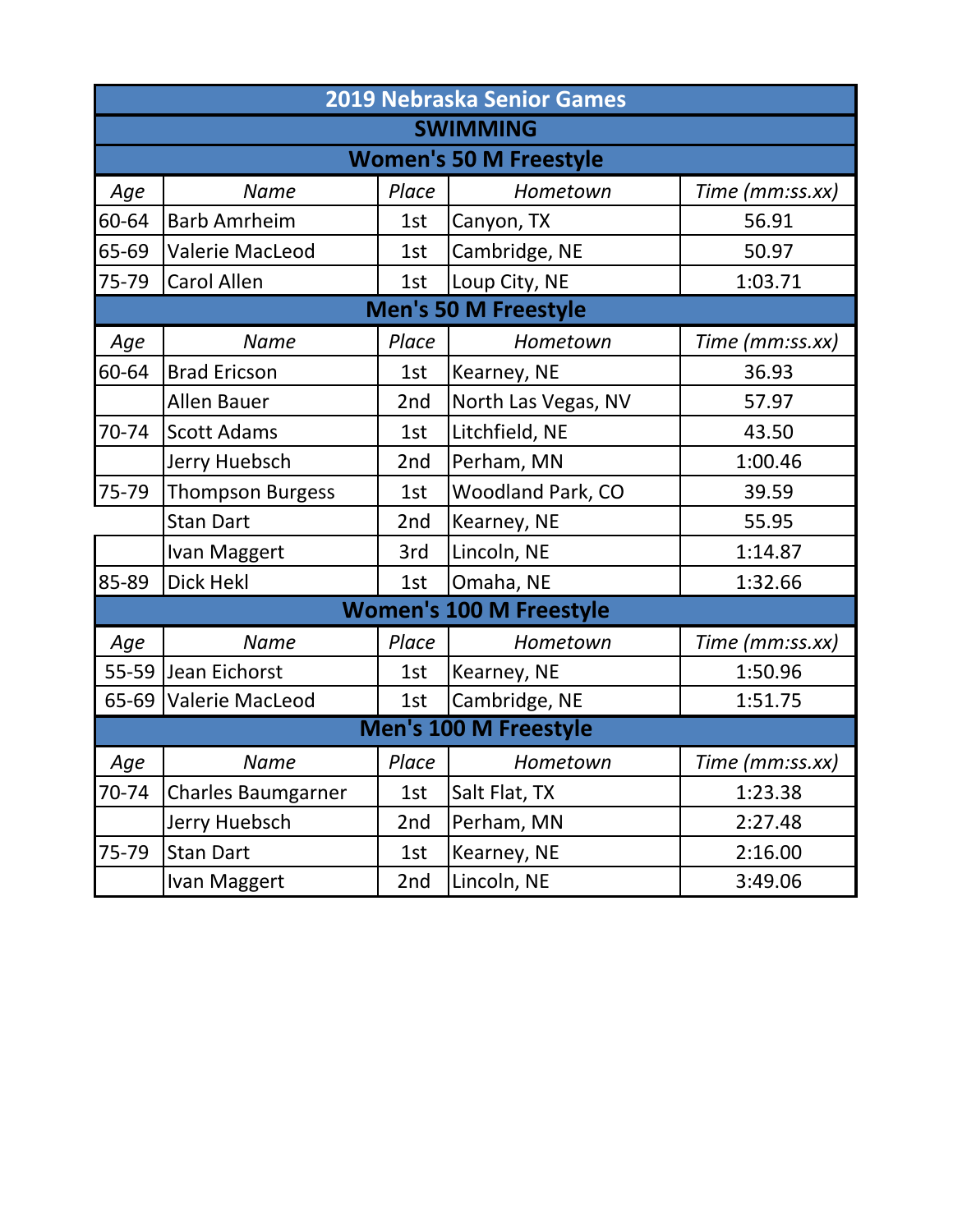|           | 2019 Nebraska Senior Games |       |                                |                 |  |  |
|-----------|----------------------------|-------|--------------------------------|-----------------|--|--|
|           | <b>SWIMMING</b>            |       |                                |                 |  |  |
|           |                            |       | <b>Women's 200 M Freestyle</b> |                 |  |  |
| Age       | <b>Name</b>                | Place | Hometown                       | Time (mm:ss.xx) |  |  |
|           | 55-59 Jean Eichhorst       | 1st   | Kearney, NE                    | 4:00.72         |  |  |
| $65 - 69$ | <b>Valerie MacLeod</b>     | 1st   | Cambridge, NE                  | 3:58.36         |  |  |
|           |                            |       | <b>Men's 200 M Freestyle</b>   |                 |  |  |
| Age       | <b>Name</b>                | Place | Hometown                       | Time (mm:ss.xx) |  |  |
|           | 60-64 Allen Bauer          | 1st   | North Las Vegas, NV            | 4:43.03         |  |  |
| 70-74     | <b>Charles Baumgarner</b>  | 1st   | Salt Flat, TX                  | 3:00.82         |  |  |
|           | <b>Scott Adams</b>         | 2nd   | Litchfield, NE                 | 4:06.12         |  |  |
|           | Jerry Huebsch              | 3rd   | Perham, MN                     | 5:05.80         |  |  |
| 75-79     | <b>Stan Dart</b>           | 1st   | Kearney, NE                    | 4:50.05         |  |  |
|           | Ivan Maggert               | 2nd   | Kearney, NE                    | 7:19.41         |  |  |
|           |                            |       | <b>Women's 400 M Freestyle</b> |                 |  |  |
| Age       | <b>Name</b>                | Place | Hometown                       | Time (mm:ss.xx) |  |  |
| 55-59     | Jean Eichhorst             | 1st   | Kearney, NE                    | 8:37.67         |  |  |
| 65-69     | <b>Valerie MacLeod</b>     | 1st   | Cambridge, NE                  | 8:22.47         |  |  |
|           |                            |       | <b>Men's 400 M Freestyle</b>   |                 |  |  |
| Age       | <b>Name</b>                | Place | Hometown                       | Time (mm:ss.xx) |  |  |
| 70-74     | <b>Charles Baumgarner</b>  | 1st   | Salt Flat, TX                  | 6:27.54         |  |  |
|           | Jerry Huebsch              | 2nd   | Perham, MN                     | 11:18.22        |  |  |
| 75-79     | <b>Stan Dart</b>           | 1st   | Kearney, NE                    | 10:13.72        |  |  |
|           | Ivan Maggert               | 2nd   | Lincoln, NE                    | 17:49.81        |  |  |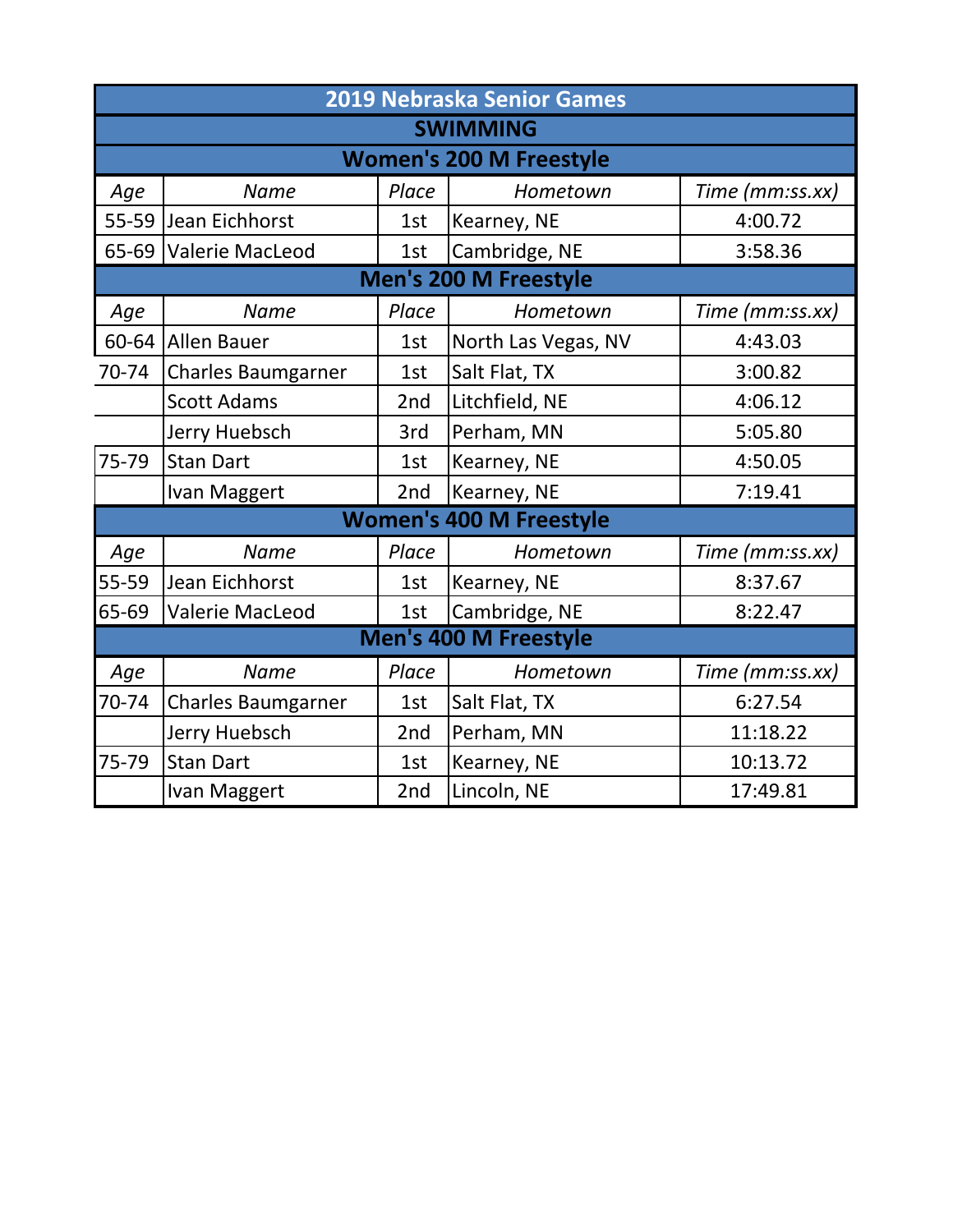|       | <b>2019 Nebraska Senior Games</b> |       |                                        |                 |  |
|-------|-----------------------------------|-------|----------------------------------------|-----------------|--|
|       |                                   |       | <b>SWIMMING</b>                        |                 |  |
|       |                                   |       | <b>Men's 50 M Butterfly</b>            |                 |  |
| Age   | <b>Name</b>                       | Place | Hometown                               | Time (mm:ss.xx) |  |
| 65-69 | Scott Adams                       | 1st   | Litchfield, NE                         | 01:08.3         |  |
|       |                                   |       | <b>Men's 100 M Individual Medley</b>   |                 |  |
| Age   | <b>Name</b>                       | Place | Hometown                               | Time (mm:ss.xx) |  |
| 60-64 | lAllen Bauer                      | 1st   | North Las Vegas, NV                    | 03:46.7         |  |
|       | 70-74 Terry Medjo                 | 1st   | Grand Island, NE                       | 01:46.2         |  |
|       |                                   |       | <b>Women's 100 M Individual Medley</b> |                 |  |
| Age   | <b>Name</b>                       | Place | Hometown                               | Time (mm:ss.xx) |  |
| 60-64 | <b>Barb Amrhein</b>               | 1st   | Canyon, TX                             | 02:22.6         |  |
|       | <b>Women's 50 M Butterfly</b>     |       |                                        |                 |  |
| Age   | <b>Name</b>                       | Place | Hometown                               | Time (mm:ss.xx) |  |
| 60-64 | <b>Barb Amrhein</b>               | 1st   | Canyon, TX                             | 56.91           |  |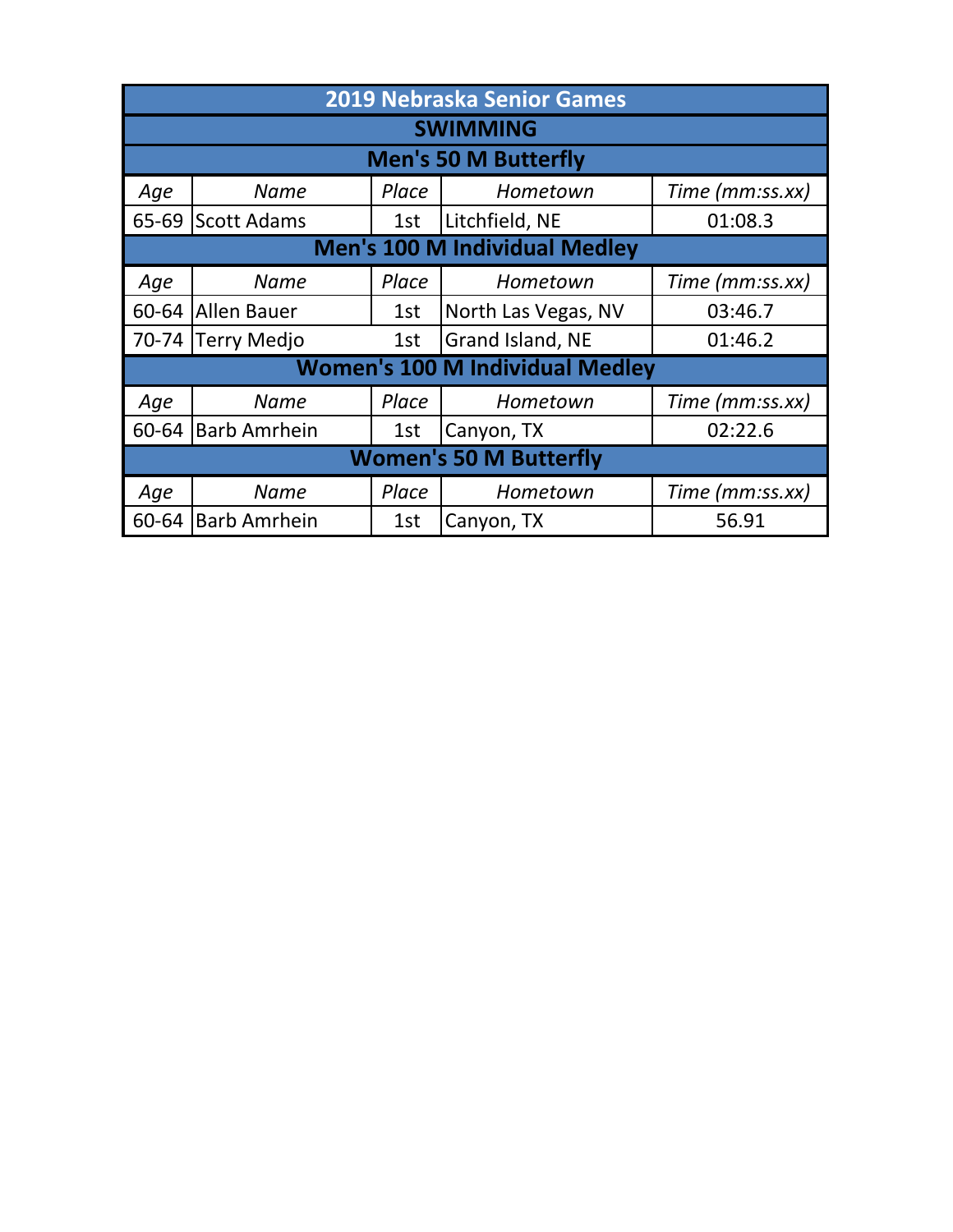|       | <b>2019 Nebraska Senior Games</b>       |       |                           |  |  |  |
|-------|-----------------------------------------|-------|---------------------------|--|--|--|
|       | <b>TENNIS</b>                           |       |                           |  |  |  |
|       | <b>Men's Singles</b>                    |       |                           |  |  |  |
| Age   | Name                                    | Place | Hometown                  |  |  |  |
| 50-54 | Scott Hayden                            | 1st   | Kearney, NE               |  |  |  |
| 55-59 | Joseph Lopez-Wilson                     | 1st   | Omaha, NE                 |  |  |  |
| 60-64 | Matt Westfall                           | 1st   | Grand Island, NE          |  |  |  |
|       | Gregg Bede                              | 2nd   | Lincoln, NE               |  |  |  |
| 70-74 | <b>Tom McCann</b>                       | 1st   | Kearney, NE               |  |  |  |
| 80-84 | Joseph Meuret                           | 1st   | Kearney, NE               |  |  |  |
|       | <b>Women's Singles</b>                  |       |                           |  |  |  |
| Age   | <b>Name</b>                             | Place | Hometown                  |  |  |  |
| 50-54 | Amanda Woodward-Kennedy                 | 1st   | Lincoln, NE               |  |  |  |
| 60-64 | Sally McCann                            | 1st   | Kearney, NE               |  |  |  |
| 75-79 | <b>Bonnie Champion</b>                  | 1st   | Denver, CO                |  |  |  |
|       | <b>Mixed Doubles</b>                    |       |                           |  |  |  |
| Age   | <b>Name</b>                             | Place | Hometown                  |  |  |  |
| 60-64 | Amanda Woodward-Kennedy & Matt Westfall | 1st   | Lincoln/Grand Island, NE  |  |  |  |
| 75-79 | Denise Christensen/James Warner         | 1st   | Kearney, NE/Harlingen, TX |  |  |  |
| 80-84 | Jane Moorehouse & Joe Meuret            | 1st   | Kearney, NE/Kearney, NE   |  |  |  |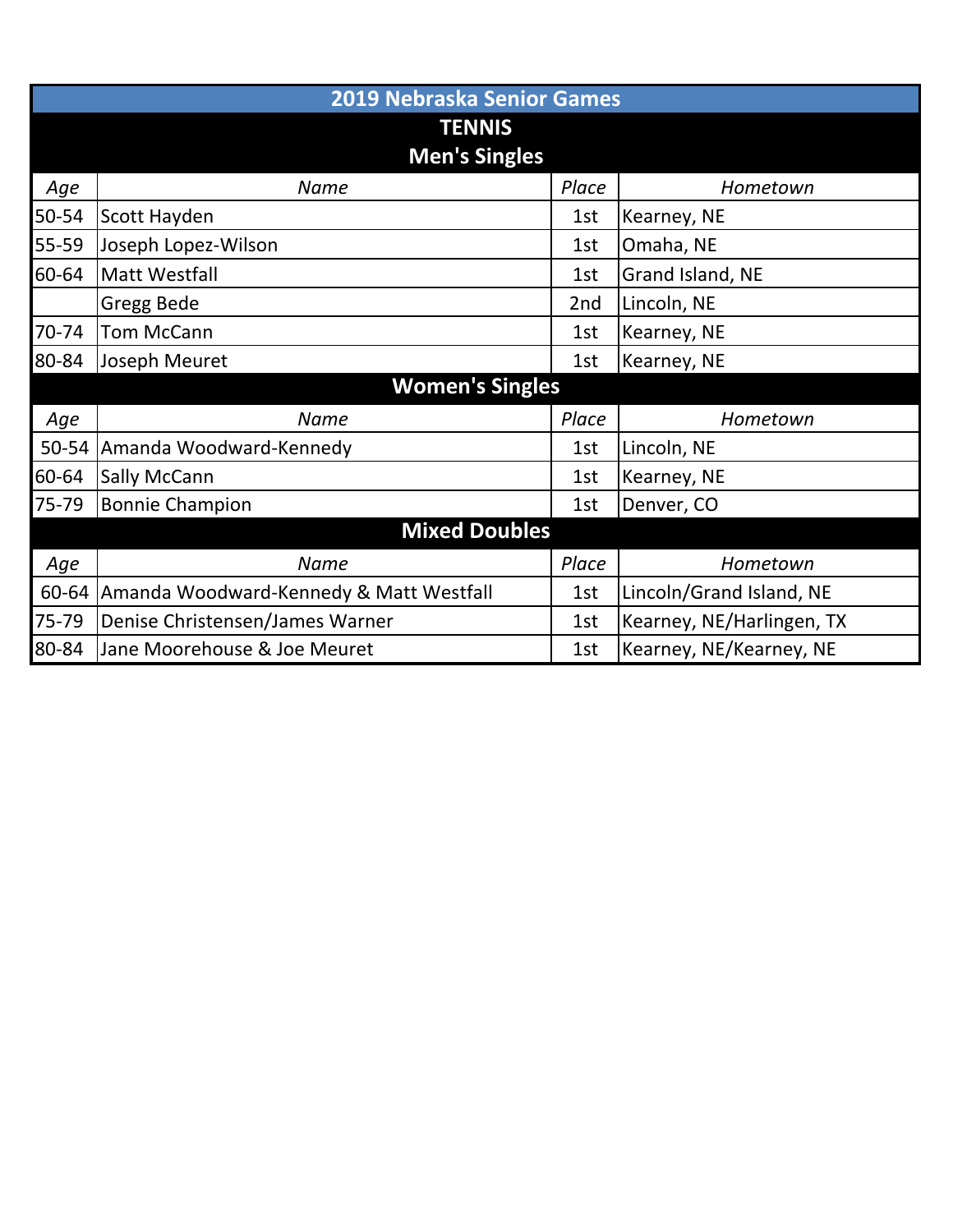| 2019 Nebraska Senior Games |                                 |       |                                |  |  |  |
|----------------------------|---------------------------------|-------|--------------------------------|--|--|--|
|                            | <b>CORNHOLE</b>                 |       |                                |  |  |  |
|                            | <b>Open Doubles</b>             |       |                                |  |  |  |
| Age                        | Name                            | Place | Hometown                       |  |  |  |
| 50-54                      | Joan Barent & Douglas Hoffman   | 1st   | Hastings, NE/Overland Park, KS |  |  |  |
| 55-59                      | Tammy Bartling & Donald Hoffman | 1st   | Kearney/Amherst, NE            |  |  |  |
| 60-64                      | Dave Waggoner & Deb Kemper      | 1st   | Kearney, NE                    |  |  |  |
|                            | Robyn Bowman & Marta Moorman    | 2nd   | Kearney, NE                    |  |  |  |
|                            | Carl Crowe & Kelley Taylor      | 3rd   | Canyon, TX                     |  |  |  |
|                            | Sherry Giesenhagen & Val Dorn   | 4th   | Grand Island, NE               |  |  |  |
| 65-69                      | Nita Lechner & Carolyn Foster   | 1st   | Grand Island/St. Paul, NE      |  |  |  |
| 70-74                      | Tom & Regina McCann             | 1st   | Kearney, NE                    |  |  |  |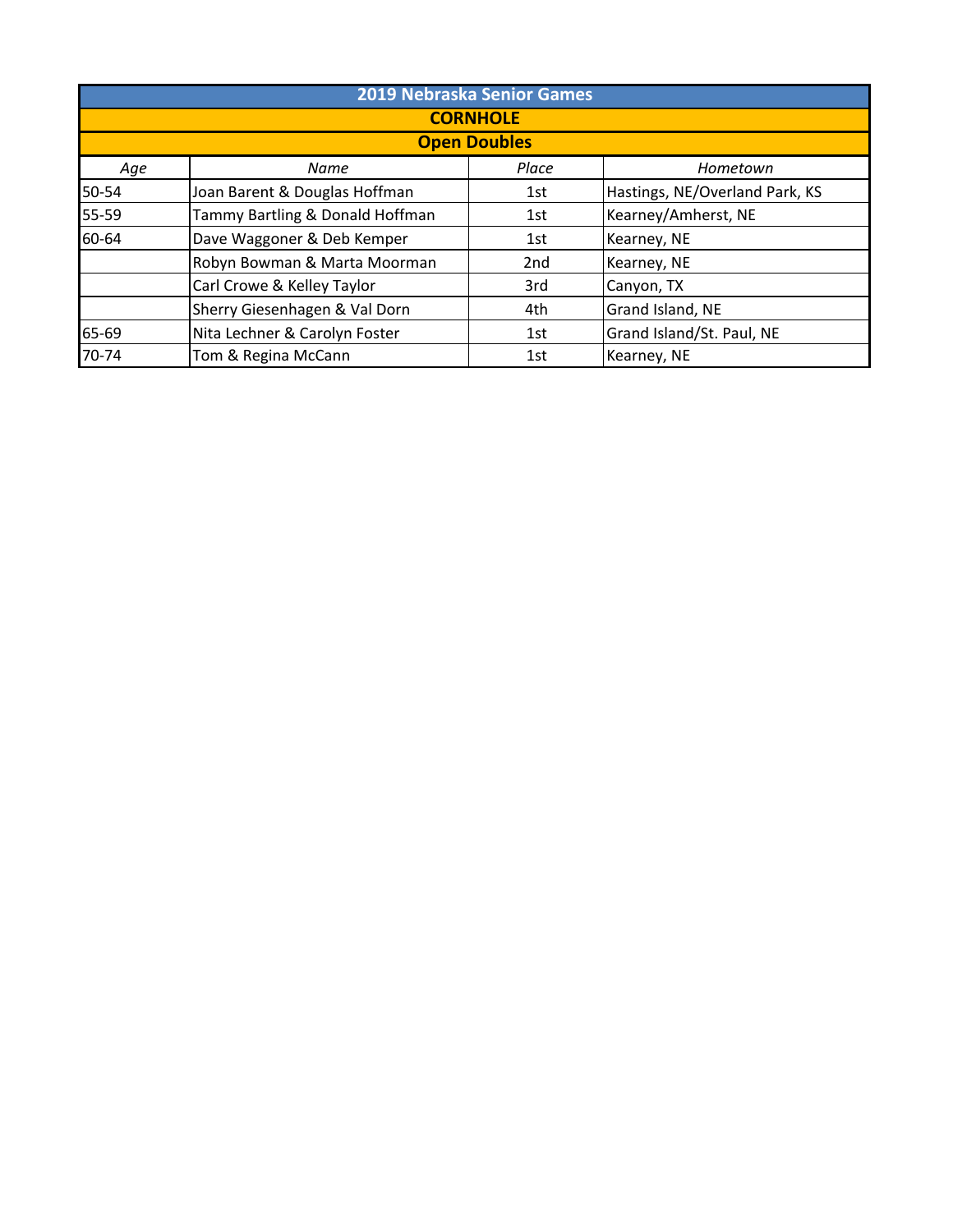| <b>2019 Nebraska Senior Games</b> |                              |                 |                |                 |  |
|-----------------------------------|------------------------------|-----------------|----------------|-----------------|--|
|                                   | <b>10K Road Race</b>         |                 |                |                 |  |
|                                   |                              |                 | Men's          |                 |  |
| Age                               | <b>Name</b>                  | Place           | Hometown       | Time (hr:mm:ss) |  |
| 55-59                             | <b>Brian Bergt</b>           | 1st             | Amherst, NE    | 44:53           |  |
| 60-64                             | Derry Trampe                 | 1st             | Ord, NE        | 40:57           |  |
|                                   | Ray Chmiel                   | 2 <sub>nd</sub> | McCook, NE     | 44:53           |  |
| 65-69                             | John Petr                    | 1st             | Kearney, NE    | 58:35           |  |
| 70-74                             | Donald Hoffman               | 1st             | Amherst, NE    | 1:19:07         |  |
| 75-79                             | Gerald Schaben               | 1st             | Seward, NE     | 1:14:23         |  |
|                                   |                              |                 | <b>Women's</b> |                 |  |
| Age                               | <b>Name</b>                  | Place           | Hometown       | Time (hr:mm:ss) |  |
| 50-54                             | Michelle Scharff             | 1st             | Minden, NE     | 56:13           |  |
| 55-59                             | <b>Christine Steinhauser</b> | 1st             | Kearney, NE    | 52:20           |  |
|                                   | Martha Chmiel                | 2nd             | McCook, NE     | 1:01:36         |  |
| 60-64                             | <b>Sally McCann</b>          | 1st             | Kearney, NE    | 1:42:00         |  |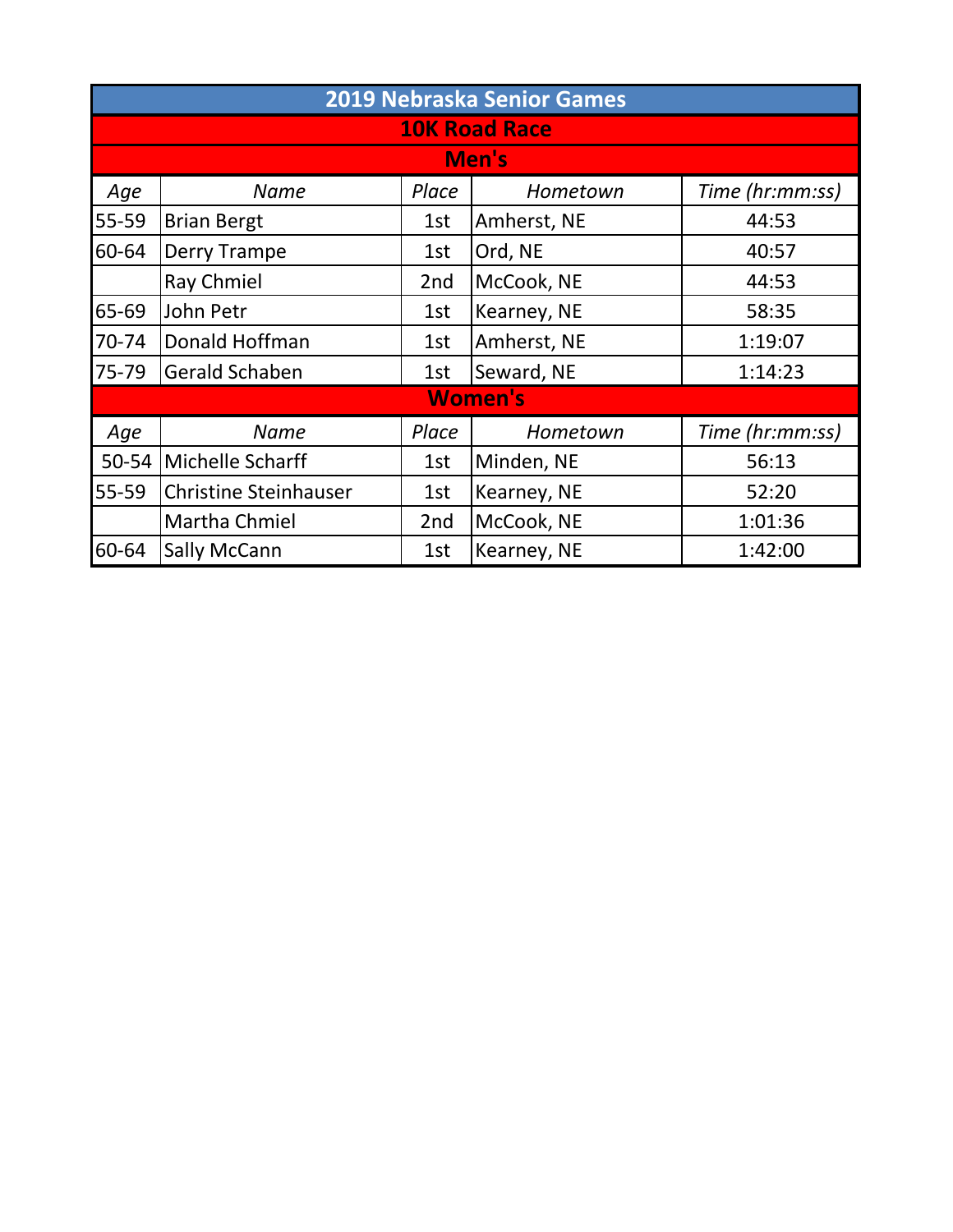|           | 2019 Nebraska Senior Games |       |                                      |                 |  |  |
|-----------|----------------------------|-------|--------------------------------------|-----------------|--|--|
|           |                            |       | <b>CYCLING</b>                       |                 |  |  |
|           |                            |       | <b>Men's 10K Cycling</b>             |                 |  |  |
| Age       | <b>Name</b>                | Place | Hometown                             | Time (mm:ss)    |  |  |
| 50-54     | <b>Troy Bauer</b>          | 1st   | Dallas Center, IA                    | 15:50           |  |  |
|           | <b>Terry Mason</b>         | 2nd   | Callaway, NE                         | 18:32           |  |  |
|           | <b>Erick Erickson</b>      | 3rd   | Holdrege, NE                         | 19:32           |  |  |
| 55-59     | <b>Greg Bennett</b>        | 1st   | Versailles, MO                       | 13:13           |  |  |
|           | <b>Tim Uden</b>            | 2nd   | Juniata, NE                          | 19:23           |  |  |
| 65-69     | <b>Richard Stewart</b>     | 1st   | Castle Rock, WY                      | 15:07           |  |  |
|           | Herbert Pridgeon           | 2nd   | Gillette, WY                         | 17:11           |  |  |
| 70-74     | <b>Gary Ferguson</b>       | 1st   | Duncan, OK                           | 17:43           |  |  |
|           | <b>Hollis Anderson</b>     | 2nd   | Lincoln, NE                          | 19:04           |  |  |
|           | Earl Hill                  | 3rd   | Britt, IA                            | 20:24           |  |  |
|           | <b>Clint Witte</b>         | 4th   | Kearney, NE                          | 26:31           |  |  |
| $80 - 84$ | <b>Toby Lewis</b>          | 1st   | Torrington, WY                       | 26:39           |  |  |
|           |                            |       | <b>Men's 10K Recumbent Cycling</b>   |                 |  |  |
| Age       | <b>Name</b>                | Place | Hometown                             | Time (mm:ss)    |  |  |
| $55 - 59$ | Larry Seidman              | 1st   | Colorado Springs, CO                 | 19:18           |  |  |
|           |                            |       | <b>Women's 10K Cycling</b>           |                 |  |  |
| Age       | <b>Name</b>                | Place | Hometown                             | Time (mm:ss.xx) |  |  |
| 55-59     | <b>Tammy Bartling</b>      | 1st   | Kearney, NE                          | 33:31           |  |  |
| 60-64     | <b>Cindy Shaw</b>          | 1st   | Auburn, NE                           | 17:28           |  |  |
|           | Cathy Eastman              | 2nd   | Scottsbluff, NE                      | 18:26           |  |  |
|           |                            |       | <b>Women's 10K Recumbent Cycling</b> |                 |  |  |
| Age       | <b>Name</b>                | Place | Hometown                             | Time (mm:ss)    |  |  |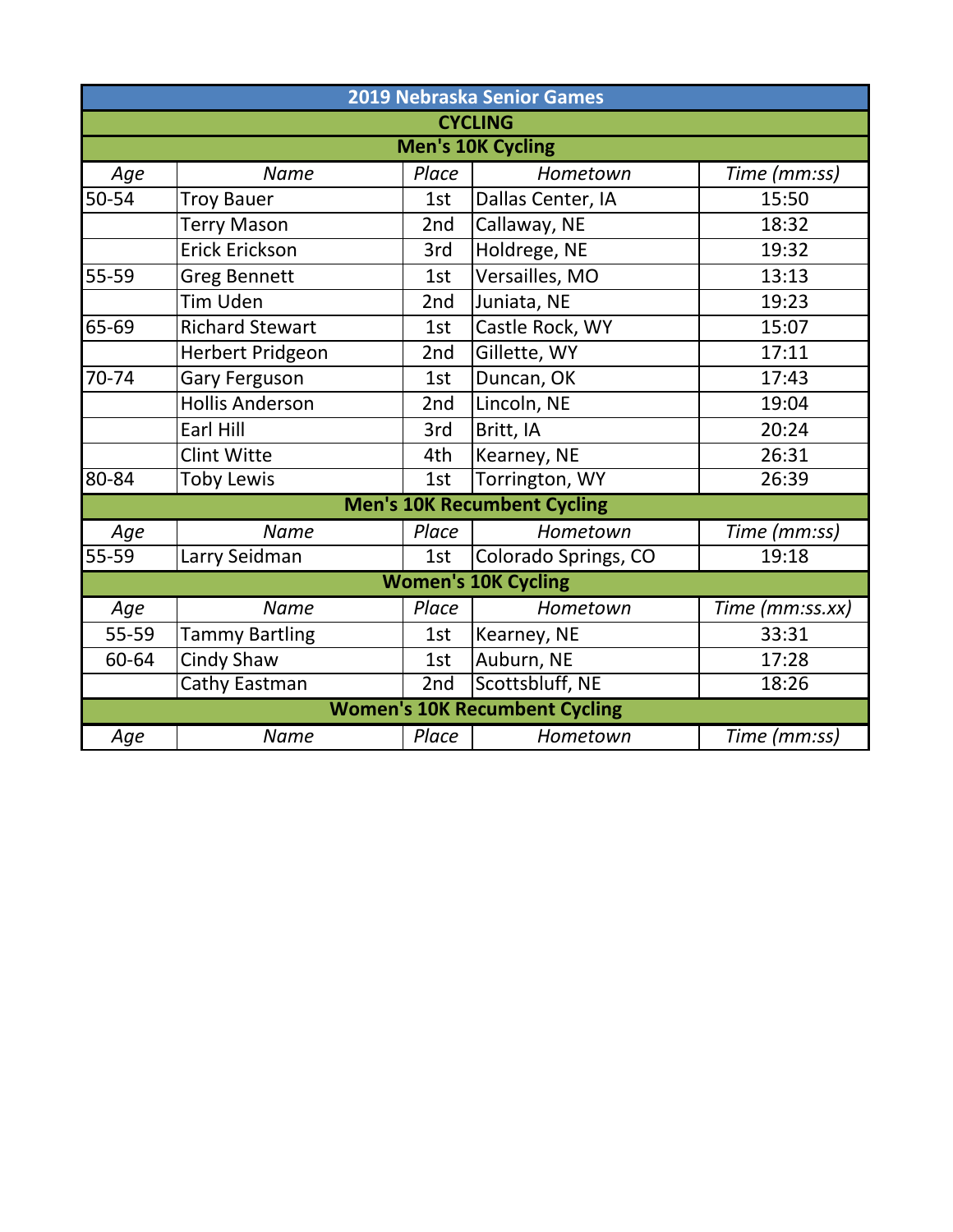| 2019 Nebraska Senior Games           |                        |       |                                    |              |  |  |
|--------------------------------------|------------------------|-------|------------------------------------|--------------|--|--|
|                                      | <b>CYCLING</b>         |       |                                    |              |  |  |
|                                      |                        |       | <b>Men's 20K Cycling</b>           |              |  |  |
| Age                                  | <b>Name</b>            | Place | Hometown                           | Time (mm:ss) |  |  |
| 50-54                                | <b>Terry Mason</b>     | 1st   | Callaway, NE                       | 34:11        |  |  |
|                                      | <b>Erick Erikson</b>   | 2nd   | Holdrege, NE                       | 39:23        |  |  |
| 55-59                                | <b>Greg Bennett</b>    | 1st   | Versailles, MO                     | 33:37        |  |  |
|                                      | Tim Uden               | 2nd   | Juniata, NE                        | 36:12        |  |  |
| 60-64                                | <b>Charles Kasson</b>  | 1st   | Amherst, NE                        | 40:39        |  |  |
| 65-69                                | Mike Murray            | 1st   | North Platte, NE                   | 33:50        |  |  |
|                                      | <b>Dennis Maurer</b>   | 2nd   | Rochester, MN                      | 34:08        |  |  |
|                                      | Herbert Pridgeon       | 3rd   | Gillette, WY                       | 34:09        |  |  |
| 70-74                                | <b>Gary Ferguson</b>   | 1st   | Duncan, OK                         | 36:34        |  |  |
|                                      | Earl Hill              | 2nd   | Britt, IA                          | 37:50        |  |  |
|                                      | <b>Hollis Anderson</b> | 3rd   | Lincoln, NE                        | 39:20        |  |  |
|                                      | Douglas Hoffman        | 4th   | <b>Overland Park, KS</b>           | 51:32        |  |  |
|                                      |                        |       | <b>Men's 20K Recumbent Cycling</b> |              |  |  |
| Age                                  | Name                   | Place | Hometown                           | Time (mm:ss) |  |  |
| $55 - 59$                            | Larry Seidman          | 1st   | Colorado Springs, CO               | 36:54        |  |  |
|                                      |                        |       | <b>Women's 20K Cycling</b>         |              |  |  |
| Age                                  | <b>Name</b>            | Place | Hometown                           | Time (mm:ss) |  |  |
| 60-64                                | Cathy Eastman          | 1st   | Scottsbluff, NE                    | 36:42        |  |  |
|                                      | <b>Cindy Shaw</b>      | 2nd   | Auburn, NE                         | 36:43        |  |  |
|                                      | Marta Moorman          | 3rd   | Kearney, NE                        | 54:56        |  |  |
| 75-79                                | Alice Heckman          | 1st   | Kearney, NE                        | 54:56        |  |  |
| <b>Women's 20K Recumbent Cycling</b> |                        |       |                                    |              |  |  |
| Age                                  | <b>Name</b>            | Place | Hometown                           | Time (mm:ss) |  |  |
|                                      |                        |       |                                    |              |  |  |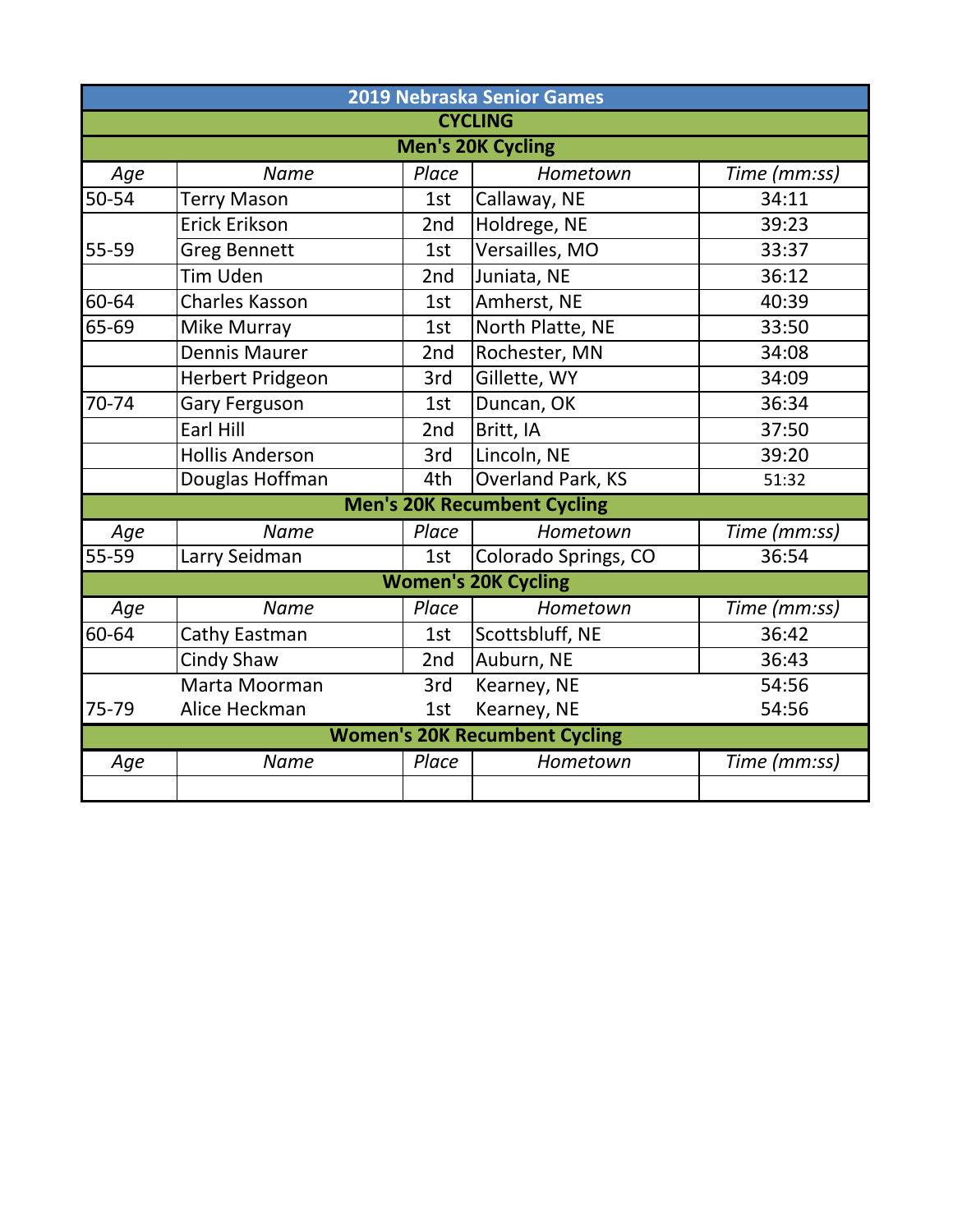| 2019 Nebraska Senior Games |                        |                 |                  |  |  |  |
|----------------------------|------------------------|-----------------|------------------|--|--|--|
|                            | <b>HORSESHOES</b>      |                 |                  |  |  |  |
|                            | Men's                  |                 |                  |  |  |  |
| Age                        | <b>Name</b>            | Place           | Hometown         |  |  |  |
| 60-64                      | Daniel Scamehorn       | 1st             | Kearney, NE      |  |  |  |
|                            | <b>George Martinez</b> | 2 <sub>nd</sub> | Minden, NE       |  |  |  |
| 70-74                      | <b>Tom McCann</b>      | 1st             | Kearney, NE      |  |  |  |
|                            | Donald Hoffman         | 2 <sub>nd</sub> | Amherst, NE      |  |  |  |
| 75-79                      | Dale Verhoeff          | 1st             | Lincoln, NE      |  |  |  |
|                            | <b>Women's</b>         |                 |                  |  |  |  |
| Age                        | <b>Name</b>            | Place           | Hometown         |  |  |  |
| 55-59                      | <b>Tammy Bartling</b>  | 1st             | Kearney, NE      |  |  |  |
| 60-64                      | Marta Moorman          | 1st             | Kearney, NE      |  |  |  |
| 65-69                      | Anita Lechner          | 1st             | Grand Island, NE |  |  |  |
| 70-74                      | Regina McCann          | 1st             | Kearney, NE      |  |  |  |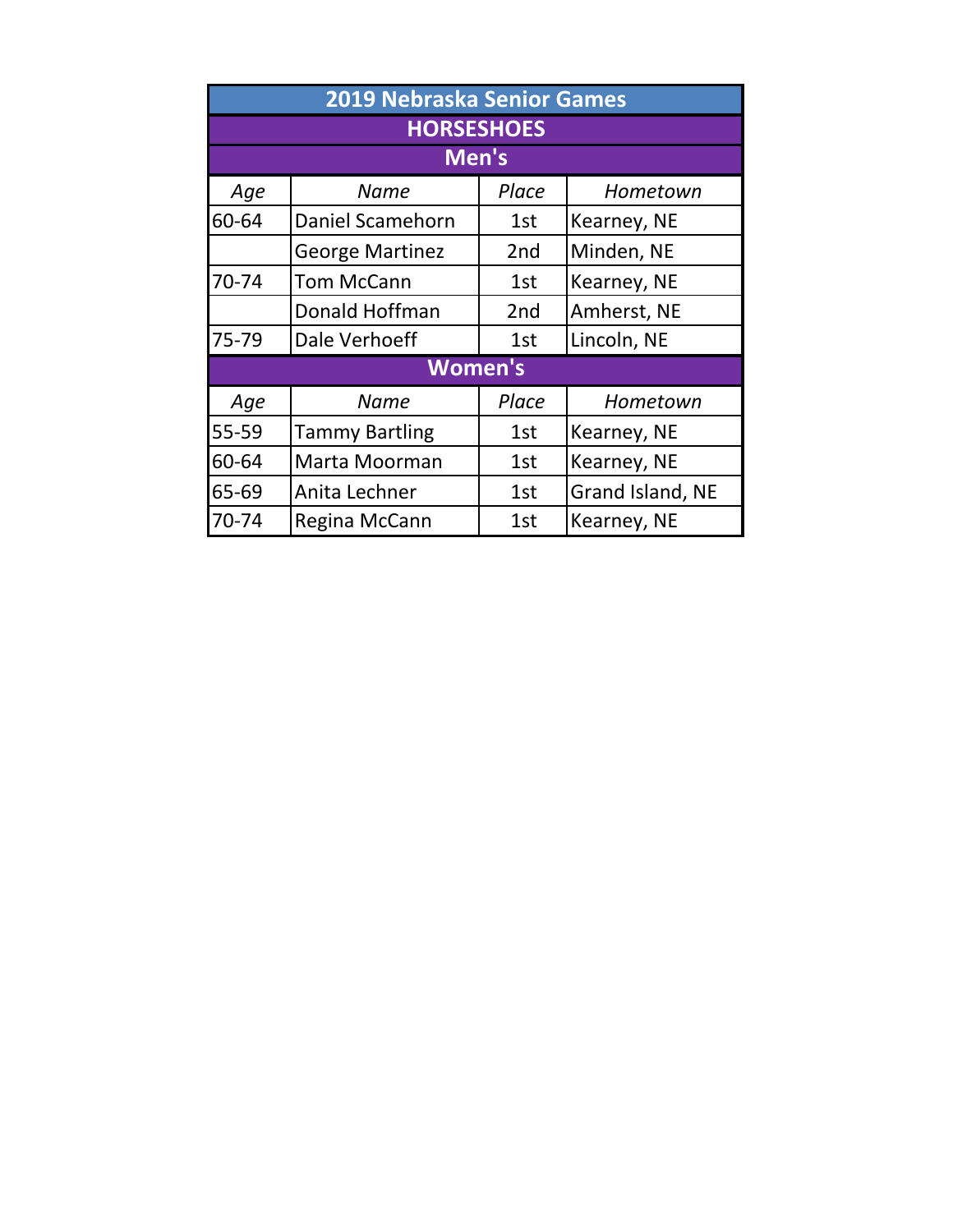| <b>2019 Nebraska Senior Games</b> |                        |                 |                  |  |  |  |
|-----------------------------------|------------------------|-----------------|------------------|--|--|--|
| <b>PICKLEBALL RESULTS</b>         |                        |                 |                  |  |  |  |
|                                   | <b>Men's Singles</b>   |                 |                  |  |  |  |
| Age                               | Name                   | Place           | Hometown         |  |  |  |
| 50-54                             | Scott Hayden           | 1st             | Kearney, NE      |  |  |  |
|                                   | Marc Bauer             | 2 <sub>nd</sub> | Kearney, NE      |  |  |  |
| 55-59                             | Jerome                 | 1st             | Shelton, NE      |  |  |  |
| 60-64                             | <b>Richard Brown</b>   | 1st             | Hastings, NE     |  |  |  |
|                                   | Tom Kopp               | 2 <sub>nd</sub> | Lincoln, NE      |  |  |  |
| 65-69                             | <b>Kevin Barker</b>    | 1st             | Lincoln, NE      |  |  |  |
| 70-74                             | <b>Tom McCann</b>      | 1st             | Kearney, NE      |  |  |  |
|                                   | John Shanahan          | 2 <sub>nd</sub> | Grand Island, NE |  |  |  |
|                                   | <b>Clint Witte</b>     | 3rd             | Kearney, NE      |  |  |  |
| <b>Women's Singles</b>            |                        |                 |                  |  |  |  |
| Age                               | Name                   | Place           | Hometown         |  |  |  |
| 65-69                             | <b>Bonita McMullen</b> | 1st             | Raymond, NE      |  |  |  |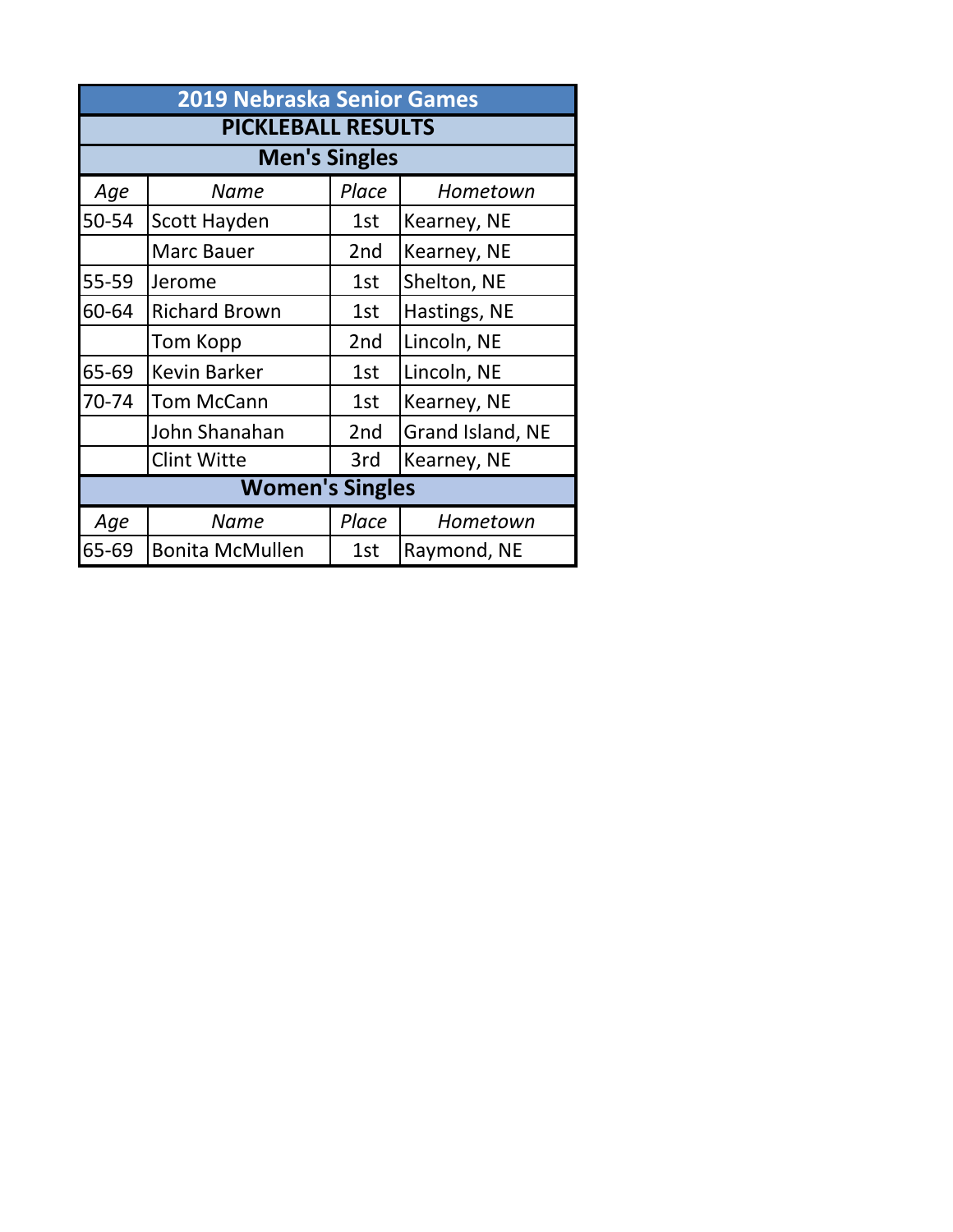|       | 2019 Nebraska Senior Games         |       |                                 |  |  |
|-------|------------------------------------|-------|---------------------------------|--|--|
|       | <b>PICKLEBALL RESULTS</b>          |       |                                 |  |  |
|       | <b>Men's Doubles</b>               |       |                                 |  |  |
| Age   | Name                               | Place | Hometown                        |  |  |
| 50-54 | Marc Bauer & Scott Hayden          | 1st   | Kearney, NE                     |  |  |
| 55-59 | Bret Hagedorn & Wes Stephernsor    | 1st   | Kennard/Omaha, NE               |  |  |
| 60-64 | Richard Brown & Guy Daley          | 1st   | Hastings, NE & Burr Oak, KS     |  |  |
|       | Kevin Baker & Tom Kropp            | 2nd   | Lincoln, NE                     |  |  |
|       | Clarence Lester & Roger Wendt      | 3rd   | Kearney, NE                     |  |  |
| 70-74 | Tom McCann & Dave Waggoner         | 1st   | Kearney, NE/Kearney, NE         |  |  |
|       | John Shanahan & Joe Meuret         | 2nd   | Grand Island/Kearney, NE        |  |  |
|       | Donald Hoffman & Douglas Hoffman   | 3rd   | Amherst, NE / Overland Park, KS |  |  |
|       | <b>Women's Doubles</b>             |       |                                 |  |  |
| Age   | Name                               | Place | Hometown                        |  |  |
| 50-54 | Lori Willis & Karen Johnson        | 1st   | Grand Island, NE                |  |  |
|       | Kelley Taylor & Deborah Lundeen    | 2nd   | Kearney, NE/Minden, NE          |  |  |
|       | Tammy Hayden & Karen Shundoff      | 3rd   | Kearney, NE                     |  |  |
|       | Joan Barent & Tammy Bartling       | 4th   | Hastings/Kearney, NE            |  |  |
| 55-59 | Janellen Cech & Laurel Derry       | 1st   | Lincoln, NE/Blair, NE           |  |  |
|       | Laura Lindauer & Sherrie Hascall   | 2nd   | Omaha/Valley, NE                |  |  |
|       | Denise Rice & Bonita McMullen      | 3rd   | Lincoln/Paymond, NE             |  |  |
| 60-64 | Bobbie Burkey & Diane Mullen       | 1st   | Hastings, NE                    |  |  |
|       | Nancy Sherwood & Patricia Schaffer | 2nd   | Elkhorn, NE/North Platte, NE    |  |  |
|       | Cynthis Sawyer & Ann Phillips      | 3rd   | Fremont, NE                     |  |  |
|       | Sandra Hanson & Deb Kemper         | 4th   | Kearney, NE                     |  |  |
| 65-69 | Patricia Walter & Roxy Bowers      | 1st   | Lincoln, NE                     |  |  |
|       | Carolyn Foster & Anita Lechner     | 2nd   | St. Paul/Grand Island, NE       |  |  |
|       | Lois Van Dusen & Regina McCann     | 3rd   | Kearney, NE                     |  |  |